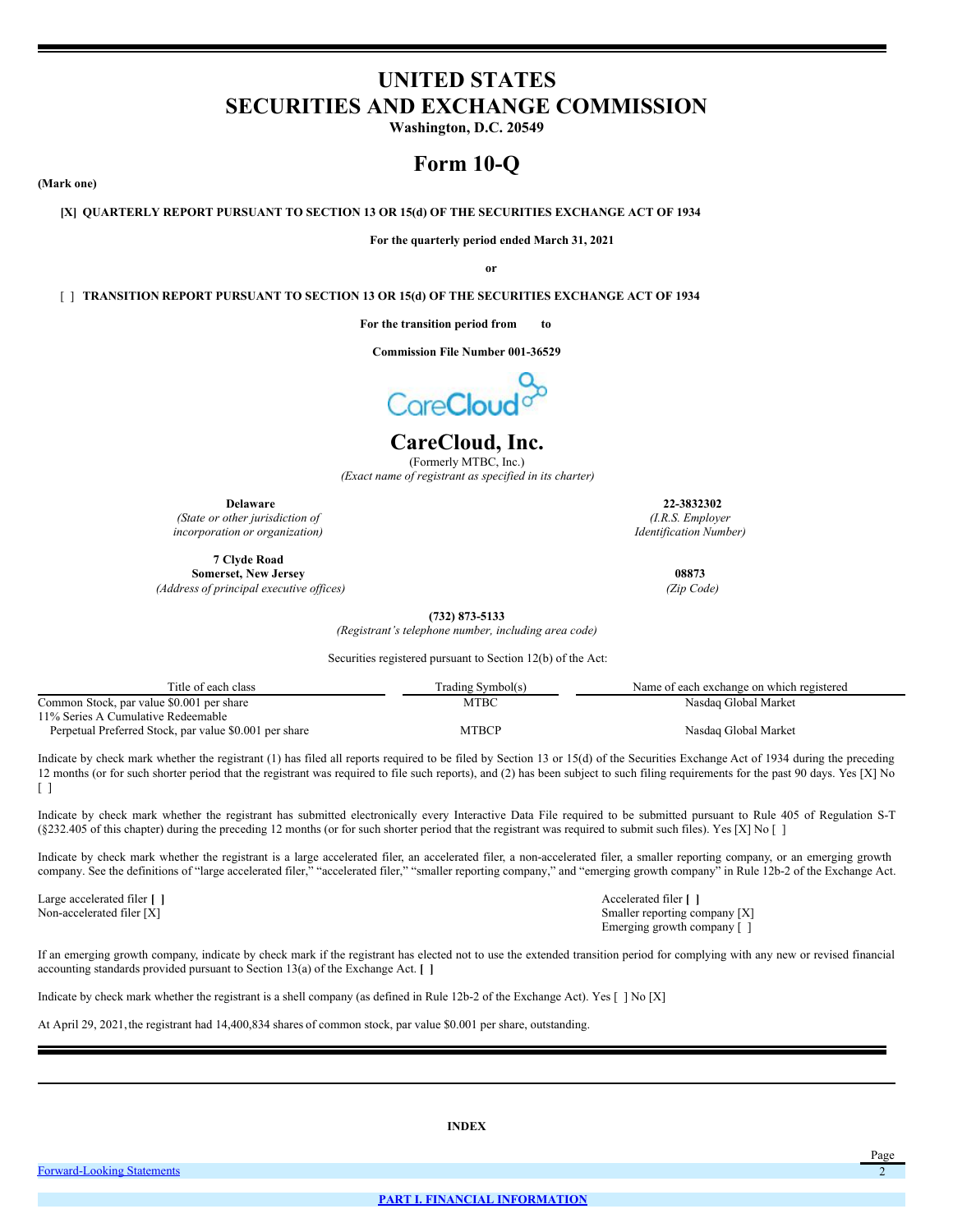| Item 1.  | <b>Condensed Consolidated Financial Statements (Unaudited)</b>                                               | 4  |
|----------|--------------------------------------------------------------------------------------------------------------|----|
|          | Condensed Consolidated Balance Sheets at March 31, 2021 and December 31, 2020                                |    |
|          | Condensed Consolidated Statements of Operations for the three months ended March 31, 2021 and 2020           |    |
|          | Condensed Consolidated Statements of Comprehensive Loss for the three months ended March 31, 2021 and 2020   | O. |
|          | Condensed Consolidated Statements of Shareholders' Equity for the three months ended March 31, 2021 and 2020 |    |
|          | Condensed Consolidated Statements of Cash Flows for the three months ended March 31, 2021 and 2020           | 8  |
|          | Notes to Condensed Consolidated Financial Statements                                                         |    |
| Item 2.  | Management's Discussion and Analysis of Financial Condition and Results of Operations                        | 27 |
| Item 3.  | <b>Quantitative and Qualitative Disclosures about Market Risk</b>                                            | 39 |
| Item 4.  | <b>Controls and Procedures</b>                                                                               | 39 |
|          |                                                                                                              |    |
|          | <b>PART II. OTHER INFORMATION</b>                                                                            |    |
|          |                                                                                                              |    |
| Item 1.  | <b>Legal Proceedings</b>                                                                                     | 40 |
| Item 1A. | <b>Risk Factors</b>                                                                                          | 40 |
| Item 2.  | Unregistered Sales of Equity Securities and Use of Proceeds                                                  | 41 |
| Item 3.  | <b>Defaults Upon Senior Securities</b>                                                                       | 41 |
| Item 4.  | <b>Mine Safety Disclosures</b>                                                                               | 41 |
| Item 5.  | <b>Other Information</b>                                                                                     | 41 |

Item 6.  $\qquad$  [Exhibits](#page-22-4)  $\qquad$  42 [Signatures](#page-23-0) **43** and the contract of the contract of the contract of the contract of the contract of the contract of the contract of the contract of the contract of the contract of the contract of the contract of the contra 1

#### <span id="page-1-0"></span>**Forward-Looking Statements**

Certain statements that we make from time to time, including statements contained in this Quarterly Report on Form 10-Q, constitute "forward-looking statements" within the meaning of Section 27A of the Securities Act of 1933, as amended, or the Securities Act, and Section 21E of the Securities Exchange Act of 1934, as amended, or the Exchange Act. All statements other than statements of historical fact contained in this Quarterly Report on Form 10-Q are forward-looking statements. These statements relate to anticipated future events, future results of operations or future financial performance. In some cases, you can identify forward-looking statements by terminology such as "may," "might," "will," "should," "intends," "expects," "plans," "goals," "projects," "anticipates," "believes," "estimates," "predicts," "potential," or "continue" or the negative of these terms or other comparable terminology. Our operations involve risks and uncertainties, many of which are outside of our control, and any one of which, or a combination of which, could materially affect our results of operations and whether the forward-looking statements ultimately prove to be correct. Forward-looking statements in this Quarterly Report on Form 10-Q include, without limitation, statements reflecting management's expectations for future financial performance and operating expenditures (including our ability to continue as a going concern, to raise additional capital and to succeed in our future operations), expected growth, profitability and business outlook, increased sales and marketing expenses, and the expected results from the integration of our acquisitions.

Forward-looking statements are only predictions, are uncertain and involve substantial known and unknown risks, uncertainties, and other factors which may cause our (or our industry's) actual results, levels of activity or performance to be materially different from any future results, levels of activity or performance expressed or implied by these forward-looking statements. These factors include, among other things, the unknown risks and uncertainties that we believe could cause actual results to differ from these forward-looking statements as set forth under the heading "Risk Factors" in our Annual Report on Form 10-K filed with the SEC on February 25, 2021. New risks and uncertainties emerge from time to time, and it is not possible for us to predict all of the risks and uncertainties that could have an impact on the forward-looking statements, *including without limitation, risks and uncertainties relating to:*

- our ability to manage our growth, including acquiring, partnering with, and effectively integrating the acquisitions of Meridian Medical Management, CareCloud Health, Inc., fka CareCloud Corporation (a company we purchased in January 2020 and whose name we took) and other acquired businesses into our infrastructure and avoiding legal exposure and liabilities associated with acquired companies and assets;
- our ability to retain our clients and revenue levels, including effectively migrating new clients and maintaining or growing the revenue levels of our new and existing clients;
- our ability to maintain operations in our Pakistan Offices and Sri Lanka in a manner that continues to enable us to offer competitively priced products and services;
- our ability to keep pace with a rapidly changing healthcare industry;
- our ability to consistently achieve and maintain compliance with a myriad of federal, state, foreign, local, payor and industry requirements, regulations, rules, laws and contracts;
- our ability to maintain and protect the privacy of confidential and protected Company, client and patient information;
- our ability to develop new technologies, upgrade and adapt legacy and acquired technologies to work with evolving industry standards and third-party software platforms and technologies, and protect and enforce all of these and other intellectual property rights;
- our ability to attract and retain key officers and employees, and the continued involvement of Mahmud Haq as Executive Chairman and A. Hadi Chaudhry as Chief Executive Officer and President, all of which are critical to our ongoing operations, growing our business and integrating of our newly acquired businesses;
- our ability to comply with covenants contained in our credit agreement with our senior secured lender, Silicon Valley Bank and other future debt facilities;
- our ability to pay our monthly preferred dividends to the holders of our Series A Preferred Stock;

| • our ability to compete with other companies developing products and selling services competitive with ours, and who may have greater resources and name recognition |
|-----------------------------------------------------------------------------------------------------------------------------------------------------------------------|
| than we have:                                                                                                                                                         |

<span id="page-1-1"></span>2

- our ability to respond to the uncertainty resulting from the spread of the COVID-19 pandemic and the impact it may have on our operations, the demand for our services, and economic activity in general; and
- our ability to keep and increase market acceptance of our products and services.

Although we believe that the expectations reflected in the forward-looking statements contained in this Quarterly Report on Form 10-Q are reasonable, we cannot guarantee future results, levels of activity, performance, or achievements. Except as required by law, we are under no duty to update or revise any of such forward-looking statements, whether as a result of new information, future events, or otherwise, after the date of this Quarterly Report on Form 10-Q.

You should read this Quarterly Report on Form 10-Q with the understanding that our actual future results, levels of activity, performance and events and circumstances may be *materially dif erent from what we expect.*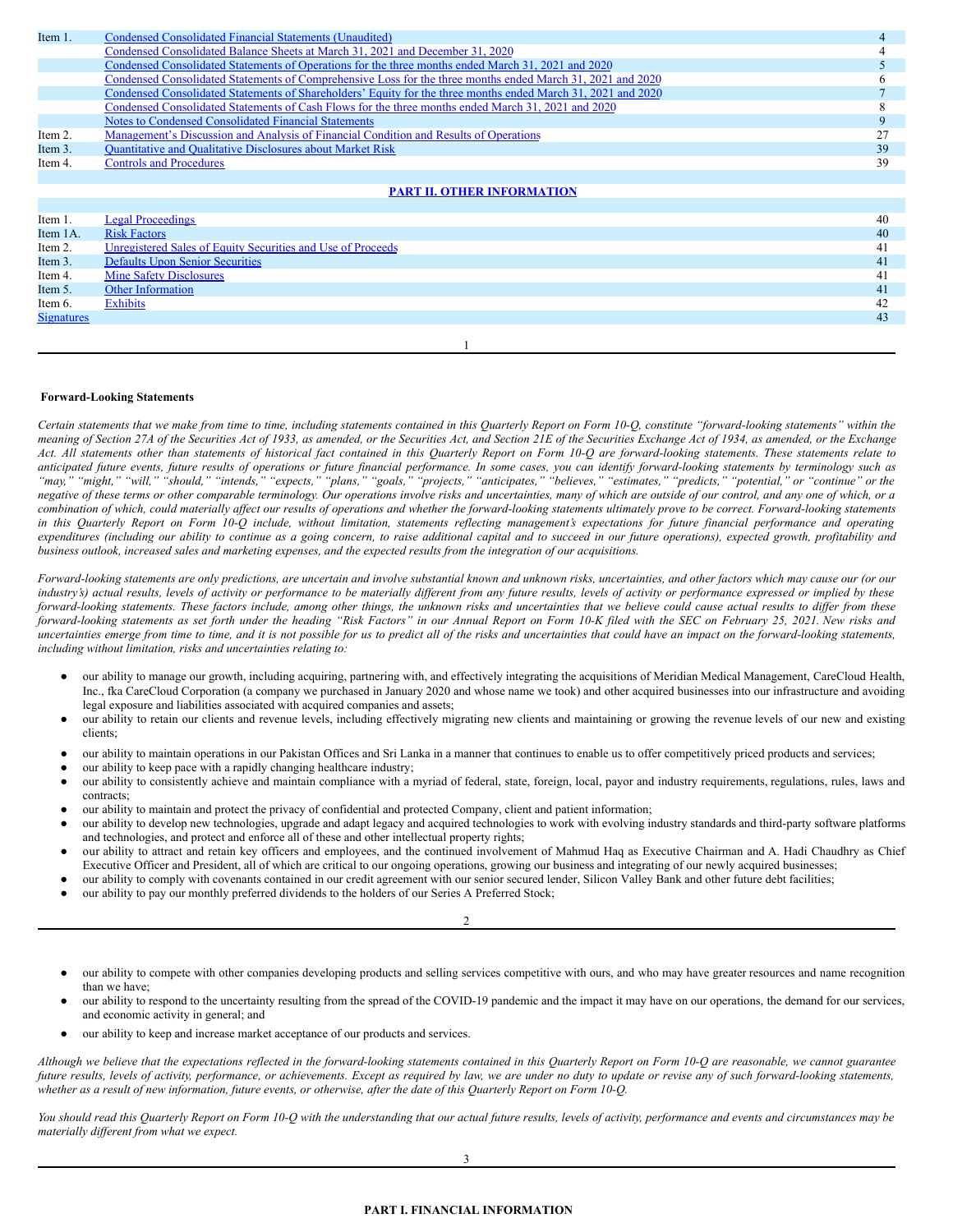# <span id="page-2-0"></span>Item 1. Condensed Consolidated Financial Statements **CARECLOUD, INC. CONDENSED CONSOLIDATED BALANCE SHEETS** (\$ in thousands, except share and per share amounts)

|                                                                                                                                                                                                           |               | March 31,<br>2021 |               | December 31,<br>2020 |
|-----------------------------------------------------------------------------------------------------------------------------------------------------------------------------------------------------------|---------------|-------------------|---------------|----------------------|
|                                                                                                                                                                                                           |               | (Unaudited)       |               |                      |
| <b>ASSETS</b>                                                                                                                                                                                             |               |                   |               |                      |
| <b>CURRENT ASSETS:</b>                                                                                                                                                                                    |               |                   |               |                      |
| Cash                                                                                                                                                                                                      | <sup>\$</sup> | 20.995            | <sup>\$</sup> | 20.925               |
| Accounts receivable - net, of allowance for doubtful accounts of \$517 and \$522 at March 31, 2021 and<br>December 31, 2020, respectively                                                                 |               | 12,419            |               | 12,089               |
| Contract asset                                                                                                                                                                                            |               | 4,375             |               | 4,105                |
| Inventory                                                                                                                                                                                                 |               | 379               |               | 399                  |
| Current assets - related party                                                                                                                                                                            |               | 13                |               | 13                   |
| Prepaid expenses and other current assets                                                                                                                                                                 |               | 7,067             |               | 7,288                |
| Total current assets                                                                                                                                                                                      |               | 45,248            |               | 44,819               |
| Property and equipment - net                                                                                                                                                                              |               | 5,323             |               | 4,921                |
| Operating lease right-of-use assets                                                                                                                                                                       |               | 7,075             |               | 7,743                |
| Intangible assets - net                                                                                                                                                                                   |               | 29.166            |               | 29.978               |
| Goodwill                                                                                                                                                                                                  |               | 49,291            |               | 49,291               |
| Other assets                                                                                                                                                                                              |               | 1,323             |               | 1,247                |
| <b>TOTAL ASSETS</b>                                                                                                                                                                                       | $\mathbb{S}$  | 137,426           |               | 137,999              |
|                                                                                                                                                                                                           |               |                   | $\mathbb{S}$  |                      |
| LIABILITIES AND SHAREHOLDERS' EQUITY<br><b>CURRENT LIABILITIES:</b>                                                                                                                                       |               |                   |               |                      |
| Accounts payable                                                                                                                                                                                          | $\mathbb{S}$  | 4,734             | \$            | 6,461                |
| Accrued compensation                                                                                                                                                                                      |               | 2,040             |               | 2,590                |
| Accrued expenses                                                                                                                                                                                          |               | 10,215            |               | 8,501                |
| Operating lease liability (current portion)                                                                                                                                                               |               | 4,236             |               | 4,729                |
| Deferred revenue (current portion)                                                                                                                                                                        |               | 1,225             |               | 1,173                |
| Accrued liability to related party                                                                                                                                                                        |               | $\mathbf{1}$      |               | $\overline{1}$       |
| Deferred payroll taxes                                                                                                                                                                                    |               | 927               |               | 927                  |
| Notes payable (current portion)                                                                                                                                                                           |               | 167               |               | 401                  |
| Dividend payable                                                                                                                                                                                          |               | 3,777             |               | 4,241                |
| Total current liabilities                                                                                                                                                                                 |               | 27,322            |               | 29.024               |
| Notes payable                                                                                                                                                                                             |               | 35                |               | 41                   |
| Deferred payroll taxes                                                                                                                                                                                    |               | 927               |               | 927                  |
| Operating lease liability                                                                                                                                                                                 |               | 5,220             |               | 6,297                |
| Deferred revenue                                                                                                                                                                                          |               | 285               |               | 305                  |
| Deferred tax liability                                                                                                                                                                                    |               | 124               |               | 160                  |
| Total liabilities                                                                                                                                                                                         |               | 33,913            |               | 36,754               |
| COMMITMENTS AND CONTINGENCIES (NOTE 8)                                                                                                                                                                    |               |                   |               |                      |
| <b>SHAREHOLDERS' EQUITY:</b>                                                                                                                                                                              |               |                   |               |                      |
| Preferred stock, \$0.001 par value - authorized 7,000,000 shares at March 31, 2021 and December 31,                                                                                                       |               |                   |               |                      |
| 2020; issued and outstanding 5,502,961 and 5,475,279 shares at March 31, 2021 and December 31, 2020,                                                                                                      |               |                   |               |                      |
| respectively                                                                                                                                                                                              |               | 6                 |               | 5                    |
| Common stock, \$0.001 par value - authorized 29,000,000 shares at March 31, 2021 and December 31,<br>2020; issued 15,140,589 and 14,121,044 shares at March 31, 2021 and December 31, 2020, respectively; |               |                   |               |                      |
| 14,399,790 and 13,380,245 shares outstanding at March 31, 2021 and December 31, 2020, respectively                                                                                                        |               | 15                |               | 14                   |
| Additional paid-in capital                                                                                                                                                                                |               | 140,666           |               | 136,781              |
| Accumulated deficit                                                                                                                                                                                       |               | (35, 853)         |               | (33,889)             |
| Accumulated other comprehensive loss                                                                                                                                                                      |               | (659)             |               | (1,004)              |
| Less: 740,799 common shares held in treasury, at cost at March 31, 2021 and December 31, 2020                                                                                                             |               | (662)             |               | (662)                |
| Total shareholders' equity                                                                                                                                                                                |               | 103,513           |               | 101.245              |
| TOTAL LIABILITIES AND SHAREHOLDERS' EQUITY                                                                                                                                                                | \$            | 137,426           | \$            | 137,999              |
|                                                                                                                                                                                                           |               |                   |               |                      |

See notes to condensed consolidated financial statements.

4

# <span id="page-2-1"></span>**CARECLOUD, INC. CONDENSED CONSOLIDATED STATEMENTS OF OPERATIONS (UNAUDITED) FOR THE THREE MONTHS ENDED MARCH 31, 2021 AND 2020** (\$ in thousands, except share and per share amounts)

|                                         | March 31. |  |         |  |
|-----------------------------------------|-----------|--|---------|--|
|                                         | 2021      |  | 2020    |  |
| <b>NET REVENUE</b>                      | 29,768    |  | 21,867  |  |
| <b>OPERATING EXPENSES:</b>              |           |  |         |  |
| Direct operating costs                  | 18,060    |  | 13,567  |  |
| Selling and marketing                   | 1,890     |  | 1,581   |  |
| General and administrative              | 5,624     |  | 5,593   |  |
| Research and development                | 2,026     |  | 2,333   |  |
| Depreciation and amortization           | 2,831     |  | 1,333   |  |
| Impairment and unoccupied lease charges | 1,018     |  | 297     |  |
| Total operating expenses                | 31,449    |  | 24,704  |  |
| <b>OPERATING LOSS</b>                   | (1,681)   |  | (2,837) |  |
| OTHER:                                  |           |  |         |  |
| Interest income                         | 15        |  | 38      |  |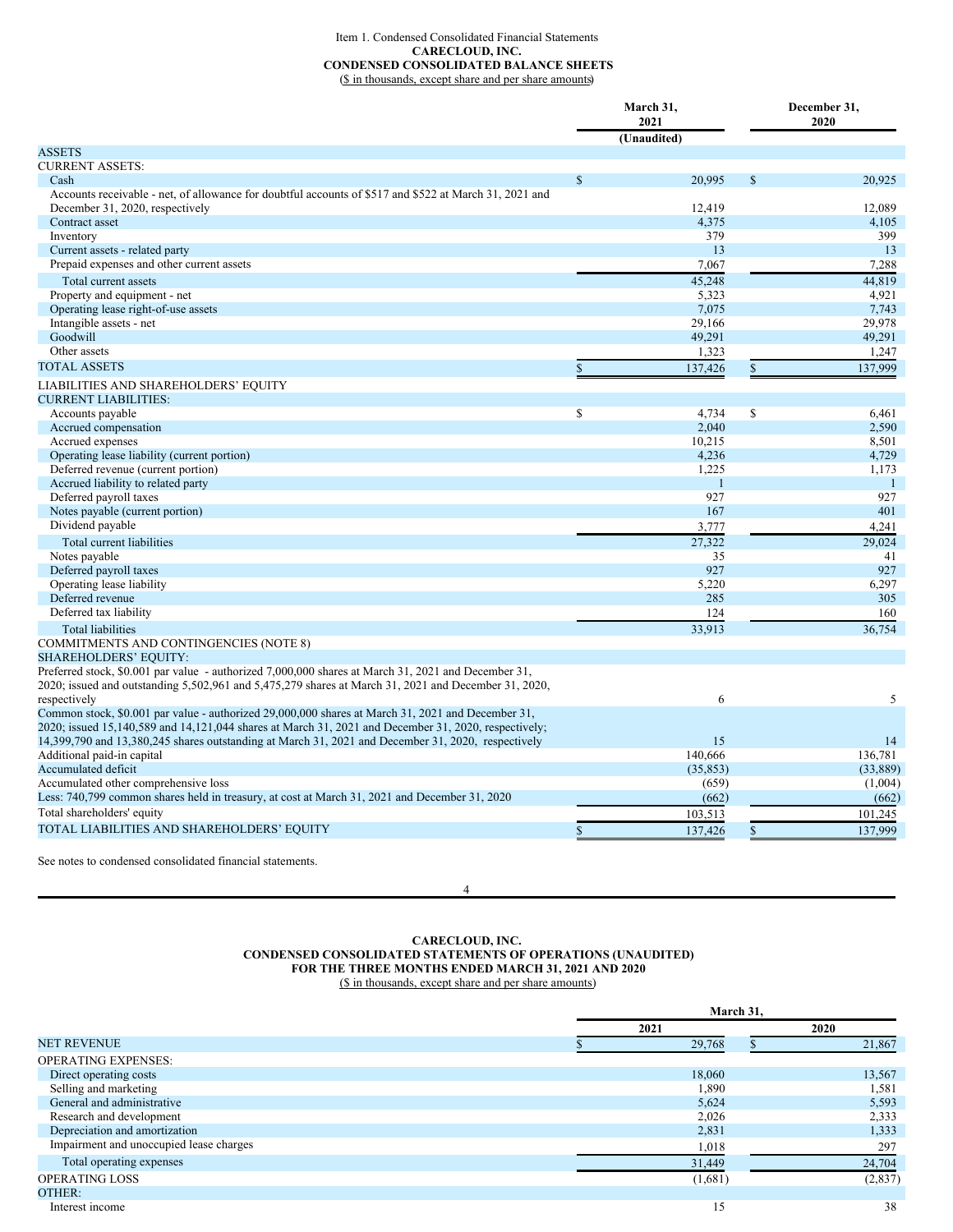| (79)       |    | (118)      |
|------------|----|------------|
| (220)      |    | 445        |
| (1,965)    |    | (2, 472)   |
|            |    | 30         |
| (1.964)    |    | (2,502)    |
|            |    |            |
| 3,128      |    | 2,643      |
| (5,092)    |    | (5, 145)   |
|            |    |            |
| (0.36)     | -S | (0.42)     |
| 14.084.749 |    | 12.310.818 |
|            |    |            |
|            |    |            |
|            |    |            |

# <span id="page-3-0"></span>**CARECLOUD, INC. CONDENSED CONSOLIDATED STATEMENTS OF COMPREHENSIVE LOSS (UNAUDITED) FOR THE THREE MONTHS ENDED MARCH 31, 2021 AND 2020** (\$ in thousands)

5

|                                               | March 31. |  |         |  |  |
|-----------------------------------------------|-----------|--|---------|--|--|
|                                               | 2021      |  | 2020    |  |  |
| <b>NET LOSS</b>                               | (1,964)   |  | (2,502) |  |  |
| OTHER COMPREHENSIVE INCOME (LOSS), NET OF TAX |           |  |         |  |  |
| Foreign currency translation adjustment (a)   | 345       |  | (590)   |  |  |
| <b>COMPREHENSIVE LOSS</b>                     | (1.619)   |  | (3.092) |  |  |

(a) No tax effect has been recorded as the Company recorded a valuation allowance against the tax benefit from its foreign currency translation adjustments.

See notes to condensed consolidated financial statements.

6

## <span id="page-3-1"></span>**CARECLOUD, INC. CONDENSED CONSOLIDATED STATEMENTS OF SHAREHOLDERS' EQUITY (UNAUDITED) FOR THE THREE MONTHS ENDED MARCH 31, 2021 AND MARCH 31, 2020** (\$ in thousands, except for number of shares)

**Accumulated**

|                                                | <b>Preferred Stock</b> |                          | <b>Common Stock</b> |        |     | <b>Additional</b><br>Paid-in | Accumulated |    | личнинаши<br>Other<br>Comprehensive |               | Treasury<br>(Common) |               | <b>Total</b><br>Shareholders' |
|------------------------------------------------|------------------------|--------------------------|---------------------|--------|-----|------------------------------|-------------|----|-------------------------------------|---------------|----------------------|---------------|-------------------------------|
|                                                | <b>Shares</b>          | Amount                   | <b>Shares</b>       | Amount |     | Capital                      | Deficit     |    | Loss                                |               | <b>Stock</b>         |               | <b>Equity</b>                 |
| Balance - January 1, 2021                      | 5,475,279              | 5                        | 14,121,044          | 14     | \$. | 136,781                      | (33, 889)   | S. | (1,004)                             | $\mathcal{S}$ | (662)                | <sup>\$</sup> | 101,245                       |
| Net loss                                       |                        |                          |                     |        |     |                              | (1,964)     |    |                                     |               |                      |               | (1,964)                       |
| Foreign currency translation adjustment        |                        |                          |                     |        |     |                              |             |    | 345                                 |               |                      |               | 345                           |
| Issuance of stock under the equity incentive   |                        |                          |                     |        |     |                              |             |    |                                     |               |                      |               |                               |
| plan                                           | 27,682                 |                          | 161,545             |        |     | (1)                          |             |    |                                     |               |                      |               |                               |
| Stock-based compensation, net of cash          |                        |                          |                     |        |     |                              |             |    |                                     |               |                      |               |                               |
| settlements                                    |                        |                          |                     |        |     | 623                          |             |    |                                     |               |                      |               | 623                           |
| Exercise of common stock warrants              |                        | $\overline{\phantom{a}}$ | 858,000             |        |     | 6,391                        |             |    |                                     |               |                      |               | 6,392                         |
| Preferred stock dividends                      |                        |                          |                     |        |     | (3,128)                      |             |    |                                     |               |                      |               | (3,128)                       |
| Balance - March 31, 2021                       | 5,502,961              | 6                        | 15,140,589          | 15     |     | 140,666                      | (35, 853)   |    | (659)                               |               | (662)                |               | 103,513                       |
|                                                |                        |                          |                     |        |     |                              |             |    |                                     |               |                      |               |                               |
| Balance- January 1, 2020                       | 2,539,325              | $\overline{2}$           | 12,978,485          | 13     |     | 69,403                       | (25,075)    | -S | (843)                               | -S            | (662)                | S             | 42,838                        |
| Net loss                                       |                        |                          |                     |        |     |                              | (2,502)     |    |                                     |               |                      |               | (2,502)                       |
| Foreign currency translation adjustment        |                        |                          |                     |        |     |                              |             |    | (590)                               |               |                      |               | (590)                         |
| Issuance of stock under the equity incentive   |                        |                          |                     |        |     |                              |             |    |                                     |               |                      |               |                               |
| plan                                           | 28,870                 |                          | 129,607             |        |     |                              |             |    |                                     |               |                      |               |                               |
| Issuance of preferred stock in connection with |                        |                          |                     |        |     |                              |             |    |                                     |               |                      |               |                               |
| an acquisition                                 | 760,000                |                          |                     |        |     | 18,999                       |             |    |                                     |               |                      |               | 19,000                        |
| Stock-based compensation, net of cash          |                        |                          |                     |        |     |                              |             |    |                                     |               |                      |               |                               |
| settlements                                    |                        |                          |                     |        |     | 794                          |             |    |                                     |               |                      |               | 794                           |
| Issuance of warrants in connection with an     |                        |                          |                     |        |     |                              |             |    |                                     |               |                      |               |                               |
| acquisition                                    |                        |                          |                     |        |     | 300                          |             |    |                                     |               |                      |               | 300                           |
| Preferred stock dividends                      |                        |                          |                     |        |     | (2,643)                      |             |    |                                     |               |                      |               | (2, 643)                      |
| Balance - March 31, 2020                       | 3,328,195              |                          | 13,108,092          | 13     |     | 86,853                       | (27, 577)   |    | (1, 433)                            |               | (662)                |               | 57,197                        |

For all periods presented, the preferred stock dividends were paid monthly at the rate of \$2.75 per share per annum.

<span id="page-3-2"></span>See notes to condensed consolidated financial statements.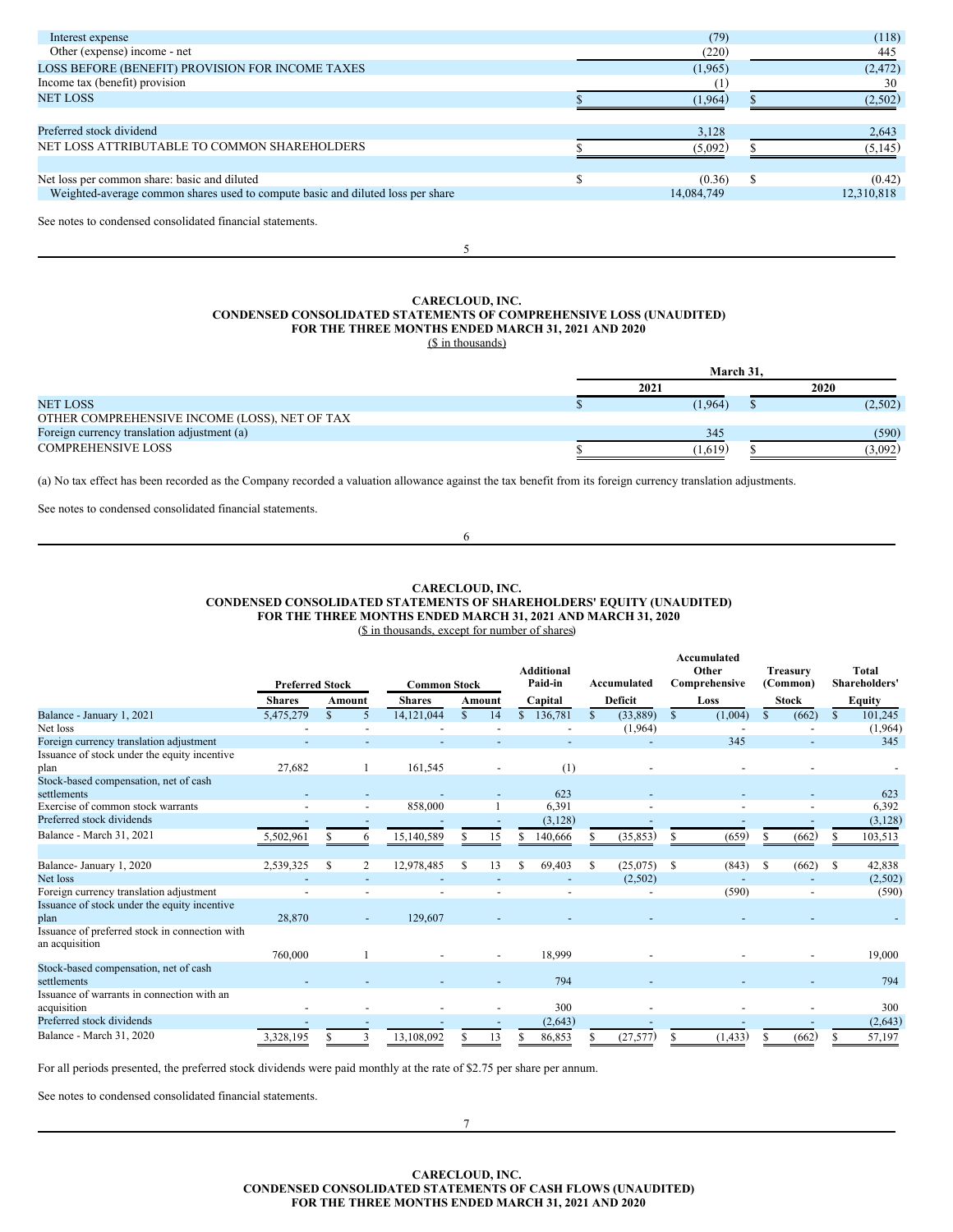#### (\$ in thousands)

|                                                                                           |             | 2021    | 2020 |                |  |
|-------------------------------------------------------------------------------------------|-------------|---------|------|----------------|--|
| <b>OPERATING ACTIVITIES:</b>                                                              |             |         |      |                |  |
| Net loss                                                                                  | S           | (1,964) | \$   | (2,502)        |  |
| Adjustments to reconcile net loss to net cash provided by (used in) operating activities: |             |         |      |                |  |
| Depreciation and amortization                                                             |             | 2,945   |      | 1,504          |  |
| Lease amortization                                                                        |             | 728     |      | 684            |  |
| Deferred revenue                                                                          |             | 32      |      | (89)           |  |
| Provision for doubtful accounts                                                           |             | 192     |      | 281            |  |
| (Benefit) provision for deferred income taxes                                             |             | (36)    |      | 15             |  |
| Foreign exchange loss (gain)                                                              |             | 143     |      | (423)          |  |
| Interest accretion                                                                        |             | 139     |      | 167            |  |
| Gain on sale of assets                                                                    |             |         |      | $\overline{2}$ |  |
| Stock-based compensation expense                                                          |             | 1,267   |      | 1,307          |  |
| Changes in operating assets and liabilities, net of businesses acquired:                  |             |         |      |                |  |
| Accounts receivable                                                                       |             | (522)   |      | (302)          |  |
| Contract asset                                                                            |             | (270)   |      | 38             |  |
| Inventory                                                                                 |             | 20      |      | 5              |  |
| Other assets                                                                              |             | (10)    |      | (110)          |  |
| Accounts payable and other liabilities                                                    |             | (1,706) |      | (4,461)        |  |
| Net cash provided by (used in) operating activities                                       |             | 958     |      | (3,884)        |  |
| <b>INVESTING ACTIVITIES:</b>                                                              |             |         |      |                |  |
| Purchase of property and equipment                                                        |             | (695)   |      | (539)          |  |
| Capitalized software                                                                      |             | (1,524) |      | (1,641)        |  |
| Cash paid for acquisitions (net)                                                          |             |         |      | (11, 853)      |  |
| Net cash used in investing activities                                                     |             | (2,219) |      | (14, 033)      |  |
| <b>FINANCING ACTIVITIES:</b>                                                              |             |         |      |                |  |
| Preferred stock dividends paid                                                            |             | (3,592) |      | (1,981)        |  |
| Settlement of tax withholding obligations on stock issued to employees                    |             | (1,402) |      | (820)          |  |
| Repayments of notes payable, net                                                          |             | (241)   |      | (139)          |  |
| Proceeds from exercise of warrants                                                        |             | 6,392   |      |                |  |
| Proceeds from line of credit                                                              |             |         |      | 9,750          |  |
| Net cash provided by financing activities                                                 |             | 1,157   |      | 6,810          |  |
| EFFECT OF EXCHANGE RATE CHANGES ON CASH                                                   |             | 174     |      | (492)          |  |
| NET INCREASE (DECREASE) IN CASH                                                           |             | 70      |      | (11, 599)      |  |
| CASH - beginning of the period                                                            |             | 20,925  |      | 19,994         |  |
| CASH - end of the period                                                                  | S           | 20.995  | \$   | 8,395          |  |
| SUPPLEMENTAL NONCASH INVESTING AND FINANCING ACTIVITIES:                                  |             |         |      |                |  |
| Preferred stock issued in connection with an acquisition                                  | \$          |         | \$   | 19,000         |  |
| Dividends declared, not paid                                                              | S           | 3,777   | \$   | 2,407          |  |
| Warrants issued                                                                           | $\mathbf S$ |         | \$   | 300            |  |
| SUPPLEMENTAL INFORMATION - Cash paid during the period for:                               |             |         |      |                |  |
| Income taxes                                                                              | \$          | 59      | \$   | 6              |  |
| Interest                                                                                  | S           | 16      | \$   | 41             |  |
|                                                                                           |             |         |      |                |  |

See notes to condensed consolidated financial statements.

8

## <span id="page-4-0"></span>**CARECLOUD, INC. NOTES TO CONDENSED CONSOLIDATED FINANCIAL STATEMENTS AS OF AND FOR THE THREE MONTHS ENDED MARCH 31, 2021 AND 2020 (UNAUDITED)**

# **1. ORGANIZATION AND BUSINESS**

CareCloud, Inc., formerly MTBC, Inc. ("CareCloud", and together with its consolidated subsidiaries, the "Company", "we", "us" and/or "our") is a healthcare information technology company that offers an integrated suite of proprietary cloud-based electronic health records and practice management solutions, together with related business services, to healthcare providers. The Company's integrated services are designed to help customers increase revenues, streamline workflows and make better business and clinical decisions, while reducing administrative burdens and operating costs. The Company's services include full-scale revenue cycle management, comprehensive practice management services, electronic health records, patient experience management solutions and other technology-driven practice management services for private and hospitalemployed healthcare providers. CareCloud has its corporate offices in Somerset, New Jersey and maintains client support teams throughout the U.S., in Pakistan and in Sri Lanka.

CareCloud was founded in 1999 under the name Medical Transcription Billing, Corp. and incorporated under the laws of the State of Delaware in 2001. In 2004, the Company formed MTBC Private Limited (or "MTBC Pvt. Ltd."), a 99.9% majority-owned subsidiary of CareCloud based in Pakistan. The remaining 0.01% of the shares of MTBC Pvt. Ltd. is owned by the founder and Executive Chairman of CareCloud. In 2016, the Company formed MTBC Acquisition Corp. ("MAC"), a Delaware corporation, in connection with its acquisition of substantially all of the assets of MediGain, LLC and its subsidiary, Millennium Practice Management Associates, LLC (together "MediGain"). MAC has a wholly owned subsidiary in Sri Lanka, RCM MediGain Colombo, Pvt. Ltd. In May 2018, the Company formed CareCloud Practice Management, Corp. ("CPM"), a Delaware corporation, to operate the practice management business acquired from Orion Healthcorp. During March 2021, the Company formed a new wholly-owned subsidiary, CareCloud Acquisition, Corp. which did not have any activity through March 31, 2021.

In January 2020, the Company purchased CareCloud Corporation, a company whose name we took. That company is now known as CareCloud Health, Inc. ("CCH"). In June 2020, the Company purchased Meridian Billing Management Co. and its affiliate Origin Holdings, Inc. (collectively "Meridian" and sometimes referred to as "Meridian Medical Management"). See Note 3.

During the first quarter of 2020, a New Jersey corporation, talkMD Clinicians, PA ("talkMD"), was formed by the wife of the Executive Chairman, who is a licensed physician, to provide telehealth services. talkMD was determined to be a variable interest entity ("VIE") for financial reporting purposes because the entity will be controlled by the Company. As of March 31, 2021, talkMD had not yet commenced operations or had any transactions or agreements with the Company or otherwise.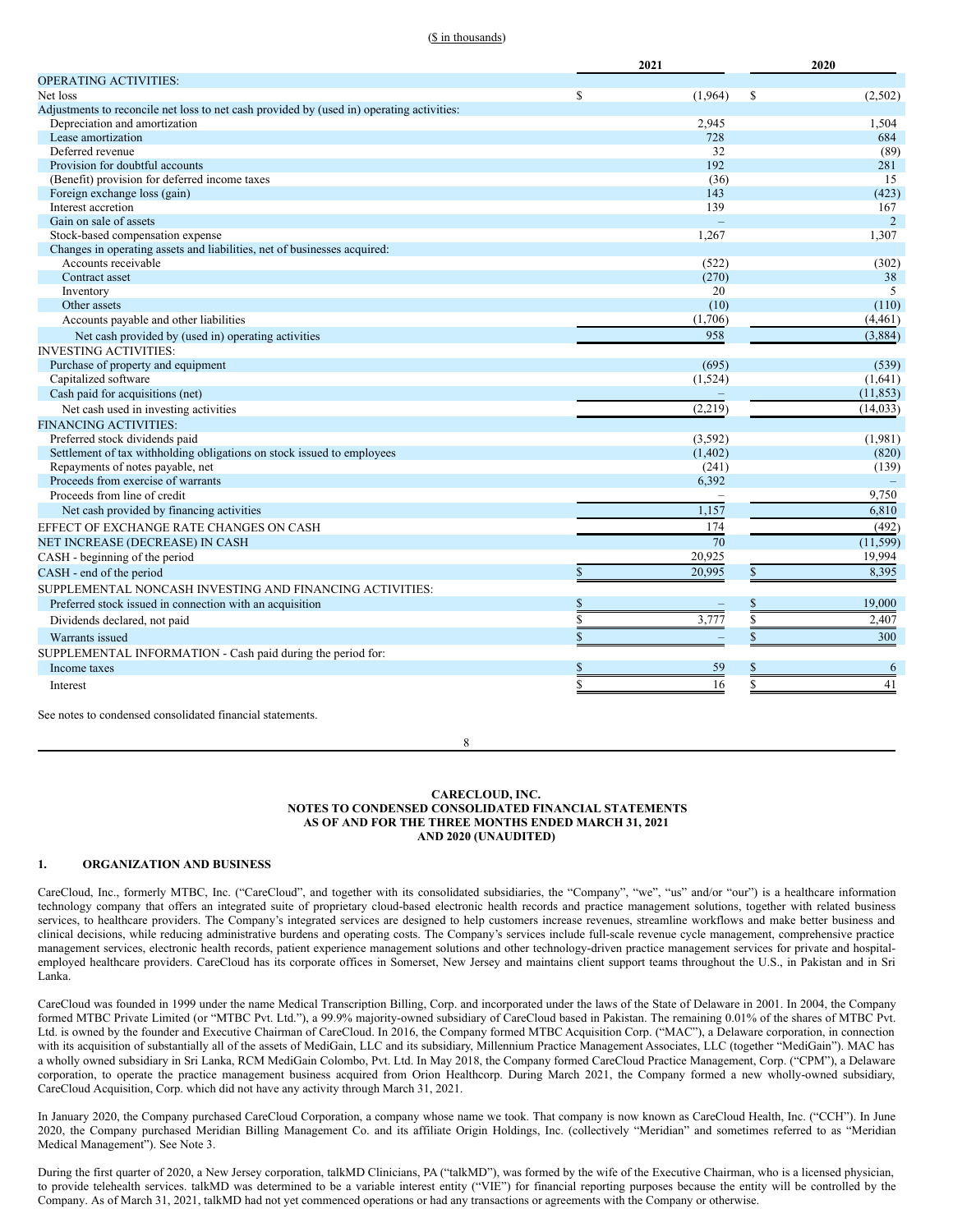# **2. BASIS OF PRESENTATION**

The accompanying unaudited condensed consolidated financial statements have been prepared in accordance with accounting principles generally accepted in the United States of America ("GAAP") for interim financial reporting and as required by Regulation S-X, Rule 8-03. Accordingly, they do not include all of the information and notes required by GAAP for complete financial statements. In the opinion of the Company's management, the accompanying unaudited condensed consolidated financial statements contain all adjustments (consisting of items of a normal and recurring nature) necessary to present fairly the Company's financial position as of March 31, 2021, the results of operations for the three months ended March 31, 2021 and 2020 and cash flows for the three months ended March 31, 2021 and 2020. When preparing financial statements in conformity with GAAP, the Company must make estimates and assumptions that affect the reported amounts of assets and liabilities, disclosure of contingent assets and liabilities at the date of the financial statements and the reported amounts of revenues and expenses during the reporting period. Actual results could differ significantly from those estimates.

The condensed consolidated balance sheet as of December 31, 2020 was derived from our audited consolidated financial statements. The accompanying unaudited condensed consolidated financial statements and notes thereto should be read in conjunction with the audited consolidated financial statements for the year ended December 31, 2020, which are included in the Company's Annual Report on Form 10-K, filed with the SEC on February 25, 2021.

*Recent Accounting Pronouncements* — On February 14, 2018, the FASB issued ASU 2018-02,*Income Statement-Reporting Comprehensive Income (Topic 220):* Reclassification of Certain Tax Effects from Accumulated Other Comprehensive Income. These amendments provide financial statement preparers with an option to reclassify standard tax effects within accumulated other comprehensive income to retained earnings in each period in which the effect of the change in the U.S. federal corporate income tax rate in the Tax Cuts and Jobs Act is recorded. This guidance is effective for fiscal years beginning after December 15, 2018, and interim periods therein. There was no impact on the condensed consolidated financial statements as a result of this standard.

In June 2018, the FASB issued ASU 2018-07,*Improvements to Nonemployee Share-Based Payment Accounting*. This ASU simplifies the accounting for nonemployee sharebased payments by aligning it with the accounting for share-based payments to employees, with exceptions. Under this guidance, the measurement of equity-classified nonemployee awards will be fixed at the grant date, which may lower their cost and reduce volatility in the income statement. Awards to nonemployees are measured by estimating the fair value of the equity instruments to be issued, rather than the fair value of the goods or services received or the fair value of the equity instruments issued, whichever can be measured more reliably. Entities need to consider the probability that a performance condition will be satisfied when an award contains such condition. The guidance is effective for public business entities for fiscal years beginning after December 15, 2018, including interim periods within that fiscal year. There was no impact on the condensed consolidated financial statements as a result of this standard.

In December 2019, the FASB issued ASU 2019-12,*Simplifying the Accounting for Income Taxes*. This ASU simplifies accounting for income taxes to reduce complexity in the accounting standards. The amendments consist of the removal of certain exceptions to the general principles of ASC 740 and some additional simplifications. The amendments are effective for public business entities for fiscal years beginning after December 15, 2020. There was no impact on the condensed consolidated financial statements as a result of this standard.

In August 2020, the FASB issued ASU 2020-06, Debt-Debt with Conversion and Other Options (Subtopic 470-20) and Derivatives and Hedging-Contracts in Entity's Own *Equity (Subtopic 815-40).* This ASU simplifies the accounting for certain financial instruments with characteristics of liabilities and equity, including convertible instruments and contracts on an entity's own equity. The amendments are not required to be implemented until 2022 for public entities. The Company is in the process of investigating if this update will have a significant impact on the condensed consolidated financial statements.

# **3. ACQUISITIONS**

# **2020 Acquisitions**

On June 16, 2020, the Company entered into a Stock Purchase Agreement with Meridian Billing Management Co., a Vermont corporation, Origin Holdings, Inc., a Delaware corporation, and GMM II Holdings, LLC, a Delaware limited liability company ("Seller"), pursuant to which the Company purchased all of the issued and outstanding capital stock of Meridian from the Seller. Meridian is in the business of providing medical billing, revenue cycle management, electronic medical records, medical coding and related services. These revenues have been included in the Company's Healthcare IT segment. The acquisition has been accounted for as a business combination.

The total consideration paid at closing was \$11.9 million, net of cash received, 200,000 shares of the Company's Preferred Stock plus warrants to purchase 2,250,000 shares of the Company's common stock, with an exercise price per share of \$7.50 and a term of two years. The Company also assumed Meridian's negative net working capital and certain long-term lease liabilities where the leased space is either not being utilized or will be vacated shortly, with an aggregate value of approximately \$4.8 million.

10

A summary of the total consideration is as follows:

**Meridian Purchase Price**

|                      |   | (\$ in thousands) |
|----------------------|---|-------------------|
| Cash                 |   | 11,864            |
| Preferred stock      |   | 5.000             |
| Warrants             |   | 4.770             |
| Total purchase price | ¢ | 21,634            |

Of the Preferred Stock consideration, 100,000 shares were held in escrow for up to one month pending completion of technical migration and customer acceptance. The shares held in escrow were released on August 3, 2020.

The Company's Preferred Stock and warrants issued as part of the acquisition consideration were issued in a transaction exempt from registration under the Securities Act of 1933, as amended (the "Securities Act"). The warrants were valued using the Black-Scholes method. The Company registered for resale under the Securities Act the Preferred Stock and the securities underlying the warrants. During the current quarter, 858,000 warrants were exercised at \$7.50 each.

The Meridian acquisition added additional clients to the Company's customer base and, similar to previous acquisitions, broadened the Company's presence in the healthcare information technology industry through geographic expansion of its customer base and by increasing available customer relationship resources and specialized trained staff.

The Company engaged a third-party valuation specialist to assist the Company in valuing the assets acquired and liabilities assumed from Meridian. The following table summarizes the preliminary purchase price allocation. The Company expects to finalize the purchase price allocation by the end of the second quarter of 2021 and is finalizing the projections and the valuation of the acquired assets and assumed liabilities. The preliminary purchase price allocation for Meridian is summarized as follows:

|                     | (\$ in thousands) |
|---------------------|-------------------|
| Accounts receivable | 3.558             |
| Prepaid expenses    | 704               |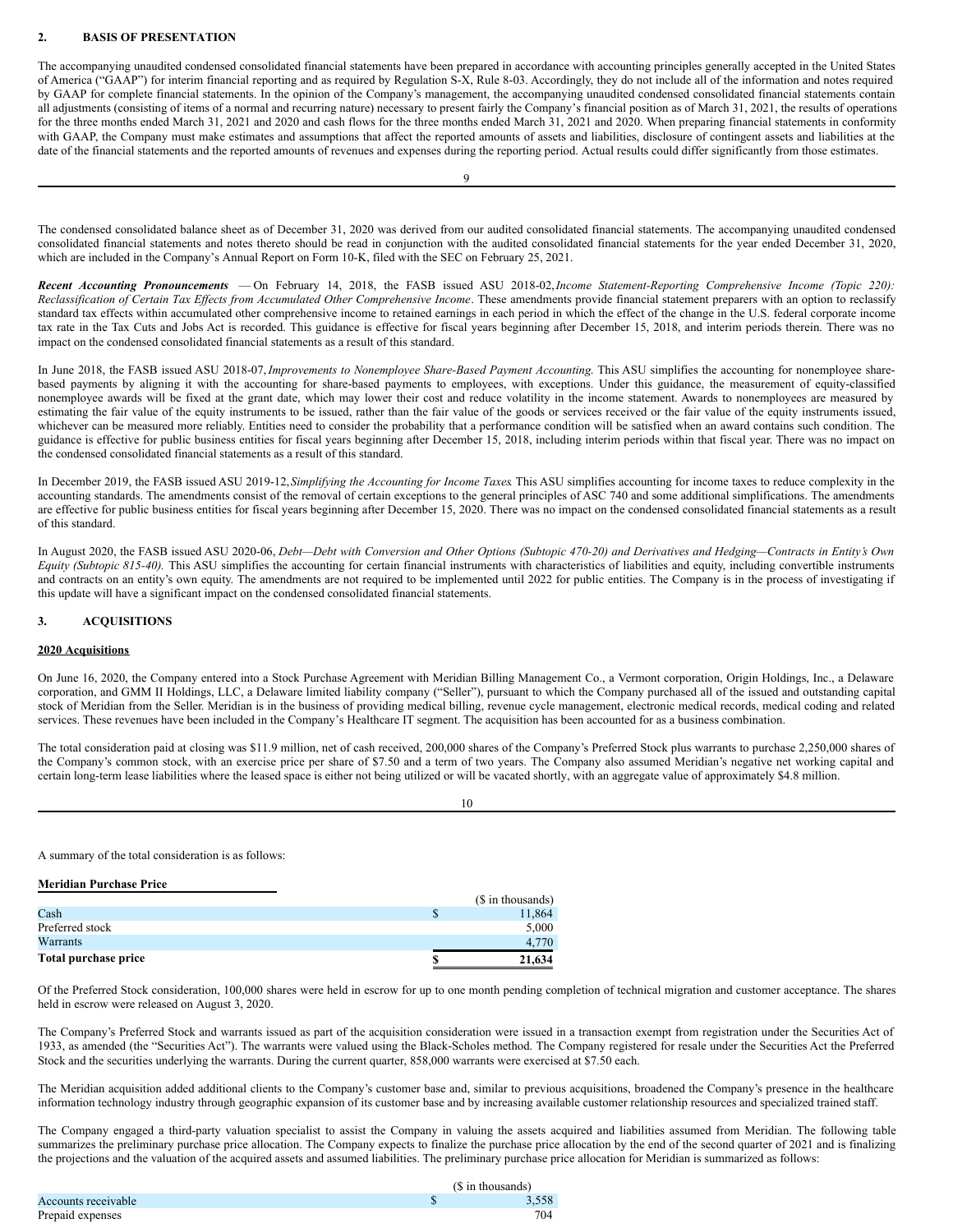| Contract asset                              | 881     |
|---------------------------------------------|---------|
| Property and equipment                      | 426     |
| Operating lease right-of-use assets         | 2,776   |
| Customer relationships                      | 12,900  |
| Technology                                  | 900     |
| Goodwill                                    | 13,789  |
| Accounts payable                            | (3,373) |
| Accrued expenses & compensation             | (3,932) |
| Deferred revenue                            | (907)   |
| Operating lease liabilities                 | (6,025) |
| Other current liabilities                   | (63)    |
| Total preliminary purchase price allocation | 21.634  |

The acquired accounts receivable are recorded at fair value which represents amounts that have subsequently been paid or are expected to be paid by clients. The fair value of customer relationships was based on the estimated discounted cash flows generated by these intangibles. The goodwill from this acquisition is not deductible for income tax purposes and represents the Company's ability to have an expanded local presence in additional markets and operational synergies that we expect to achieve that would not be available to other market participants.

The weighted-average amortization period of the acquired intangible assets is approximately three years.

Revenue earned from the clients obtained from the Meridian acquisition was approximately \$8.9 million during the three months ended March 31, 2021.

On January 8, 2020, the Company entered into an Agreement and Plan of Merger (the "Merger Agreement") with CareCloud Corporation, a Delaware corporation which was subsequently renamed CareCloud Health, Inc. ("CCH"), MTBC Merger Sub, Inc., a Delaware corporation and wholly-owned subsidiary of the Company ("Merger Sub") and Runway Growth Credit Fund Inc. ("Runway"), solely in its capacity as a seller representative, pursuant to which Merger Sub merged with and into CCH (the "Merger"), with CCH surviving as a wholly-owned subsidiary of the Company. The Merger became effective simultaneously with the execution of the Merger Agreement. The acquisition has been accounted for as a business combination.

11

The total consideration for the Merger included approximately \$11.9 million paid in cash at closing, the assumption of a working capital deficiency of approximately \$5.1 million and 760,000 shares of the Company's Preferred Stock. The Merger Agreement provided that if CCH's 2020 revenues exceed \$36 million, there will be an earn-out payment to the seller equal to such excess, up to \$3 million. Based on the 2020 revenues, no earn-out payment was required. Additional consideration included warrants to purchase 2,000,000 shares of the Company's common stock, 1,000,000 of which have an exercise price per share of \$7.50 and a term of two years, and the other 1,000,000 warrants have an exercise price per share of \$10.00 and a term of three years.

A summary of the total consideration is as follows:

# **CCH Purchase Price**

|                             | (\$ in thousands) |
|-----------------------------|-------------------|
| Cash                        | 11,853            |
| Preferred stock             | 19,000            |
| Warrants                    | 300               |
| Contingent consideration    | 1.000             |
| <b>Total purchase price</b> | 32,153            |

Of the Preferred Stock consideration, 160,000 shares were placed in escrow for up to 24 months, and an additional 100,000 shares were placed in escrow for up to 18 months, in both cases, to satisfy indemnification obligations of the seller for losses arising from certain specified contingent liabilities. Shares net of such losses will be released upon the joint instruction of the Company and Runway in accordance with the applicable escrow terms. Such shares were entitled to the monthly dividend, which was to be paid when, and if, the shares were released. The Company had accrued the dividend monthly on the Preferred Stock held in escrow. Due to the settlement of the obligation in April 2021, accrued dividends of \$513,000 relating to the 160,000 shares held in escrow were reversed during the current quarter.

During July 2020, it was determined that 55,726 shares of the Preferred Stock would be released from escrow and cancelled since one of the contingent liabilities was settled for the amount of the cancelled shares. This included a cash payment of approximately \$1.3 million. Dividends previously accrued on these shares of \$102,000 were reversed as of June 30, 2020, since the amounts will not need to be paid. The remaining shares continue to be held in escrow.

The Company's Preferred Stock and warrants issued as part of the Merger consideration were issued in a transaction exempt from registration under the Securities Act of 1933, as amended (the "Securities Act"). The warrants were valued using the Black-Scholes method.The Company registered for resale under the Securities Act the Preferred Stock and the securities underlying the warrants.

The CCH acquisition added additional clients to the Company's customer base. The Company acquired CCH's software technology and related business. Similar to previous acquisitions, this transaction broadened the Company's presence in the healthcare information technology industry through geographic expansion of its customer base and by increasing available customer relationship resources and specialized trained staff.

The Company engaged a third-party valuation specialist to assist the Company in valuing the assets acquired and liabilities assumed from CCH. The following table summarizes the purchase price allocation:

12

|                                     | (\$ in thousands) |        |
|-------------------------------------|-------------------|--------|
| Accounts receivable                 | \$                | 2,299  |
| Prepaid expenses                    |                   | 1,278  |
| Contract asset                      |                   | 538    |
| Property and equipment              |                   | 403    |
| Operating lease right-of-use assets |                   | 2,859  |
| Customer relationships              |                   | 8,000  |
| Trademark                           |                   | 800    |
| Software                            |                   | 4,800  |
| Goodwill                            |                   | 22.868 |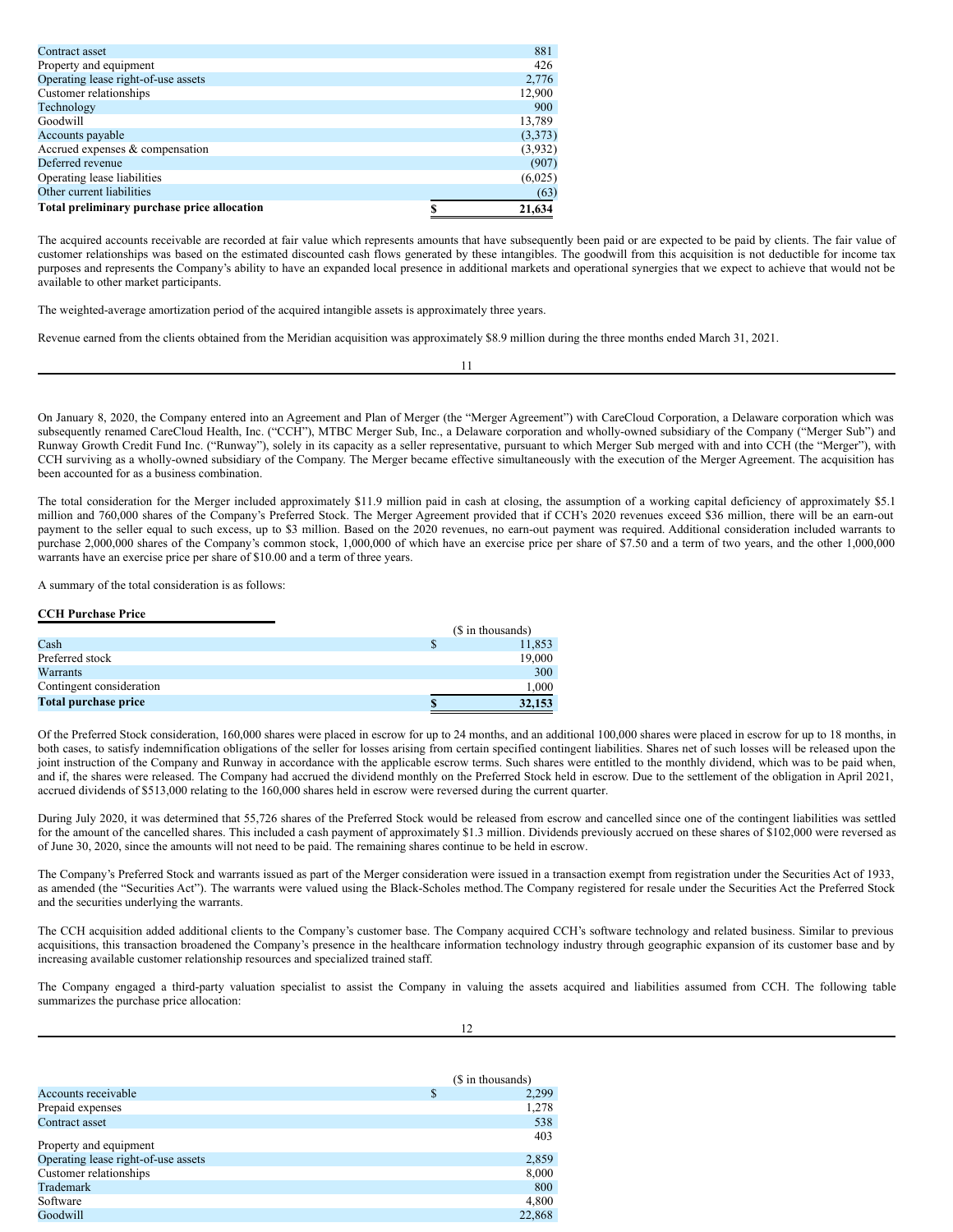| Other long term assets          | 540     |
|---------------------------------|---------|
| Accounts payable                | (6,943) |
| Accrued expenses                | (2,081) |
| Current loan payable            | (80)    |
| Operating lease liabilities     | (2,859) |
| Deferred revenue                | (269)   |
| Total purchase price allocation | 32,153  |

The acquired accounts receivable are recorded at fair value which represents amounts that have subsequently been paid or are expected to be paid by clients. The fair value of customer relationships was based on the estimated discounted cash flows generated by these intangibles. The goodwill from this acquisition is not deductible for income tax purposes and represents the Company's ability to have an expanded local presence in additional markets and operational synergies that we expect to achieve that would not be available to other market participants.

The weighted-average amortization period of the acquired intangible assets is approximately three years.

Revenue earned from the clients obtained from the CCH acquisition was approximately \$8.3 million and \$7.6 million during the three months ended March 31, 2021 and March 31, 2020, respectively.

# **Pro forma financial information (Unaudited)**

The unaudited pro forma information below represents the condensed consolidated results of operations as if the CCH and Meridian acquisitions occurred on January 1, 2020. The pro forma information has been included for comparative purposes and is not indicative of results of operations that the Company would have had if the acquisitions occurred on the above date, nor is it necessarily indicative of future results. The unaudited pro forma information reflects material, non-recurring pro forma adjustments directly attributable to the business combinations. The difference between the actual revenue and the pro forma revenue for the three months ended March 31, 2020 is approximately \$10.9 million of additional revenue recorded by Meridian and approximately \$600,000 recorded by CCH.

|                                              |  | <b>Three Months Ended March</b><br>31, 2020 |                                                |
|----------------------------------------------|--|---------------------------------------------|------------------------------------------------|
| Total revenue                                |  |                                             | (\$ in thousands except per share)<br>amounts) |
|                                              |  |                                             | 33,416                                         |
| Net loss                                     |  |                                             | (3,499)                                        |
| Net loss attributable to common shareholders |  |                                             | (6, 849)                                       |
| Net loss per common share                    |  |                                             | (0.56)                                         |
|                                              |  |                                             |                                                |

# **4. GOODWILL AND INTANGIBLE ASSETS-NET**

Goodwill consists of the excess of the purchase price over the fair value of identifiable net assets of businesses acquired. The following is the summary of the changes to the carrying amount of goodwill for the three months ended March 31, 2021 and the year ended December 31, 2020:

|                         | <b>Three Months Ended</b> |                   | Year Ended               |
|-------------------------|---------------------------|-------------------|--------------------------|
|                         | <b>March 31, 2021</b>     |                   | <b>December 31, 2020</b> |
|                         |                           | (\$ in thousands) |                          |
| Beginning gross balance | 49.291                    |                   | 12,634                   |
| Acquisitions            | $\overline{\phantom{0}}$  |                   | 36,657                   |
| Ending gross balance    | 49.291                    |                   | 49.291                   |

Intangible assets include customer contracts and relationships and covenants not-to-compete acquired in connection with acquisitions, as well as trademarks acquired and software costs. Intangible assets - net as of March 31, 2021 and December 31, 2020 consist of the following:

|                                      | <b>Three Months Ended</b><br><b>March 31, 2021</b> |                   | <b>Year Ended</b><br><b>December 31, 2020</b> |        |
|--------------------------------------|----------------------------------------------------|-------------------|-----------------------------------------------|--------|
|                                      |                                                    | (\$ in thousands) |                                               |        |
| Contracts and relationships acquired | S                                                  | 44,497            | S                                             | 44,497 |
| Capitalized software                 |                                                    | 7.284             |                                               | 5,760  |
| Non-compete agreements               |                                                    | 1,236             |                                               | 1,236  |
| Other intangible assets              |                                                    | 7,959             |                                               | 7,906  |
| Total intangible assets              |                                                    | 60,976            |                                               | 59,399 |
| Less: Accumulated amortization       |                                                    | 31,810            |                                               | 29,421 |
| Intangible assets - net              |                                                    | 29,166            |                                               | 29,978 |

Amortization expense was approximately \$2.4 million and \$1.1 million for the three months ended March 31, 2021 and 2020, respectively. The remaining weighted-average amortization period is approximately 3.4 years.

As of March 31, 2021, future amortization scheduled to be expensed is as follows:

| <b>Years ending December 31,</b> | (\$ in thousands) |
|----------------------------------|-------------------|
| 2021 (nine months)               | 7,255             |
| 2022                             | 9,562             |
| 2023                             | 7,434             |
| 2024                             | 3,265             |
| 2025                             | 300               |
| Thereafter                       | 1,350             |
| Total                            | 29,166            |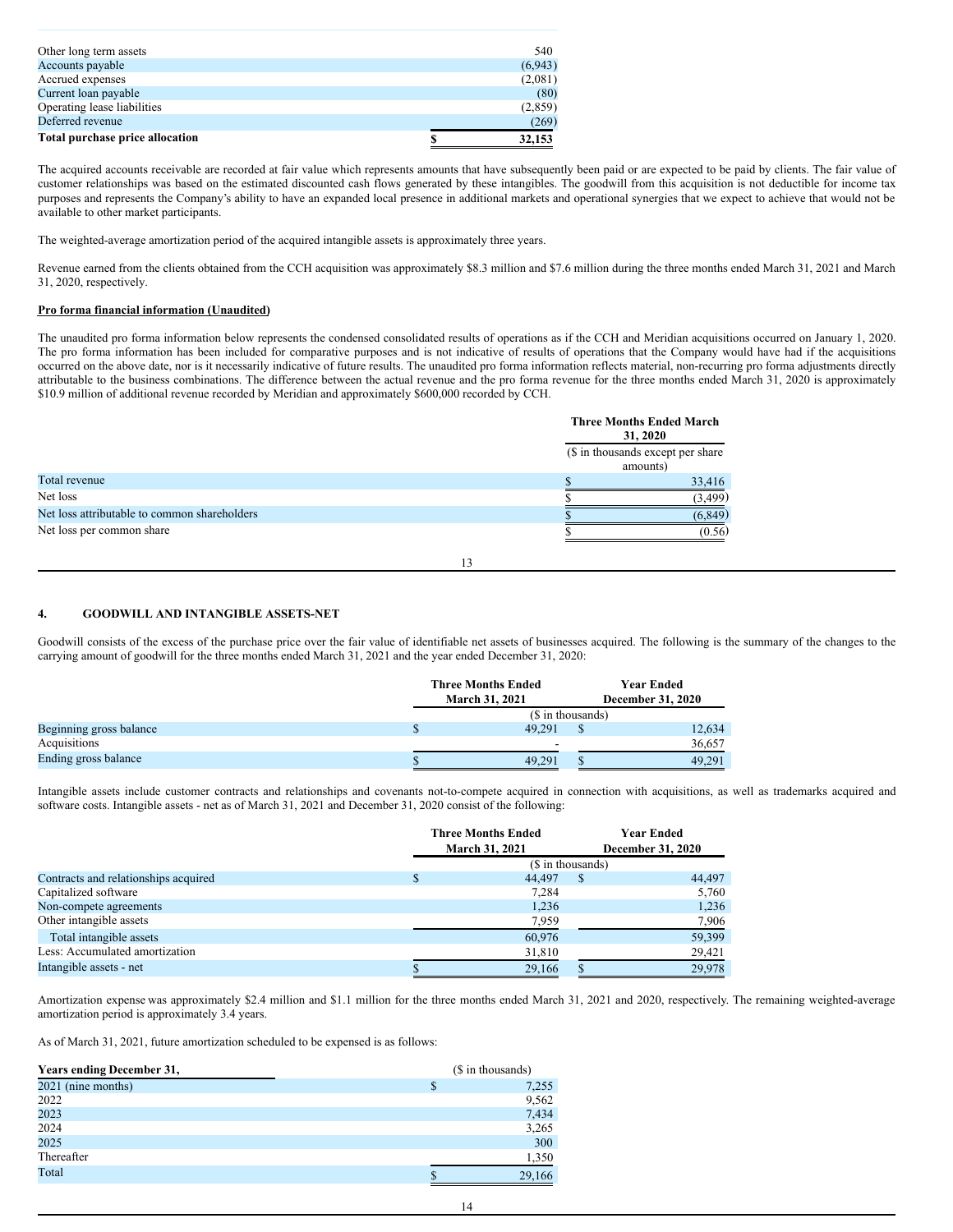# **5. NET LOSS PER COMMON SHARE**

The following table reconciles the weighted-average shares outstanding for basic and diluted net loss per share for the three months ended March 31, 2021 and 2020:

|                                                                                 | March 31.                                             |  |            |  |
|---------------------------------------------------------------------------------|-------------------------------------------------------|--|------------|--|
|                                                                                 | 2021<br>2020                                          |  |            |  |
|                                                                                 | (\$ in thousands, except share and per share amounts) |  |            |  |
| Basic and Diluted:                                                              |                                                       |  |            |  |
| Net loss attributable to common shareholders                                    | (5.092)                                               |  | (5.145)    |  |
| Weighted-average common shares used to compute basic and diluted loss per share | 14.084.749                                            |  | 12.310.818 |  |
| Net loss attributable to common shareholders per share - Basic and Diluted      | (0.36)                                                |  | (0.42)     |  |

All unvested restricted stock units ("RSUs") and unexercised warrants have been excluded from the above calculations as they were anti-dilutive. Vested RSUs, vested restricted shares and exercised warrants have been included in the above calculations.

## **6. DEBT**

*SVB* — During October 2017, the Company opened a revolving line of credit with SVB under a three-year agreement. The SVB credit facility is a secured revolving line of credit where borrowings are based on a formula of 200% of repeatable revenue adjusted by an annualized attrition rate as defined in the credit agreement. During the third quarter of 2018, the credit line was increased from \$5 million to \$10 million and the term was extended for an additional year. Nothing was drawn on this line of credit as of March 31, 2021 and December 31, 2020. Interest on the SVB revolving line of credit is charged at the prime rate plus 1.50%, with a minimum interest rate of 6.5%. There is also a fee of one-half of 1% annually for the unused portion of the credit line. The debt is secured by all of the Company's domestic assets and 65% of the shares in its offshore facilities. Future acquisitions are subject to approval by SVB.

*Vehicle Financing Notes* — The Company financed certain vehicle purchases both in the United States and in Pakistan. The vehicle financing noteshave three to six year terms and were issued at current market rates.

*Insurance Financing* — The Company finances certain insurance purchases over the term of the policy life. The interest rate charged is 4.0 % based on the annual renewal.

#### **7. LEASES**

We determine if an arrangement is a lease at inception. Operating leases are included in operating lease right-of-use ("ROU") assets, current operating lease liability and noncurrent operating lease liability in our condensed consolidated balance sheets as of March 31, 2021 and December 31, 2020. Each time the Company acquires a business, the ROU assets and the lease liabilities are recorded at fair value as of the date of acquisition. The Company does not have any finance leases.

ROU assets represent our right to use an underlying asset for the lease term and lease liabilities represent our obligation to make lease payments arising from the lease. ROU assets and liabilities are recognized at the lease commencement date based on the estimated present value of lease payments over the lease term.

We use our estimated incremental borrowing rates, which are derived from information available at the lease commencement date, in determining the present value of lease payments. We give consideration to our bank financing arrangements, geographical location and collateralization of assets when calculating our incremental borrowing rates.

Our lease terms include options to extend the lease when it is reasonably certain that we will exercise that option. Leases with a term of less than 12 months are not recorded in the condensed consolidated balance sheets. Our lease agreements do not contain any residual value guarantees. For real estate leases, we account for the lease and non-lease components as a single lease component. Some leases include escalation clauses and termination options that are factored in the determination of the lease payments when appropriate.

15

If a lease is modified after the effective date, the operating lease ROU asset and liability is re-measured using the current incremental borrowing rate. During the three months ended March 31, 2021, there were \$243,000 of unoccupied lease charges for two of the Company's facilities. During the three months ended March 31, 2020, a lease impairment of approximately \$297,000 was recorded since the Company is no longer using one of its leased facilities.

In February 2021, the Company was able to settle one of the lease obligations assumed in connection with the Meridian acquisition for an amount that approximated the remaining lease liability.

We lease all of our facilities and some equipment. Lease expense is included in direct operating costs and general and administrative expenses in the condensed consolidated statements of operations based on the nature of the expense. As of March 31, 2021, we had 36 leased properties, five in Practice Management and 31 in Healthcare IT, with remaining terms ranging from less than one year to five years. Our lease terms are determined taking into account lease renewal options, the Company's anticipated operating plans and leases that are on a month-to-month basis. We also have some related party leases – see Note 9.

The components of lease expense were as follows:

|                       |   | <b>Three Months Ended</b><br>March 31, |          |      |  |
|-----------------------|---|----------------------------------------|----------|------|--|
|                       |   | 2021                                   |          | 2020 |  |
|                       |   | (\$ in thousands)                      |          |      |  |
| Operating lease cost  | S | 1.057                                  | <b>S</b> | 800  |  |
| Short-term lease cost |   | 22                                     |          |      |  |
| Variable lease cost   |   | 6                                      |          |      |  |
| Total-net lease cost  |   | 1.085                                  |          | 822  |  |

Short-term lease cost represents leases that were not capitalized as the lease term as of the later of January 1, 2021 or the beginning of the lease was less than 12 months. Variable lease costs include utilities, real estate taxes and common area maintenance costs.

Supplemental balance sheet information related to leases was as follows: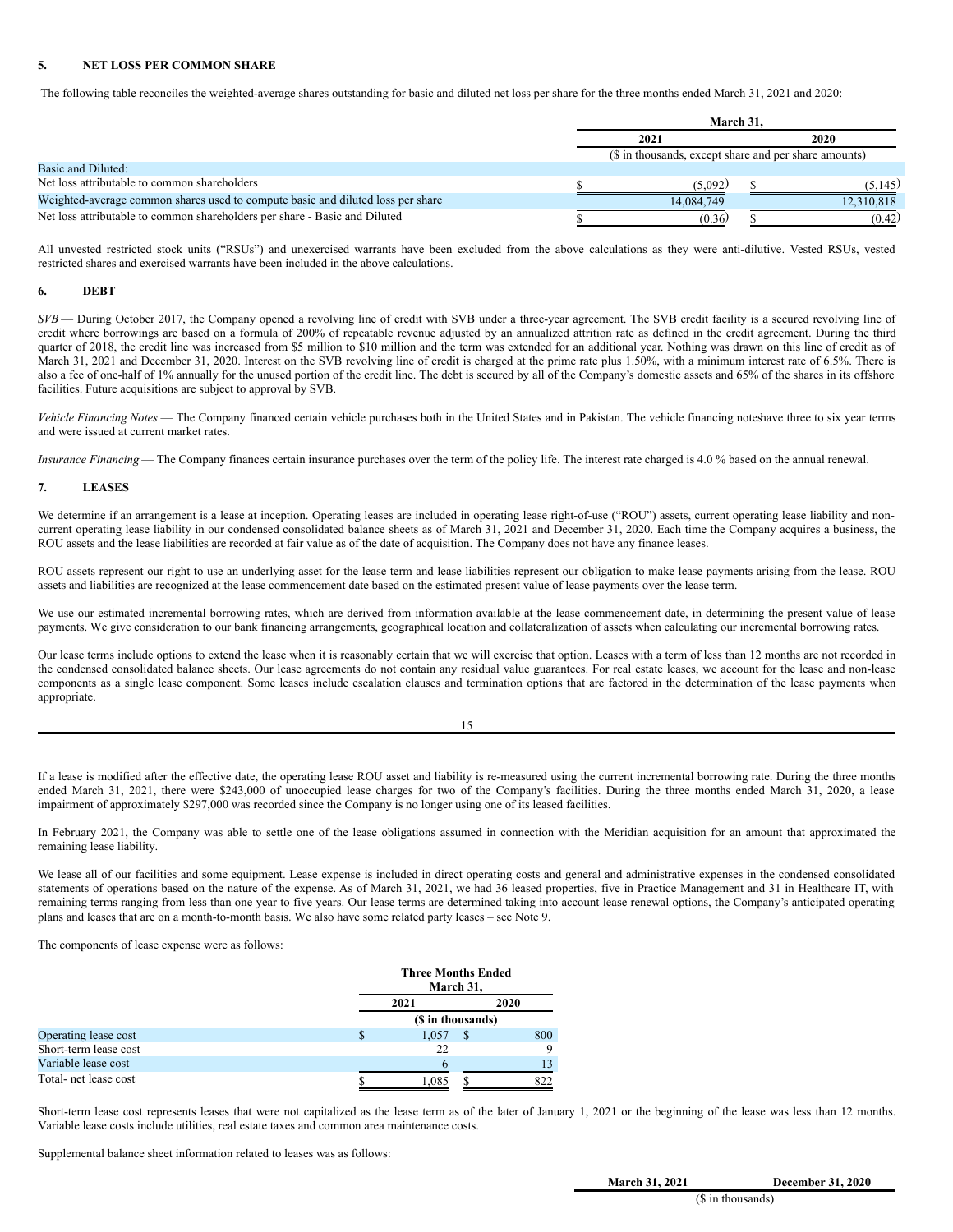| Operating leases:                                 |    |             |               |         |
|---------------------------------------------------|----|-------------|---------------|---------|
| Operating lease ROU assets, net                   |    | \$<br>7,075 | S             | 7,743   |
|                                                   |    |             |               |         |
| Current operating lease liabilities               |    | \$<br>4,236 | S             | 4,729   |
| Non-current operating lease liabilities           |    | 5,220       |               | 6,297   |
| Total operating lease liabilities                 |    | 9,456       |               | 11,026  |
|                                                   |    |             |               |         |
| Operating leases:                                 |    |             |               |         |
| <b>ROU</b> assets                                 |    | \$<br>7,792 | <sup>\$</sup> | 10,648  |
| Asset lease expense                               |    | (728)       |               | (2,889) |
| Foreign exchange gain (loss)                      |    | 11          |               | (16)    |
| ROU assets, net                                   |    | 7,075       |               | 7,743   |
|                                                   |    |             |               |         |
| Weighted average remaining lease term (in years): |    |             |               |         |
| Operating leases                                  |    | 2.83        |               | 2.71    |
| Weighted average discount rate:                   |    |             |               |         |
| Operating leases                                  |    | 6.78%       |               | 6.76%   |
|                                                   |    |             |               |         |
|                                                   | 16 |             |               |         |

Supplemental cash flow and other information related to leases was as follows:

|                                                                         | <b>Three Months Ended</b><br>March 31. |                   |  |      |       |
|-------------------------------------------------------------------------|----------------------------------------|-------------------|--|------|-------|
|                                                                         | 2021                                   |                   |  | 2020 |       |
|                                                                         |                                        | (\$ in thousands) |  |      |       |
| Cash paid for amounts included in the measurement of lease liabilities: |                                        |                   |  |      |       |
| Operating cash flows from operating leases                              |                                        | 1.396             |  |      | 679   |
|                                                                         |                                        |                   |  |      |       |
| ROU assets obtained in exchange for lease liabilities:                  |                                        |                   |  |      |       |
| Operating leases, net of impairment and terminations                    |                                        | 21.               |  |      | 3,617 |

Maturities of lease liabilities are as follows:

# **Operating leases - Year ending December 31,** (\$ in thousands)

| Operating reases - I can enting December 31, | (c) in ununsailus) |
|----------------------------------------------|--------------------|
| 2021 (nine months)                           | 3,661              |
| 2022                                         | 3,941              |
| 2023                                         | 1,790              |
| 2024                                         | 570                |
| 2025                                         | 309                |
| 2026                                         | 42                 |
| Total lease payments                         | 10,313             |
| Less: imputed interest                       | (857)              |
| Total lease obligations                      | 9,456              |
| Less: current obligations                    | (4,236)            |
| Long-term lease obligations                  | 5,220              |
|                                              |                    |

As of March 31, 2021, we have one operating lease commitment that has not yet commenced with an aggregate gross lease liability of approximately \$1.6 million.

# **8. COMMITMENTS AND CONTINGENCIES**

**Legal Proceedings** — On April 4, 2017, Randolph Pain Relief and Wellness Center ("RPRWC") filed an arbitration demand with the American Arbitration Association (the "Arbitration") seeking to arbitrate claims against CareCloud, Inc. ("CareCloud") and MTBC Acquisition Corp. ("MAC"). The claims relate solely to services provided by Millennium Practice Management Associates, Inc. ("MPMA"), a subsidiary of MediGain, LLC, pursuant to a billing services agreement that contains an arbitration provision. CareCloud and MAC jointly moved in the Superior Court of New Jersey, Chancery Division, Somerset County (the "Chancery Court") to enjoin the Arbitration on the grounds that neither were a party to the billing services agreement. On May 30, 2018, the Chancery Court denied that motion and CareCloud and MAC appealed. The Chancery Court ordered the Arbitration stayed pending the appeal.

On April 23, 2019, the Appellate Division reversed the Chancery Court's ruling that CareCloud is required to participate in the Arbitration and remanded the case for further proceedings before the Chancery Court on that issue. The Appellate Division upheld the Chancery Court's ruling that MAC was required to participate in the Arbitration. The parties completed discovery in the remanded matter, and both CareCloud and RPRWC filed cross-motions for summary judgement in their favor. On February 6, 2020, the Chancery Court denied RPRWC's motion for summary judgment and granted CareCloud's motion for summary judgment, holding that CareCloud cannot be compelled to participate in the Arbitration. RPRWC has informed CareCloud that it does not intend to appeal the Chancery Court's ruling and that it intends to move forward solely against MAC in the Arbitration. On March 25, 2020, the Chancery Court lifted the stay of arbitration relative to RPRWC and MAC.

Due to conflicting information provided by RPRWC, it is unclear what the extent of the claimed damages are in this matter which at this time appear to be entirely speculative. According to its arbitration demand, RPRWC seeks compensatory damages of \$6.6 million, plus costs, for MPMA's alleged breach of the billing services agreement. On June 12, 2020, in response to a directive from the arbitrator, RPRWC disclosed a statement of damages to MAC in which it increased its alleged damages from \$6.6 million and costs to \$20 million and costs. On July 24, 2020, RPRWC disclosed a declaration to MAC, in which RPRWC estimates its damages to be approximately \$11 million plus costs. MAC intends to vigorously defend against RPRWC's claims. If RPRWC is successful in the Arbitration, CareCloud and MAC anticipate the award would be substantially less than the amount claimed.

Through the CCH transaction, we acquired its software technology and related business, of which certain elements were, at the time of the acquisition, subject to a civil investigation to determine pre-acquisition compliance with certain federal regulatory requirements. Following the closing of the transaction, the Company has continued to cooperate with the inquiry as CCH has historically done since the commencement of the investigation in July of 2018. This element was considered as part of the transaction as \$4 million of the transaction's consideration was held in escrow for the resolution of this investigation. The Company has accrued \$4.2 million to resolve this investigation, of which up to \$4 million is the escrow, which has been recorded as an indemnification asset which is included in the condensed consolidated balance sheets at December 31,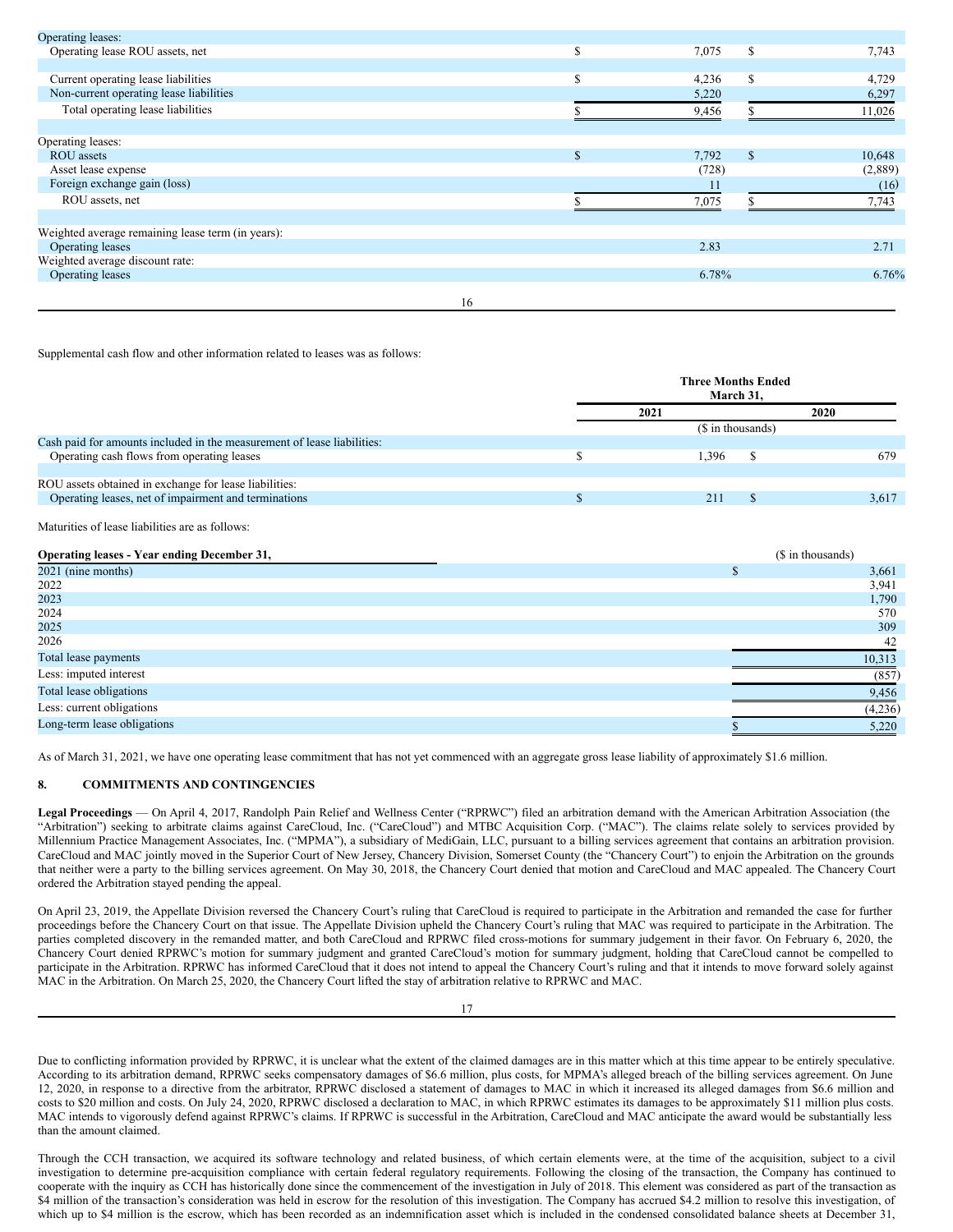2020 and March 31, 2021 in prepaid expenses and other current assets with an offsetting amount in accrued expenses. The Company settled the obligation in April 2021 substantially within the range covered by the escrowed funds.

From time to time, we may become involved in other legal proceedings arising in the ordinary course of our business. Including the proceedings described above, we are not presently a party to any legal proceedings that, in the opinion of our management, would individually or taken together have a material adverse effect on our business, consolidated results of operations, financial position or cash flows of the Company.

## **9. RELATED PARTIES**

The Company had sales to a related party, a physician who is the wife of the Executive Chairman. Revenues from this customer were approximately \$4,000 and \$5,000 for the three months ended March 31, 2021 and 2020, respectively. As of March 31, 2021, and December 31, 2020, the receivable balance due from this customer was approximately \$1,000 and \$2,000, respectively.

The Company is a party to a nonexclusive aircraft dry lease agreement with Kashmir Air, Inc. ("KAI"), which is owned by the Executive Chairman. The Company recorded an expense of approximately \$30,000 and \$41,000 for the three month periods ended March 31, 2021 and 2020. As of both March 31, 2021 and December 31, 2020, the Company had a liability outstanding to KAI of approximately \$1,000, which is included in accrued liability to related party in the condensed consolidated balance sheets. The lease for the current aircraft was entered into as of April 1, 2019 and has been included in the ROU asset and operating lease liability at December 31, 2020 and March 31, 2021.

The Company leases its corporate offices in New Jersey, its temporary housing for its foreign visitors, a printing and mailing facility and its backup operations center in Bagh, Pakistan, from the Executive Chairman. The related party rent expense for both the three months ended March 31, 2021 and 2020 was approximately \$47,000 and is included in direct operating costs and general and administrative expense in the condensed consolidated statements of operations. During the three months ended March 31, 2021, the Company spent approximately \$289,000 to upgrade two of the leased facilities. Current assets-related party in the condensed consolidated balance sheets includes security deposits and prepaid rent related to the leases of the Company's corporate offices in the amount of approximately \$13,000 as of both March 31, 2021 and December 31, 2020.

Included in the ROU asset at March 31, 2021 and December 31, 2020 is approximately \$216,000 and \$283,000, respectively, applicable to the related party leases. Included in the current and non-current operating lease liability at March 31, 2021 is approximately \$142,000 and \$85,000, respectively, applicable to the related party leases. At December 31, 2020, the current and non-current operating lease liability applicable to related party leases was approximately \$202,000 and \$92,000, respectively.

18

During the first quarter of 2020, talkMD Clinicians, PA, a New Jersey corporation was formed to provide telehealth services. This entity is owned by the wife of the Executive Chairman since an entity providing medical services must be owned by a physician. The Company did not have any transactions with this entity since its formation.

## **10. REVENUE**

#### *Introduction*

The Company accounts for revenue in accordance with ASC 606,*Revenue from Contracts with Customers*. All revenue is recognized as our performance obligations are satisfied. A performance obligation is a promise in a contract to transfer a distinct good or service to a customer, and is the unit of account under ASC 606. Under ASC 606, the Company recognizes revenue when the revenue cycle management services begin on the medical billing claims, which is generally upon receipt of the claim from the provider. For revenue cycle management services, the Company estimates the value of the consideration it will earn over the remaining contractual period as our services are provided and recognizes the fees over the term; this estimation involves predicting the amounts our clients will ultimately collect associated with the services they provided. The selling price of the Company's services equals the contractual price. Certain significant estimates, such as payment-to-charge ratios, effective billing rates and the estimated contractual payment periods are required to measure revenue cycle management revenue under ASC 606.

Most of our current contracts with customers contain a single performance obligation. For contracts where we provide multiple services, such as where we perform multiple ancillary services, each service represents its own performance obligation. Selling prices are based on the contractual price for the service, which approximates the stand alone selling price.

We apply the portfolio approach as permitted by ASC 606 as a practical expedient to contracts with similar characteristics and we use estimates and assumptions when accounting for those portfolios. Our contracts generally include standard commercial payment terms. We have no significant obligations for refunds, warranties or similar obligations and our revenue does not include taxes collected from our customers.

#### *Disaggregation of Revenue from Contracts with Customers*

We derive revenue from eight primary sources: revenue cycle management services, SaaS solutions, professional services, ancillary services, group purchasing services, printing and mailing services, and clearinghouse and EDI (electronic data interchange) services and practice management services.

The following table represents a disaggregation of revenue for the three months ended March 31:

|                                   |   | Three Months Ended March 31, |   |        |  |  |
|-----------------------------------|---|------------------------------|---|--------|--|--|
|                                   |   | 2021                         |   | 2020   |  |  |
|                                   |   | (\$ in thousands)            |   |        |  |  |
| <b>Healthcare IT:</b>             |   |                              |   |        |  |  |
| Revenue cycle management services | S | 19,448                       | S | 13,190 |  |  |
| SaaS solutions                    |   | 5,261                        |   | 3,614  |  |  |
| Professional services             |   | 617                          |   | 391    |  |  |
| Ancillary services                |   | 984                          |   | 721    |  |  |
| Group purchasing services         |   | 188                          |   | 177    |  |  |
| Printing and mailing services     |   | 383                          |   | 429    |  |  |
| Clearinghouse and EDI services    |   | 152                          |   | 319    |  |  |
| <b>Practice Management:</b>       |   |                              |   |        |  |  |
| Practice management services      |   | 2,735                        |   | 3,026  |  |  |
| Total                             |   | 29.768                       |   | 21.867 |  |  |

*Revenue cycle management services:*

Revenue cycle management services are the recurring process of submitting and following up on claims with health insurance companies in order for the healthcare providers to receive payment for the services they rendered. The Company typically invoices customers on a monthly basis based on the actual collections received by its customers and the agreed-upon rate in the sales contract. The fee for these services typically includes use of practice management software and related tools (on a software-as-a-service ("SaaS") basis), electronic health records (on a SaaS basis), medical billing services and use of mobile health solutions. We consider the services to be one performance obligation since the promises are not distinct in the context of the contract. The performance obligation consists of a series of distinct services that are substantially the same and have the same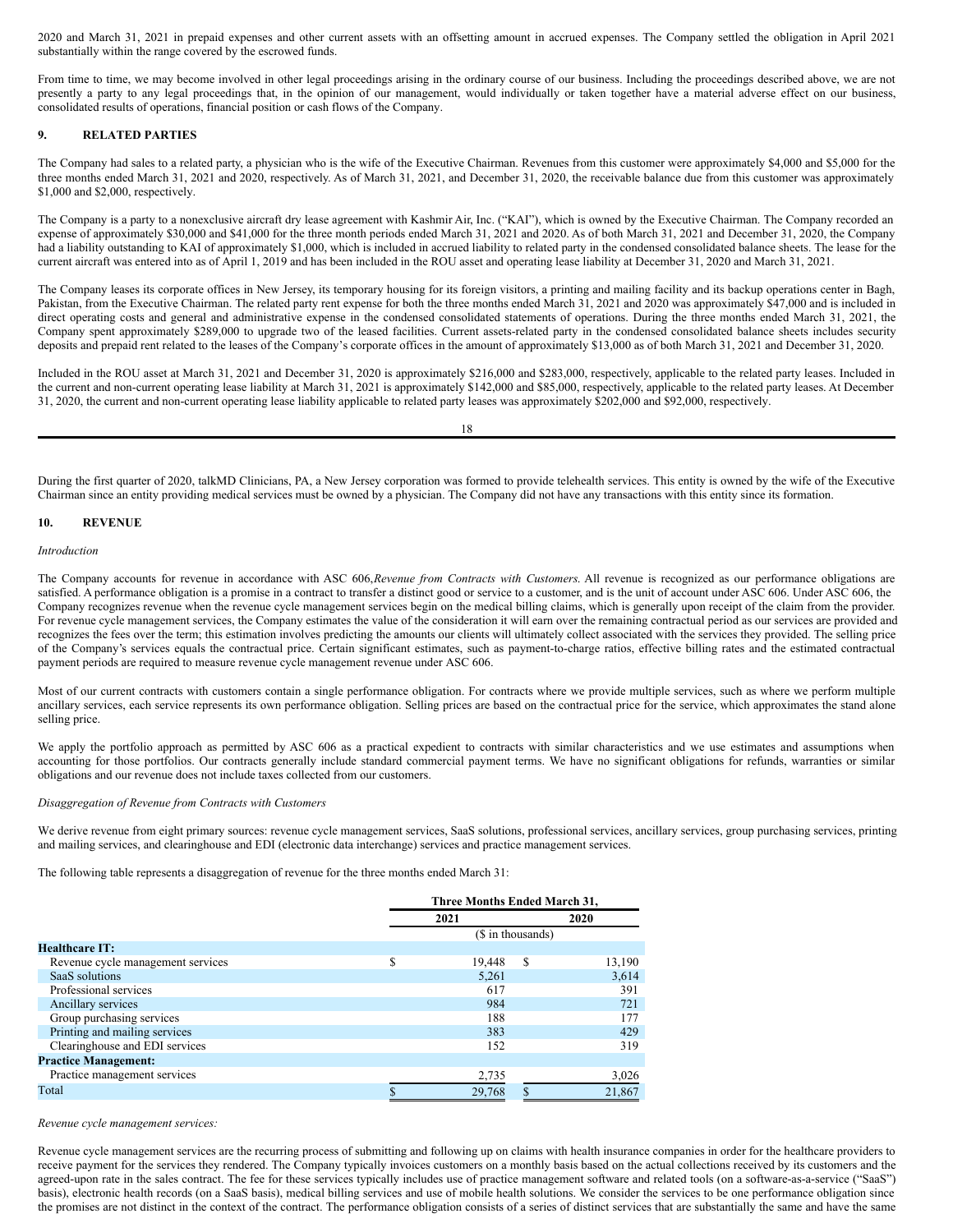In many cases, our clients may terminate their agreements with 90 days notice without cause, thereby limiting the term in which we have enforceable rights and obligations, although this time period can vary between clients. Our payment terms are normally net 30 days. Although our contracts typically have stated terms of one or more years, under ASC 606 our contracts are considered month-to-month and accordingly, there is no financing component.

For the majority of our revenue cycle management contracts, the total transaction price is variable because our obligation is to process an unknown quantity of claims, as and when requested by our customers over the contract period. When a contract includes variable consideration, we evaluate the estimate of the variable consideration to determine whether the estimate needs to be constrained; therefore, we include variable consideration in the transaction price only to the extent that it is probable that a significant reversal of the amount of cumulative revenue recognized will not occur when the uncertainty associated with variable consideration is subsequently resolved. Estimates to determine variable consideration such as payment to charge ratios, effective billing rates, and the estimated contractual payment periods are updated at each reporting date. Revenue is recognized over the performance period using the input method.

## *SaaS Solutions:*

Our proprietary, cloud-based practice management application automates the labor-intensive workflow of a medical office in a unified and streamlined SaaS platform. The Company has a large number of clients who utilize the Company's practice management software, electronic health records software, patient experience management solutions, business intelligence software and/or robotic process automation software on a SaaS basis, but who do not utilize the Company's revenue cycle management services. SaaS fees may be fixed based on the number of providers, or may be variable.

#### *Other revenue streams:*

The Company also provides implementation and professional services to certain customers and records revenue monthly on a time and materials or a fixed rate basis. This is a separate performance obligation from any revenue cycle management, SaaS, clearinghouse and recurring EDI services provided, for which the Company receives and records monthly fees. The performance obligation is satisfied over time as the implementation or professional services are rendered.

Ancillary services represent services such as coding, credentialing and transcription that are rendered in connection with the delivery of revenue cycle management and related medical services. The Company invoices customers monthly, based on the actual amount of services performed at the agreed upon rate in the contract. These services are only offered to revenue cycle management customers. These services do not represent a material right because the services are optional to the customer and customers electing these services are charged the same price for those services as if they were on a standalone basis. Each individual ancillary service transaction processed represents a performance obligation, which is satisfied over time as that individual service is rendered.

The Company provides group purchasing services which enable medical providers to purchase various vaccines directly from selected pharmaceutical companies at a discounted price. Currently, there are approximately 4,000 medical providers who are members of the program. Revenue is recognized as the vaccine shipments are made to the medical providers. Fees from the pharmaceutical companies are paid either quarterly or annually and the Company adjusts its revenue accrual at the time of payment. The Company makes significant judgments regarding the variable consideration which we expect to be entitled to for the group purchasing services which includes the anticipated shipments to the members enrolled in the program, anticipated volumes of purchases made by the members, and the changes in the number of members. The amounts recorded are constrained by estimates of decreases in shipments and loss of members to avoid a significant revenue reversal in the subsequent period. The only performance obligation is to provide the pharmaceutical companies with the medical providers who want to become members in order to purchase vaccines. The performance obligation is satisfied once the medical provider agrees to purchase a specific quantity of vaccines and the medical provider's information is forwarded to the vaccine suppliers. The Company records a contract asset for revenue earned and not paid as the ultimate payment is conditioned on achieving certain volume thresholds.

| I | ۰.<br>×<br>۰. |  |
|---|---------------|--|
|   |               |  |

The Company provides printing and mailing services for both revenue cycle management customers and a non- revenue cycle management customer, and invoices on a monthly basis based on the number of prints, the agreed-upon rate per print and the postage incurred. The performance obligation is satisfied once the printing and mailing is completed.

The medical billing clearinghouse service takes claim information from customers, checks the claims for errors and sends this information electronically to insurance companies. The Company invoices customers on a monthly basis based on the number of claims submitted and the agreed-upon rate in the agreement. This service is provided to medical practices and providers to medical practices who are not revenue cycle management customers. The performance obligation is satisfied once the relevant submissions are completed.

For all of the above revenue streams other than group purchasing services, revenue is recognized over time, which is typically one month or less, which closely matches the point in time that the customer simultaneously receives and consumes the benefits provided by the Company. For the group purchasing services, revenue is recognized at a point in time. Each service is substantially the same and has the same periodic pattern of transfer to the customer. Each of the services provided above is considered a separate performance obligation.

#### *Practice management services:*

The Company also provides practice management services under long-term management service agreements to three medical practices. We provide the medical practices with the nurses, administrative support, facilities, supplies, equipment, marketing, RCM, accounting, and other non-clinical services needed to efficiently operate their practices. Revenue is recognized as the services are provided to the medical practices. Revenue recorded in the consolidated statements of operations represents the reimbursement of costs paid by the Company for the practices and the management fee earned each month for managing the practice. The management fee is based on either a fixed fee or a percentage of the net operating income.

The Company assumes all financial risk for the performance of the managed medical practices. Revenue is impacted by the amount of the costs incurred by the practices and their operating income. The gross billing of the practices is impacted by billing rates, changes in current procedural terminology code reimbursement and collection trends which in turn impacts the management fee that the Company is entitled to. Billing rates are reviewed at least annually and adjusted based on current insurer reimbursement practices. The performance obligation is satisfied as the management services are provided.

Our contracts for practice management services have approximately an additional 20 years remaining and are only cancellable under very limited circumstances. The Company receives a management fee each month for managing the day-to-day business operations of each medical group as a fixed fee or a percentage payment of the net operating income which is included in revenue in the condensed consolidated statements of operations.

Our practice management services obligations consist of a series of distinct services that are substantially the same and have the same periodic pattern of transfer to our customers. Revenue is recognized over time, however for reporting and convenience purposes, the management fee is computed at each month end.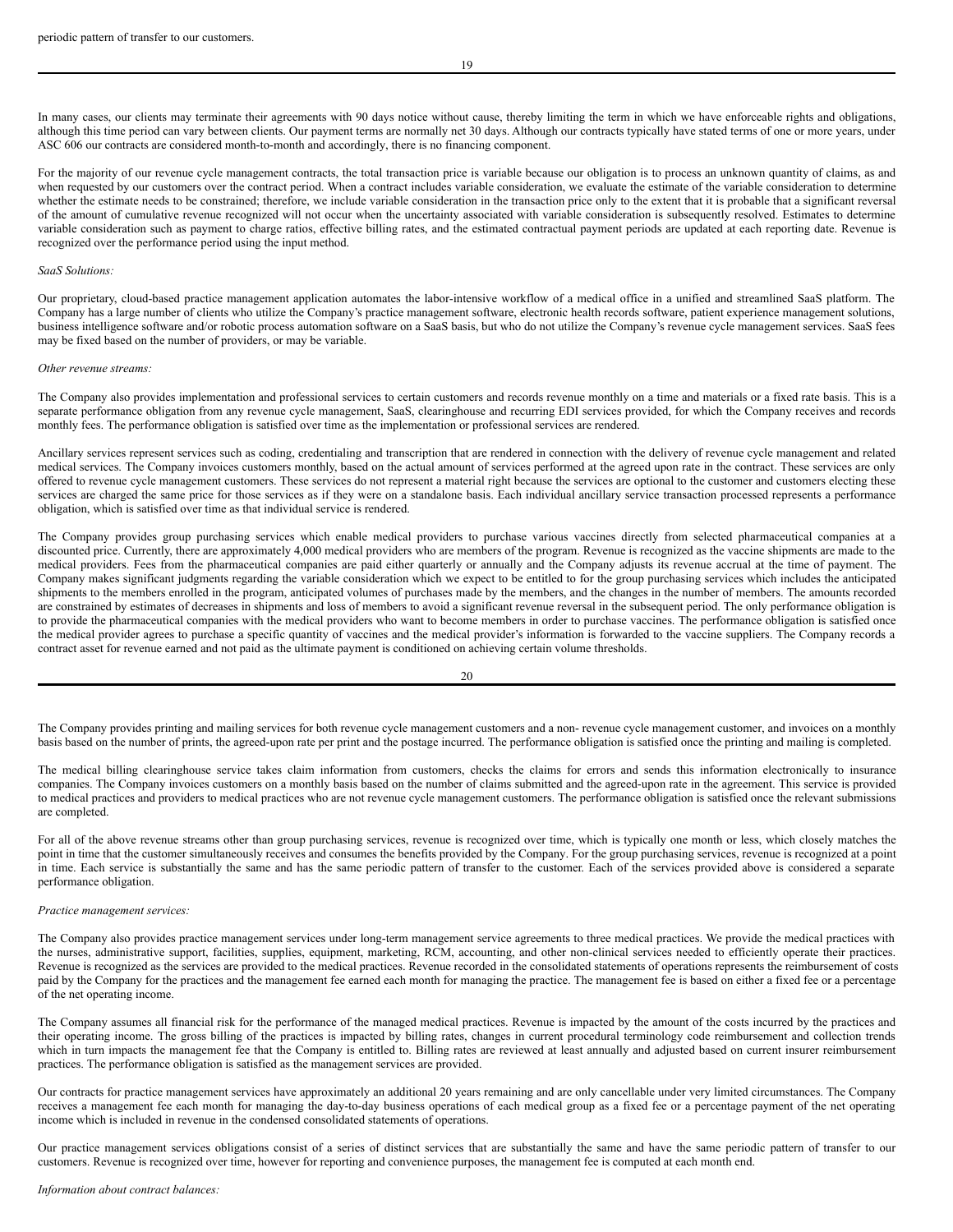The contract assets in the condensed consolidated balance sheets represent the revenue associated with the amounts we estimate our revenue cycle management clients will ultimately collect associated with the services they have provided and the relative fee we charge associated with those collections, together with amounts related to the group purchasing services. As of March 31, 2021, the estimated revenue expected to be recognized in the future related to the remaining revenue cycle management performance obligations outstanding was approximately \$4.1 million. We expect to recognize substantially all of the revenue for the remaining performance obligations over the next three months. Approximately \$227,000 of the contract asset represents revenue earned, not paid, from the group purchasing services.

Accounts receivable are shown separately at their net realizable value in our condensed consolidated balance sheets. Amounts that we are entitled to collect under the applicable contract are recorded as accounts receivable. Invoicing is performed at the end of each month when the services have been provided. The contract asset results from our revenue cycle management services and is due to the timing of revenue recognition, submission of claims from our customers and payments from the insurance providers. The contract asset includes our right to payment for services already transferred to a customer when the right to payment is conditional on something other than the passage of time. For example, contracts for revenue cycle management services where we recognize revenue over time but do not have a contractual right to payment until the customer receives payment of their claim from the insurance provider. The contract asset also includes the revenue accrued, not received, for the group purchasing services.

The contract asset was approximately \$4.4 million and \$2.9 million as ofMarch 31, 2021 and 2020, respectively. Changes in the contract asset are recorded as adjustments to net revenue. The changes primarily result from providing services to revenue cycle management customers that result in additional consideration and are offset by our right to payment for services becoming unconditional and changes in the revenue accrued for the group purchasing services. The contract asset for our group purchasing services is reduced when we receive payments from vaccine manufacturers and is increased for revenue earned, not received. Deferred revenue represents sign-up fees received from customers that are amortized over three years. The opening and closing balances of the Company's accounts receivable, contract asset and deferred revenue are as follows for the three months ended March 31, 2021 and 2020:

|                               | <b>Accounts Receivable,</b><br>Net |    | Contract<br>Asset |                   | <b>Deferred Revenue</b><br>(current) | <b>Deferred</b><br>Revenue (long term) |
|-------------------------------|------------------------------------|----|-------------------|-------------------|--------------------------------------|----------------------------------------|
|                               |                                    |    |                   | (\$ in thousands) |                                      |                                        |
| Balance as of January 1, 2021 | 12,089                             |    | 4,105             |                   | 1,173                                | 305                                    |
| Increase (decrease), net      | 330                                |    | 270               |                   | 52                                   | (20)                                   |
| Balance as of March 31, 2021  | 12.419                             |    | 4.375             |                   | .225                                 | 285                                    |
| Balance as of January 1, 2020 | 6.995                              | -8 | $2,385$ \$        |                   | 20                                   | 19                                     |
| CCH acquisition               | 2,299                              |    | 538               |                   |                                      | 269                                    |
| Increase (decrease), net      | 21                                 |    | (38)              |                   |                                      | (92)                                   |
| Balance as of March 31, 2020  | 9.315                              |    | 2,885             |                   | 24                                   | 196                                    |

#### *Deferred commissions:*

Our sales incentive plans include commissions payable to employees and third parties at the time of initial contract execution that are capitalized as incremental costs to obtain a contract. The capitalized commissions are amortized over the period the related services are transferred. As we do not offer commissions on contract renewals, we have determined the amortization period to be the estimated client life which is three years for contracts entered into by CCH. Deferred commissions were approximately \$1.0 million and \$411,000 at March 31, 2021 and 2020, respectively, and are included in the other assets amounts in the condensed consolidated balancesheets.

# **11. STOCK-BASED COMPENSATION**

In April 2014, the Company adopted the Medical Transcription Billing, Corp. 2014 Equity Incentive Plan (the "2014 Plan"), reserving 1,351,000 shares of common stock for grants to employees, officers, directors and consultants. During 2017, the 2014 Plan was amended and restated whereby an additional 1,500, 000 shares of common stock and 100,000 shares of Preferred Stock were added to the plan for future issuance. The 2014 Plan was amended and restated on April 14, 2017 (the "Amended and Restated Equity Incentive Plan"). During 2018, an additional 200,000 of preferred shares were added to the plan for future issuance. In May 2020, an additional 2,000,000 shares of common stock and 300,000 shares of Preferred Stock were added to the plan for future issuance. As of March 31, 2021, 1,327,937 shares of common stock and 332,153 shares of Preferred Stock are available for grant. Permissible awards include incentive stock options, non-statutory stock options, stock appreciation rights, restricted stock, RSUs, performance stock and cash-settled awards and other stock-based awards in the discretion of the Compensation Committee of the Board of Directors including unrestricted stock grants.

 $22$ 

The equity-based RSUs contain a provision in which the units shall immediately vest and become converted into common shares at the rate of one share per RSU, immediately after a change in control, as defined in the award agreement. The preferred stock RSUs contain a similar provision, which vest and convert to Preferred Stock upon a change in control.

# *Common and preferred stock RSUs*

In January 2021, the Compensation Committee approved executive bonuses to be paid in shares of Preferred Stock, with the number of shares and the amount based on specified criteria being achieved during the year 2021. The actual amount will be settled in early 2022 based on the achievement of the specified criteria. For the three months ended March 31, 2021, an expense of approximately \$154,000, was recorded for these bonuses based on the value of the shares at the grant date and recognized over the service period. The portion of the stock compensation expense to be used for the payment of withholding and payroll taxes is included in accrued compensation in the condensed consolidated balance sheets. The balance of the stock compensation expense has been recorded as additional paid-in capital.

The following table summarizes the RSU transactions related to the common and preferred stock under the Equity Incentive Plan for the three months ended March 31, 2021 and  $2020$ 

|                                                    | <b>Common Stock</b> | <b>Preferred Stock</b> |
|----------------------------------------------------|---------------------|------------------------|
| Outstanding and unvested shares at January 1, 2021 | 382,435             | 44,000                 |
| Granted                                            | 395,100             | 37,922                 |
| Vested                                             | (226, 525)          | (47, 922)              |
| Forfeited                                          | (5,023)             |                        |
| Outstanding and unvested shares at March 31, 2021  | 545,987             | 34,000                 |
|                                                    |                     |                        |
| Outstanding and unvested shares at January 1, 2020 | 451.085             | 44,000                 |
| Granted                                            | 326,175             | 44,000                 |
| Vested                                             | (176, 334)          | (44,000)               |

21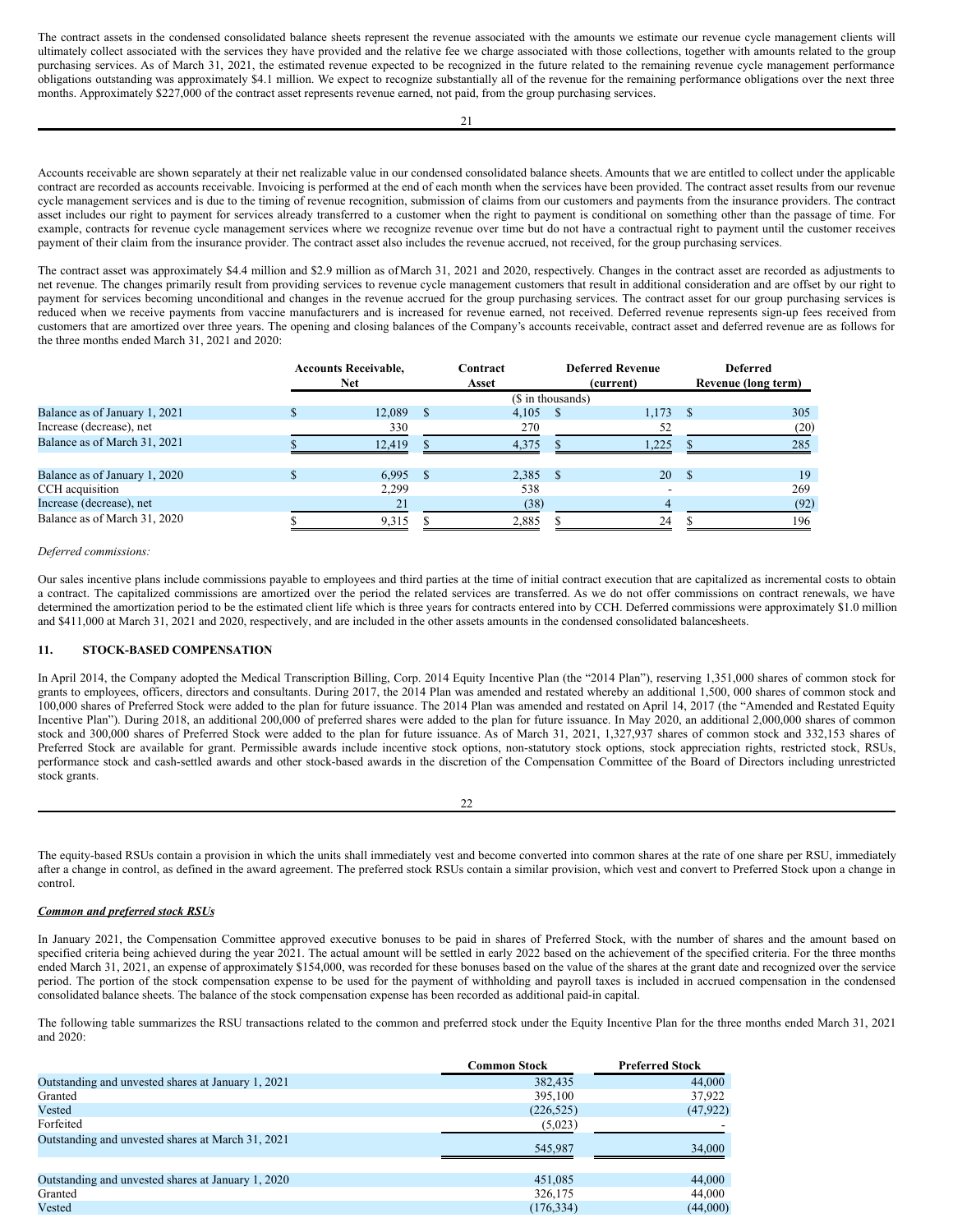| Forfeited                                         | 18.958  |        |
|---------------------------------------------------|---------|--------|
| Outstanding and unvested shares at March 31, 2020 | 581.968 | 44,000 |

Of the total outstanding and unvested common stock RSUs at March 31, 2021, 532,987 RSUs are classified as equity and 13,000 RSUs are classified as a liability. All of the preferred stock RSUs are classified as equity.

# *Stock-based compensation expense*

The Company recognizes compensation expense on a straight-line basis over the total requisite service period for the entire award. For stock awards classified as equity, the market price of our common stock or preferred stock on the date of grant is used in recording the fair value of the award and includes the related taxes. For stock awards classified as a liability, the earned amount is marked to market based on the end of period common stock price. The liability for the cash-settled awards was approximately \$320,000 and \$976,000 at March 31, 2021 and December 31, 2020, respectively, and is included in accrued compensation in the condensed consolidated balance sheets.

| × |              |  |
|---|--------------|--|
|   | I<br>×<br>۰. |  |

The following table summarizes the components of share-based compensation expense for the three months ended March 31, 2021 and 2020:

| Stock-based compensation included in the condensed consolidated statements of operations: | Three Months Ended March 31, |                   |  |       |  |  |
|-------------------------------------------------------------------------------------------|------------------------------|-------------------|--|-------|--|--|
|                                                                                           | 2020<br>2021                 |                   |  |       |  |  |
|                                                                                           |                              | (\$ in thousands) |  |       |  |  |
| Direct operating costs                                                                    |                              | 305               |  | 171   |  |  |
| General and administrative                                                                |                              | 624               |  | 851   |  |  |
| Research and development                                                                  |                              | 137               |  | 76    |  |  |
| Selling and marketing                                                                     |                              | 201               |  | 209   |  |  |
| Total stock-based compensation expense                                                    |                              | 4.267             |  | 1.307 |  |  |

# **12. INCOME TAXES**

The income tax benefit for the three months ended March 31, 2021 was approximately \$1,000, comprised of a current tax expense of \$35,000 and a deferred tax benefit of \$36,000.

The current income tax provision for the three months ended March 31, 2021 and 2020 primarily relates to state minimum taxes and foreign income taxes. The deferred tax (benefit) provision for the three months ended March 31, 2021 and 2020 relates to the book and tax difference of amortization on indefinite-lived intangibles, primarily goodwill. To the extent allowable, the federal tax provision has been offset by the indefinite life net operating loss.

On March 27, 2020, the Coronavirus Aid, Relief and Economic Security (CARES) Act was signed into law. Several new corporate tax provisions were included in the CARES Act, including, but not limited to, the following: increasing the limitation threshold for determining deductible interest expense, class life changes to qualified improvements (in general - from 39 years to 15 years), and the ability to carry back net operating losses incurred from tax years 2018 through 2020 up to the five preceding tax years. The Company has evaluated the income tax provisions of the CARES Act and determined the impact to be either immaterial or not applicable. Under the CARES Act, the Company took advantage of the payroll tax deferral provision. As of both March 31, 2021 and December 31, 2020, the Company has deferred approximately \$1.9 million of payroll taxes.

The Company has incurred cumulative losses which make realization of a deferred tax asset difficult to support in accordance with ASC 740. Accordingly, a valuation allowance has been recorded against the Federal and state deferred tax assets as of March 31, 2021 and December 31, 2020.

# **13. FAIR VALUE OF FINANCIAL INSTRUMENTS**

As of March 31, 2021, and December 31, 2020, the carrying amounts of accounts receivable, accounts payable and accrued expenses approximated their estimated fair values because of the short-term nature of these financial instruments.

#### *Fair value measurements-Level 2*

Our notes payable are carried at cost and approximate fair value since the interest rates being charged approximate market rates. As a result, the Company categorizes these borrowings as Level 2 in the fair value hierarchy.

#### *Contingent Consideration*

(Level 3):

The Company's contingent consideration is a Level 3 liability. The fair value of the contingent consideration is primarily driven by changes in revenue estimates related to acquisitions, the passage of time and the associated discount rate. As of December 31, 2020, the contingent consideration liability was fully settled and there was no additional contingent consideration during the three months ended March 31, 2021.

24

The following table provides a reconciliation of the beginning and ending balances for the contingent consideration measured at fair value using significant unobservable inputs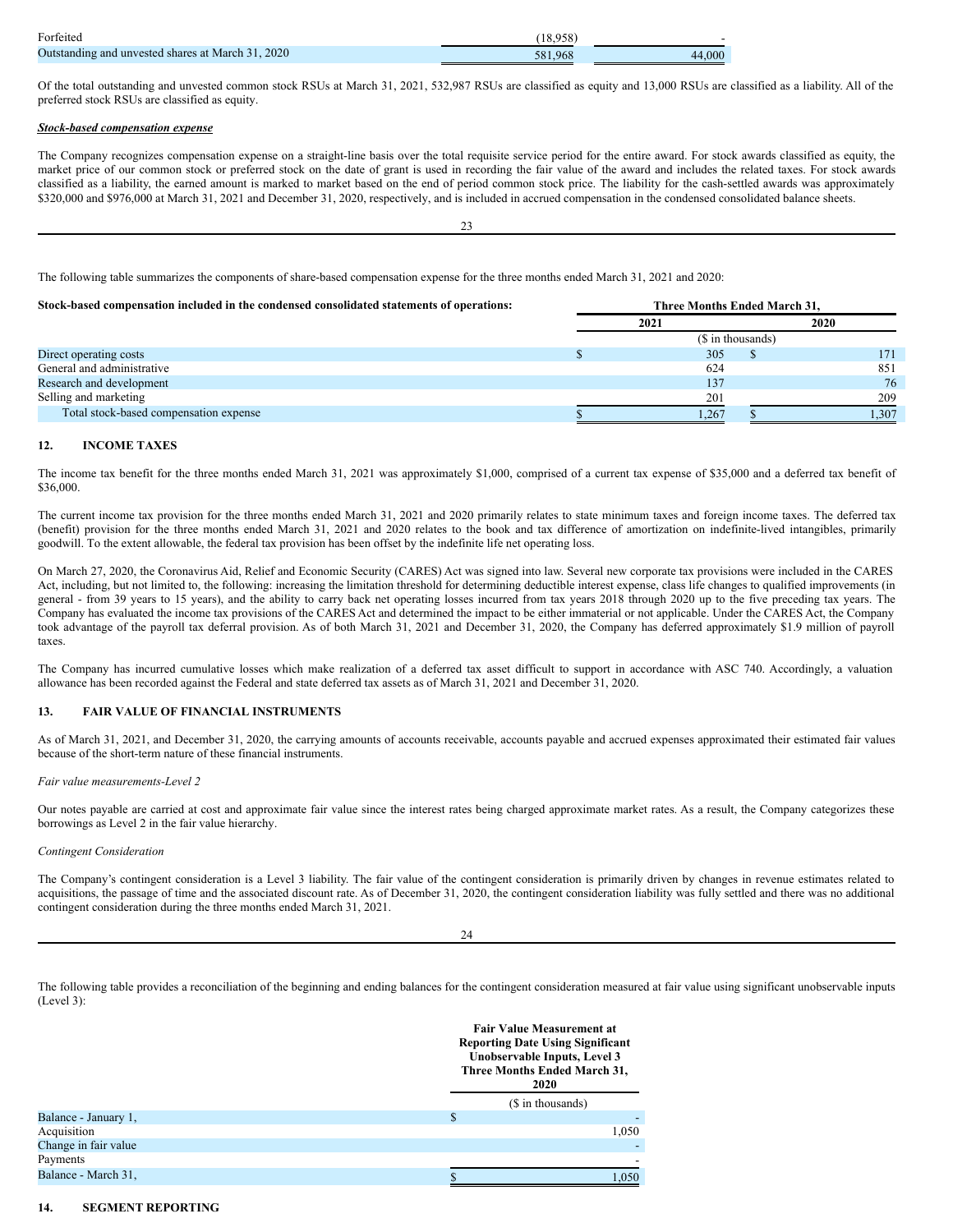Both our Chief Executive Officer and Executive Chairman serve as the Chief Operating Decision Maker ("CODM"), organize the Company, manage resource allocations and measure performance among two operating and reportable segments: (i) Healthcare IT and (ii) Practice Management.

The Healthcare IT segment includes revenue cycle management, SaaS solutions and other services. The Practice Management segment includes the management of three medical practices. Each segment is considered a reporting unit. The CODM evaluates financial performance of the business units on the basis of revenue and direct operating costs excluding unallocated amounts, which are mainly corporate overhead costs. Our CODM does not evaluate operating segments using asset or liability information. The accounting policies of the segments are the same as those disclosed in the Company's Annual Report on Form 10-K for the year ended December 31, 2020 filed with the SEC on February 25, 2021. The following tables present revenues, operating expenses and operating (loss) income by reportable segment:

|                                         | Three Months Ended March 31, 2021<br>(\$ in thousands) |                            |  |                                                    |  |         |  |  |
|-----------------------------------------|--------------------------------------------------------|----------------------------|--|----------------------------------------------------|--|---------|--|--|
|                                         | <b>Healthcare IT</b>                                   | <b>Practice Management</b> |  | <b>Unallocated</b><br>Corporate<br><b>Expenses</b> |  | Total   |  |  |
| Net revenue                             | 27,033                                                 | 2,735                      |  | -                                                  |  | 29,768  |  |  |
| Operating expenses:                     |                                                        |                            |  |                                                    |  |         |  |  |
| Direct operating costs                  | 15,987                                                 | 2,073                      |  |                                                    |  | 18,060  |  |  |
| Selling and marketing                   | 1,882                                                  | δ                          |  |                                                    |  | 1,890   |  |  |
| General and administrative              | 3,426                                                  | 520                        |  | 1,678                                              |  | 5,624   |  |  |
| Research and development                | 2,026                                                  |                            |  | ۰                                                  |  | 2,026   |  |  |
| Depreciation and amortization           | 2,749                                                  | 82                         |  |                                                    |  | 2,831   |  |  |
| Impairment and unoccupied lease charges | 1,018                                                  |                            |  |                                                    |  | 1,018   |  |  |
| Total operating expenses                | 27,088                                                 | 2,683                      |  | 1,678                                              |  | 31,449  |  |  |
| Operating (loss) income                 | (55)                                                   | 52                         |  | (1,678)                                            |  | (1,681) |  |  |
|                                         |                                                        |                            |  |                                                    |  |         |  |  |

25

|                               | Three Months Ended March 31, 2020 |                      |  |                            |                           |  |         |
|-------------------------------|-----------------------------------|----------------------|--|----------------------------|---------------------------|--|---------|
|                               |                                   |                      |  | (\$ in thousands)          |                           |  |         |
|                               |                                   |                      |  |                            | <b>Unallocated</b>        |  |         |
|                               |                                   | <b>Healthcare IT</b> |  | <b>Practice Management</b> | <b>Corporate Expenses</b> |  | Total   |
| Net revenue                   |                                   | 18,841               |  | 3,026                      | $\overline{\phantom{a}}$  |  | 21,867  |
| Operating expenses:           |                                   |                      |  |                            |                           |  |         |
| Direct operating costs        |                                   | 11.166               |  | 2,401                      |                           |  | 13,567  |
| Selling and marketing         |                                   | 1,572                |  |                            |                           |  | 1,581   |
| General and administrative    |                                   | 3,881                |  | 556                        | 1.156                     |  | 5,593   |
| Research and development      |                                   | 2,333                |  |                            |                           |  | 2,333   |
| Depreciation and amortization |                                   | 1,254                |  | 79                         |                           |  | 1,333   |
| Impairment charges            |                                   | 297                  |  |                            |                           |  | 297     |
| Total operating expenses      |                                   | 20,503               |  | 3,045                      | 1,156                     |  | 24,704  |
| Operating loss                |                                   | (1,662)              |  | (19)                       | (1,156)                   |  | (2,837) |

#### **15. SUBSEQUENT EVENT**

As discussed in Note 8, during April 2021 the Company settled a civil investigation substantially within the range of the funds held in escrow.

26

## <span id="page-14-0"></span>*Item 2. Management's Discussion and Analysis of Financial Condition and Results of Operations*

The following is a discussion of our condensed consolidated financial condition and results of operations for the three months ended March 31, 2021 and 2020, and other factors that are expected to affect our prospective financial condition. The following discussion and analysis should be read together with our Condensed Consolidated Financial Statements and related notes beginning on page 4 of this Quarterly Report on Form 10-Q.

Some of the statements set forth in this section are forward-looking statements relating to our future results of operations. Our actual results may vary from the results anticipated by these statements. Please see "*Forward-Looking Statements*" on page 2 of this Quarterly Report on Form 10-Q.

# **COVID-19 Pandemic**

In December 2019, a novel strain of coronavirus, SARS-CoV-2, was reported to have surfaced in Wuhan, China. Since then, SARS-CoV-2, and the resulting disease COVID-19, has spread to most countries, and all 50 states within the United States. In March 2020, the World Health Organization declared the COVID-19 outbreak a pandemic. Further, the former President of the United States declared the COVID-19 pandemic a national emergency, invoking powers under the Stafford Act, the legislation that directs federal emergency disaster response, and under the Defense Production Act, the legislation that facilitates the production of goods and services necessary for national security and for other purposes. Numerous governmental jurisdictions, including the State of New Jersey where we maintain our principal executive offices, and those in which many of our U.S. and international offices are based, have imposed, and others in the future may impose, "shelter-in-place" orders, quarantines, executive orders and similar government orders and restrictions for their residents to control the spread of COVID-19. Most states and the federal government, including the State of New Jersey, together with foreign jurisdictions in which we have operations centers, have declared a state of emergency related to the spread of COVID-19.

While the COVID-19 pandemic did not materially adversely affect the Company's consolidated financial results and operations in the quarter ended March 31, 2021, economic and health conditions in the United States and across most of the globe continue to change. The Company has expanded its telehealth operations, which is an alternative to office visits. However, not all physicians are using telehealth and not to the same extent as previous office visits.

The COVID-19 pandemic is affecting the Company's operations in the first quarter, and may continue to do so indefinitely thereafter. The pandemic may have an impact on the Company's business, operations, and financial results and conditions, directly and indirectly, including, without limitation, impacts on the health of the Company's management and employees, its operations, marketing and sales activities, and on the overall economy. The spread of the virus did not adversely affect the health and availability of our employees and staff. The scope and nature of these impacts, most of which are beyond the Company's control, continue to evolve and the outcomes are uncertain.

Due to the above circumstances and as described generally in this Quarterly Report on Form 10-Q, the Company's consolidated results of operations for the three months ended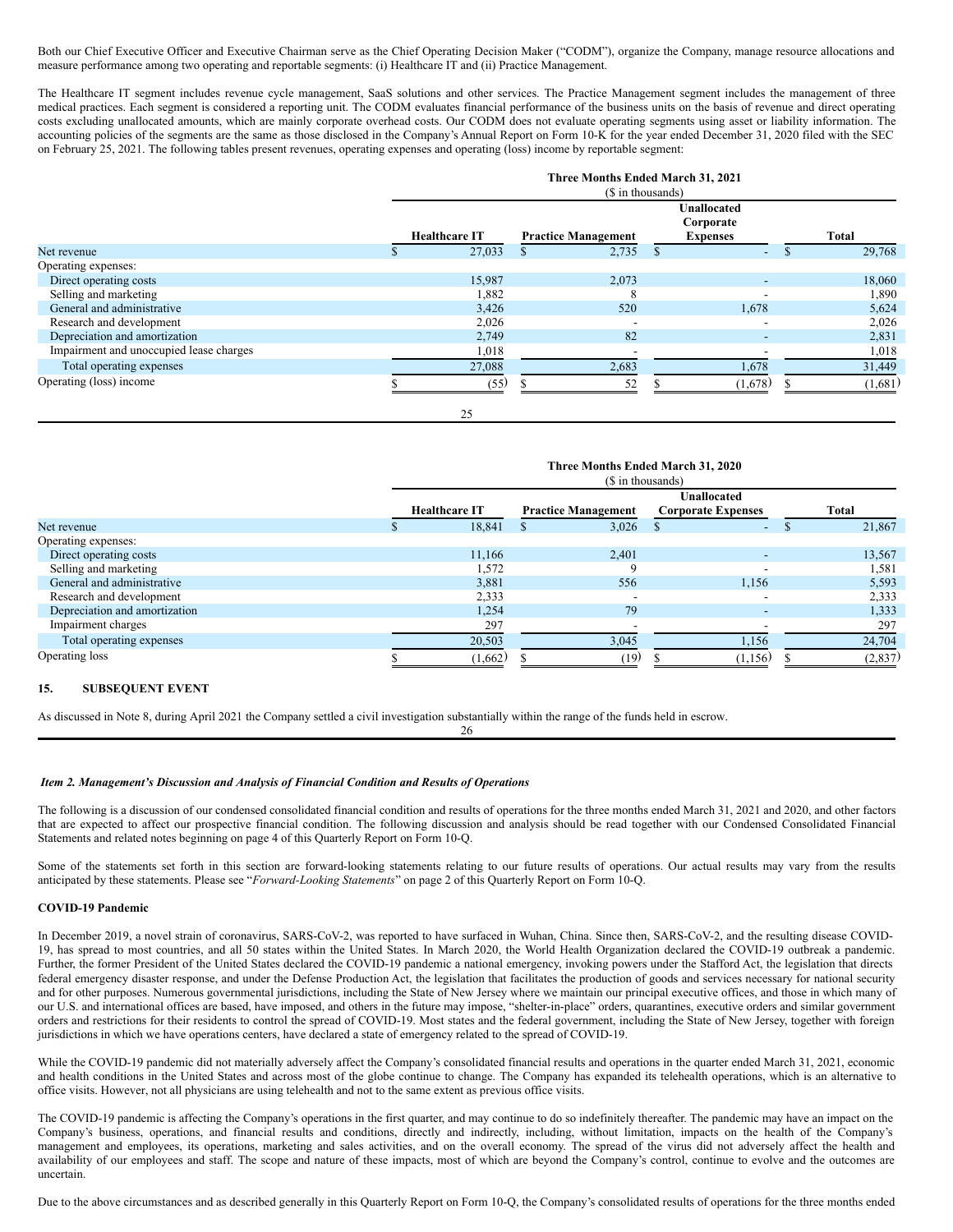March 31, 2021 are not necessarily indicative of the results to be expected for the full fiscal year. The Company is not aware of any certain event or circumstance that would require an update to its estimates or judgements or a revision of the carrying value of its assets or liabilities as of the date of issuance of this Quarterly Report on Form 10-Q. These estimates could change in the future as new information about future developments is obtained. Management cannot predict the full impact of the COVID-19 pandemic on the Company's consolidated operations nor on economic conditions generally, including the effects on patient visits. The ultimate extent of the effects of the COVID-19 pandemic on the Company is highly uncertain and will depend on highly unpredictable factors such as the ultimate geographic spread of the disease, the severity of the disease, the duration of outbreak, and the effectiveness of any further developments globally and nationally. The Company will actively monitor the situation and take further action that is in the best interest of our employees, customers, partners, and stockholders. See Item 1A. "Risk Factors" below for additional details.

## **Overview**

CareCloud, Inc. ("CareCloud" and together with its consolidated subsidiaries, the "Company", "we", "us" and/or "our") is a healthcare information technology company that provides a full suite of proprietary cloud-based solutions, together with related business services, to healthcare providers and hospitals throughout the United States. Our Software-as-a-Service ("SaaS") platform includes revenue cycle management ("RCM"), practice management ("PM"), electronic health record ("EHR"), business intelligence, telehealth, patient experience management ("PXM") solutions and complementary software tools and business services for high-performance medical groups and health systems.

At a high level, these solutions can be categorized as follows:

- RCM services, which include end-to-end medical billing, eligibility, analytics, and related services, all of which can often be provided either with our technology platform or through a third-party system;
- Proprietary healthcare IT software solutions, which can be bundled with our RCM services, including:
	- EHRs, which are easy to use, integrated with our business services or offered as Software-as-a-Service ("SaaS") solutions, and allow our healthcare provider clients to deliver better patient care, document their clinical visits effectively and thus potentially qualify for government incentives, reduce documentation errors and reduce paperwork;
	- PM software and related tools, which support our clients' day-to-day business operations and workflows;
	- Mobile Health ("mHealth") solutions, including smartphone applications that assist patients and healthcare providers in the provision of healthcare services;
	- $\circ$  Telehealth solutions, which allow healthcare providers to conduct remote patient visits;
	- Healthcare claims clearinghouse, which enables our clients to electronically scrub and submit claims to, and process payments from, insurance companies; and
	- Business intelligence, customized applications, interfaces and a variety of other technology solutions that support our healthcare clients.
- Medical Office Practice Management Services are provided to medical practices. In this service model, we provide the medical practice with appropriate facilities, equipment, supplies, support services, nurses and administrative support staff. We also provide management, bill-paying and financial advisory services.

Our solutions enable clients to increase financial and operational performance, streamline clinical workflows, get better insight through data, and make better business and clinical decisions, resulting in improvement in patient care and collections while reducing administrative burdens and operating costs.

The modernization of the healthcare industry is transforming nearly every aspect of a healthcare organization from policy to providers; clinical care to member services, devices to data, and ultimately the quality of the patient's experience as a healthcare consumer. We create elegant, user-friendly applications that solve many of the challenges facing healthcare organizations. We partner with organizations to develop customized, best-in-class solutions to solve their specific challenges while ensuring they also meet future regulatory and organizational requirements and market demands.

We are able to deliver our industry-leading solutions at very competitive prices because we leverage a combination of our proprietary software, which automates our workflows and increases efficiency, together with our team of approximately 600 experienced health industry experts throughout the United States. These experts are supported by our highly educated and specialized offshore workforce of approximately 3,200 team members at labor costs that we believe are approximately one-tenth the cost of comparable U.S. employees. Our unique business model also allowed us to become a leading consolidator in our industry sector, gaining us a reputation for acquiring and positively transforming distressed competitors into profitable operations of CareCloud.

Adoption of our RCM solutions typically requires little or no upfront expenditure by a client. Additionally, for most of our solutions and customers, our financial performance is linked directly to the financial performance of our clients, as the vast majority of our revenues are based on a percentage of our clients' collections. The fees we charge for our complete, integrated, end-to-end solution are very competitive and among the lowest in the industry. We estimate that we currently provide services to more than 40,000 providers, (which we define as physicians, nurses, nurse practitioners, physician assistants and other clinical staff that render bills for their services) practicing in approximately 2,600 independent medical practices and hospitals representing 80 specialties and subspecialties in 50 states. In addition, we serve approximately 200 clients which are not medical practices, but are primarily service organizations who serve the healthcare community. The foregoing numbers include clients leveraging any of our products or services, and are based, in part, upon estimates where the precise number of practices or providers is unknown.

We service clients ranging from small practices, consisting of one to ten providers, to large practices with over 2,000 providers operating in multiple states, to community hospitals.

On January 8, 2020, through a merger with a subsidiary, the Company acquired CareCloud Corporation, a Delaware corporation which was subsequently renamed CareCloud Health, Inc ("CCH"), which has developed a highly acclaimed cloud-based platform including EHR, PM and patient experience capabilities. The Company paid \$11.9 million in cash, assumed a working capital deficiency of approximately \$5.1 million and issued 760,000 shares of the Company's Series A Preferred Stock and two million warrants for the purchase of the Company's common stock at prices of \$7.50 for two years and \$10.00 per share for three years.

On June 16, 2020, the Company purchased all of the issued and outstanding capital stock of Meridian Billing Management Co. and its affiliate Origin Holdings, Inc. (collectively "Meridian" and sometimes referred to as "Meridian Medical Management"), a former GE Healthcare IT company that delivers advanced healthcare information technology solutions and services. The Company paid \$11.9 million in cash, issued 200,000 shares of the Company's Series A Preferred Stock and warrants to purchase 2,250,000 of the Company's common stock with an exercise price per share of \$7.50 for two years and assumed Meridian's negative working capital and certain long-term lease liabilities where the space is either not being utilized or will be vacated shortly, with an aggregate value of approximately \$4.8 million.

Our offshore operations in Pakistan and Sri Lanka accountedfor approximately 12% and 11% of total expenses for the three months ended March 31, 2021 and 2020, respectively. A significant portion of those foreign expenses were personnel-related costs (approximately 80% for both the three months ended March 31, 2021 and 2020). Because personnel-related costs are significantly lower in Pakistan and Sri Lanka than in the U.S. and many other offshore locations, we believe our offshore operations give us a competitive advantage over many industry participants. We are able to achieve significant cost reductions as leverage technology to reduce manual work and strategically transition a portion of the remaining manual tasks to our highly-specialized, cost-efficient team in the U.S., Pakistan and Sri Lanka.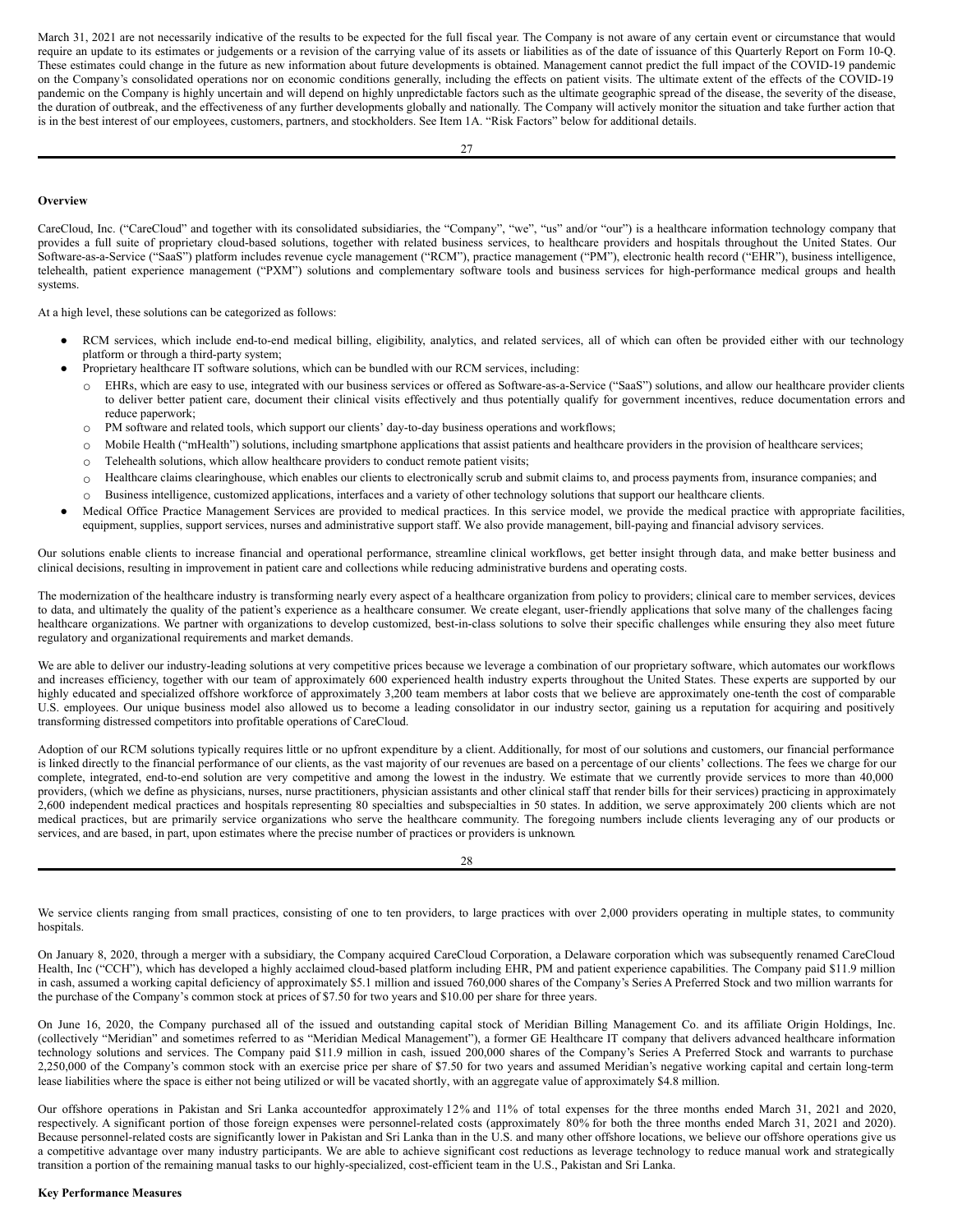We consider numerous factors in assessing our performance. Key performance measures used by management, including adjusted EBITDA, adjusted operating income, adjusted operating margin, adjusted net income and adjusted net income per share, are non-GAAP financial measures, which we believe better enable management and investors to analyze and compare the underlying business results from period to period.

These non-GAAP financial measures should not be considered in isolation, or as a substitute for or superior to, financial measures calculated in accordance with accounting principles generally accepted in the United States of America ("GAAP"). Moreover, these non-GAAP financial measures have limitations in that they do not reflect all the items associated with the operations of our business as determined in accordance with GAAP. We compensate for these limitations by analyzing current and future results on a GAAP basis as well as a non-GAAP basis, and we provide reconciliations from the most directly comparable GAAP financial measures to the non-GAAP financial measures. Our non-GAAP financial measures may not be comparable to similarly titled measures of other companies. Other companies, including companies in our industry, may calculate similarly titled non-GAAP financial measures differently than we do, limiting the usefulness of those measures for comparative purposes.

Adjusted EBITDA, adjusted operating income, adjusted operating margin, adjusted net income and adjusted net income per share provide an alternative view of performance used by management and we believe that an investor's understanding of our performance is enhanced by disclosing these adjusted performance measures.

29

Adjusted EBITDA excludes the following elements which are included in GAAP net income (loss):

- Income tax expense (benefit) or the cash requirements to pay our taxes;
- Interest expense, or the cash requirements necessary to service interest on principal payments, on our debt;
- Foreign currency gains and losses and other non-operating expenditures;
- Stock-based compensation expense includes cash-settled awards and the related taxes, based on changes in the stock price;
- Depreciation and amortization charges;
- Integration costs, such as severance amounts paid to employees from acquired businesses, transaction costs, such as brokerage fees, pre-acquisition accounting costs and legal fees and exit costs related to contractual agreements; and
- Impairment and unoccupied lease charges.

Set forth below is a presentation of our adjusted EBITDA for the three months ended March 31, 2021 and 2020:

|                                         |      | Three Months Ended March 31, |                   |         |  |
|-----------------------------------------|------|------------------------------|-------------------|---------|--|
|                                         | 2021 |                              |                   | 2020    |  |
|                                         |      |                              | (\$ in thousands) |         |  |
| Net revenue                             |      | 29,768                       |                   | 21,867  |  |
|                                         |      |                              |                   |         |  |
| GAAP net loss                           |      | (1,964)                      |                   | (2,502) |  |
|                                         |      |                              |                   |         |  |
| (Benefit) provision for income taxes    |      | (1)                          |                   | 30      |  |
| Net interest expense                    |      | -64                          |                   | 80      |  |
| Foreign exchange loss / other expense   |      | 244                          |                   | (424)   |  |
| Stock-based compensation expense        |      | 1,267                        |                   | 1,307   |  |
| Depreciation and amortization           |      | 2,831                        |                   | 1,333   |  |
| Transaction and integration costs       |      | 232                          |                   | 646     |  |
| Impairment and unoccupied lease charges |      | 1,018                        |                   | 297     |  |
| <b>Adjusted EBITDA</b>                  |      | 3,691                        |                   | 767     |  |

Adjusted operating income and adjusted operating margin exclude the following elements which are included in GAAP operating income (loss):

- Stock-based compensation expense includes cash-settled awards and the related taxes, based on changes in the stock price;
- Amortization of purchased intangible assets;
- Integration costs, such as severance amounts paid to employees from acquired businesses, transaction costs, such as brokerage fees, pre-acquisition accounting costs and legal fees and exit costs related to contractual agreements; and
- Impairment and unoccupied lease charges.

30

Set forth below is a presentation of our adjusted operating income and adjusted operating margin, which represents adjusted operating income as a percentage of net revenue, for the three months ended March 31, 2021 and 2020:

|                                             | <b>Three Months Ended March 31.</b> |            |
|---------------------------------------------|-------------------------------------|------------|
|                                             | 2021                                | 2020       |
|                                             | (\$ in thousands)                   |            |
| Net revenue                                 | 29,768                              | 21,867     |
|                                             |                                     |            |
| GAAP net loss                               | (1,964)                             | (2,502)    |
| (Benefit) provision for income taxes        | (1)                                 | 30         |
| Net interest expense                        | 64                                  | 80         |
| Other expense (income) - net                | 220                                 | (445)      |
| GAAP operating (loss) / income              | (1,681)                             | (2,837)    |
| GAAP operating margin                       | $(5.6\%)$                           | $(13.0\%)$ |
|                                             |                                     |            |
| Stock-based compensation expense            | 1,267                               | 1,307      |
| Amortization of purchased intangible assets | 2,135                               | 1,015      |
| Transaction and integration costs           | 232                                 | 646        |
| Impairment and unoccupied lease charges     | 1,018                               | 297        |
| Non-GAAP adjusted operating income          | 2,971                               | 428        |
| Non-GAAP adjusted operating margin          | 10.0%                               | $2.0\%$    |

Adjusted net income and adjusted net income per share exclude the following elements which are included in GAAP net income (loss):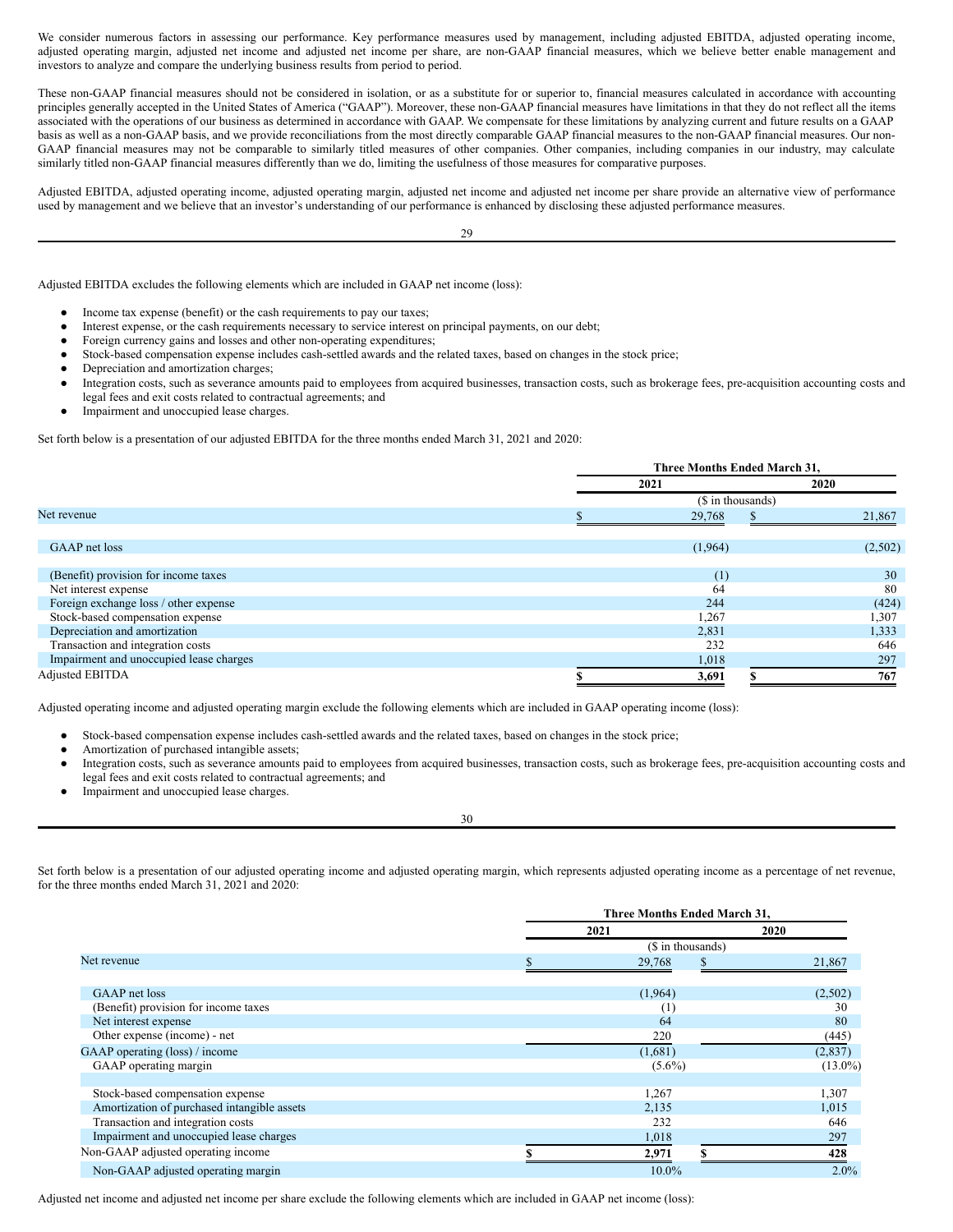- Foreign currency gains and losses and other non-operating expenditures;
- Stock-based compensation expense includes cash-settled awards and the related taxes, based on changes in the stock price;
- Amortization of purchased intangible assets;
- Integration costs, such as severance amounts paid to employees from acquired businesses, transaction costs, such as brokerage fees, pre-acquisition accounting costs and legal fees and exit costs related to contractual agreements;
- Impairment and unoccupied lease charges; and
- Income tax expense (benefit) resulting from the amortization of goodwill related to our acquisitions.

```
31
```
No tax effect has been provided in computing non-GAAP adjusted net income and non-GAAP adjusted net income per share as the Company has sufficient carry forward net operating losses to offset the applicable income taxes. The following table shows our reconciliation of GAAP net loss to non-GAAP adjusted net income for the three months ended March 31, 2021 and 2020:

|                                                  | Three Months Ended March 31,                   |  |         |  |  |  |  |
|--------------------------------------------------|------------------------------------------------|--|---------|--|--|--|--|
|                                                  | 2021<br>2020                                   |  |         |  |  |  |  |
|                                                  | (\$ in thousands except for per share amounts) |  |         |  |  |  |  |
| GAAP net loss                                    | (1,964)                                        |  | (2,502) |  |  |  |  |
|                                                  |                                                |  |         |  |  |  |  |
| Foreign exchange loss / other expense            | 244                                            |  | (424)   |  |  |  |  |
| Stock-based compensation expense                 | 1,267                                          |  | 1,307   |  |  |  |  |
| Amortization of purchased intangible assets      | 2,135                                          |  | 1,015   |  |  |  |  |
| Transaction and integration costs                | 232                                            |  | 646     |  |  |  |  |
| Impairment and unoccupied lease charges          | 1,018                                          |  | 297     |  |  |  |  |
| Income tax (benefit) expense related to goodwill | (36)                                           |  |         |  |  |  |  |
| Non-GAAP adjusted net income                     | 2.896                                          |  | 354     |  |  |  |  |

Set forth below is a reconciliation of our GAAP net loss attributable to common shareholders, per share to our non-GAAP adjusted net income per share:

|                                                              | Three Months Ended March 31, |      |            |  |  |  |
|--------------------------------------------------------------|------------------------------|------|------------|--|--|--|
|                                                              | 2021                         | 2020 |            |  |  |  |
| GAAP net loss attributable to common shareholders, per share | (0.36)                       | S    | (0.42)     |  |  |  |
| Impact of preferred stock dividend                           | 0.22                         |      | 0.22       |  |  |  |
| Net loss per end-of-period share                             | (0.14)                       |      | (0.20)     |  |  |  |
| Foreign exchange loss / other expense                        | 0.02                         |      | (0.03)     |  |  |  |
| Stock-based compensation expense                             | 0.09                         |      | 0.11       |  |  |  |
| Amortization of purchased intangible assets                  | 0.14                         |      | 0.08       |  |  |  |
| Transaction and integration costs                            | 0.02                         |      | 0.05       |  |  |  |
| Impairment and unoccupied lease charges                      | 0.07                         |      | 0.02       |  |  |  |
| Income tax (benefit) expense related to goodwill             | (0.00)                       |      | 0.00       |  |  |  |
| Non-GAAP adjusted earnings per share                         | 0.20                         |      | 0.03       |  |  |  |
| End-of-period common shares                                  | 14,399,790                   |      | 12,367,293 |  |  |  |
| In-the-money warrants and outstanding unvested RSUs          | 2,698,127                    |      | 708,600    |  |  |  |
| Total fully diluted shares                                   | 17,097,917                   |      | 13,075,893 |  |  |  |
| Non-GAAP adjusted diluted earnings per share                 | 0.17                         |      | 0.03       |  |  |  |

For purposes of determining non-GAAP adjusted earnings per share, the Company used the number of common shares outstanding at the end of March 31, 2021 and 2020. Non-GAAP adjusted diluted earnings per share was computed using an as-converted method and includes warrants that are in-the-money as of that date as well as outstanding unvested RSUs. Non-GAAP adjusted earnings per share and non-GAAP adjusted diluted earnings per share do not take into account dividends paid on Preferred Stock. No tax effect has been provided in computing non-GAAP adjusted earnings per share and non-GAAP adjusted diluted earnings per share as the Company has sufficient carry forward net operating losses to offset the applicable income taxes.

#### 32

## **Key Metrics**

In addition to the line items in our condensed consolidated financial statements, we regularly review the following metrics. We believe information on these metrics is useful for investors to understand the underlying trends in our business.

*Providers and Practices Served:*As of March 31, 2021, we provided services to an estimated universe of more than 40,000 providers (which we define as physicians, nurses, nurse practitioners, physician assistants and other clinical staff that render bills for their services), representing approximately 2,600 independent medical practices and hospitals. In addition, we served approximately 200 clients who were not medical practices, but are service organizations who serve the healthcare community. The foregoing numbers include clients leveraging any of our products or services and are based in part upon estimates in cases where the precise number of practices or providers is unknown.

#### **Sources of Revenue**

*Revenue:* We primarily derive our revenues from revenue cycle management services and bundled services, reported in our Healthcare IT segment, which is typically billed as a percentage of payments collected by our customers. This fee includes RCM, as well as the ability to use our EHR and practice management software as part of the bundled fee. These bundled fees are included in revenue cycle management revenue. These services accounted for approximately65% and 60% of our revenues during the three months ended March 31, 2021 and 2020, respectively. Software-as-a-service fees, for clients not utilizing revenue cycle management services, accounted for approximately 18% and 17% of revenue during the three months ended March 31, 2021, and 2020, respectively. Other Healthcare IT services, including printing and mailing operations and professional services, represented approximately 8% and 9% of revenues for the three months ended March 31, 2021 and 2020, respectively.

We earned approximately 9% and 14% of our revenue from practice management services during the three months ended March 31, 2021 and 2020, respectively. This revenue represents fees based on our actual costs plus a percentage of the operating profit and is reported in our Practice Management segment.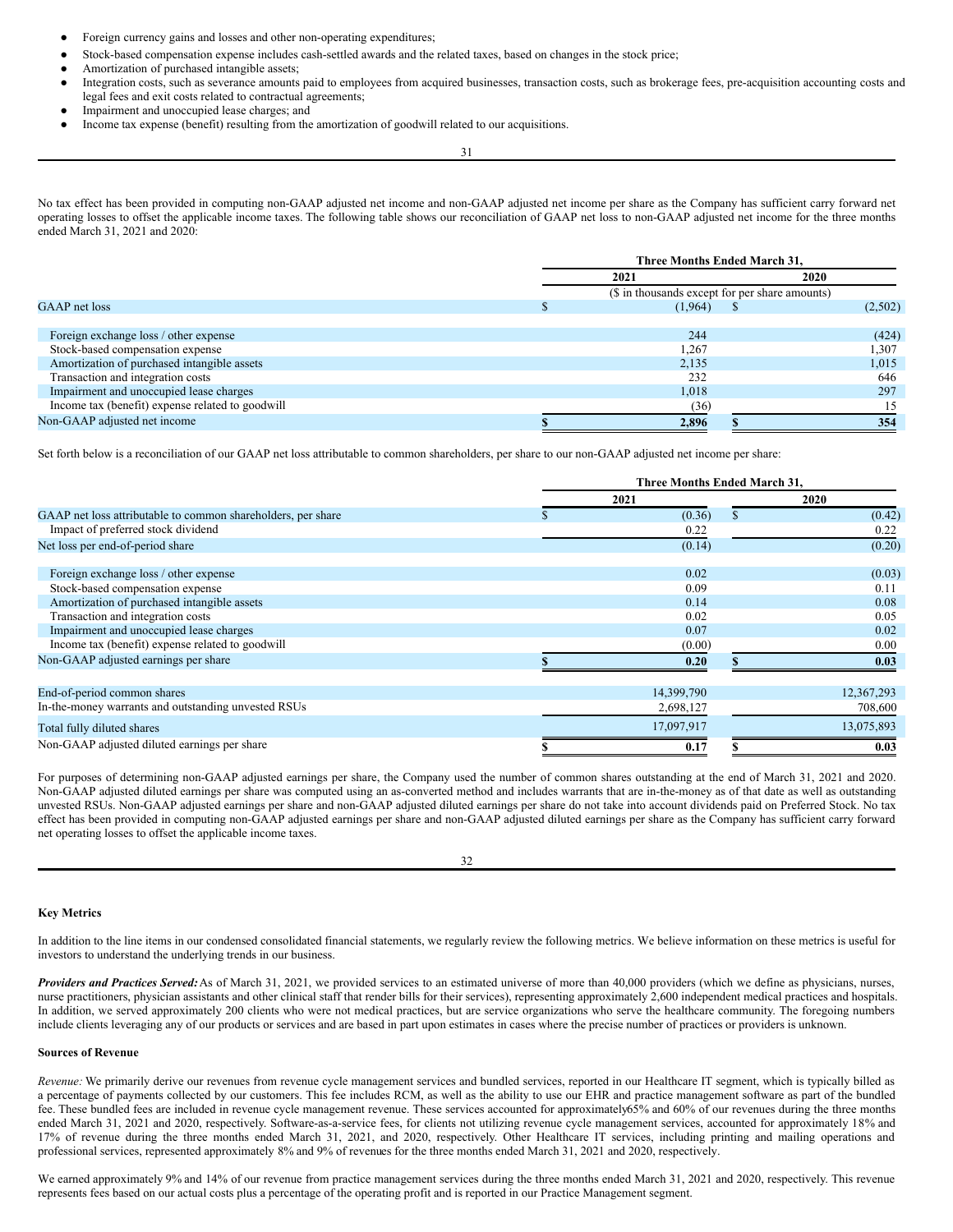#### **Operating Expenses**

*Direct Operating Costs.*Direct operating cost consists primarily of salaries and benefits related to personnel who provide services to our customers, claims processing costs, costs to operate the three managed practices, including facility lease costs, supplies, insurance and other direct costs related to our services. Costs associated with the implementation of new customers are expensed as incurred. The reported amounts of direct operating costs do not include depreciation and amortization, which are broken out separately in the condensed consolidated statements of operations.

*Selling and Marketing Expense.* Selling and marketing expense consists primarily of compensation and benefits, commissions, travel and advertising expenses.

*General and Administrative Expense.* General and administrative expense consists primarily of personnel-related expense for administrative employees, including compensation, benefits, travel, facility lease costs and insurance, software license fees and outside professional fees.

*Research and Development Expense.* Research and development expense consists primarily of personnel-related costs and third-party contractor costs.

*Contingent Consideration.* Contingent consideration represents the portion of consideration payable to the sellers of some of our acquisitions, the amount of which is based on the achievement of defined performance measures contained in the purchase agreements. Contingent consideration is adjusted to fair value at the end of each reporting period.

*Depreciation and Amortization Expense.* Depreciation expense is charged using the straight-line method over the estimated lives of the assets ranging from three to five years. Amortization expense is charged on either an accelerated or on a straight-line basis over a period of three or four years for most intangible assets acquired in connection with acquisitions including those intangibles related to the group purchasing services. Amortization expense related to the value of our practice management clients is amortized on a straight-line basis over a period of twelve years.

*Impairment and Unoccupied Lease Charges.* Impairment charges represent charges recorded for a leased facility no longer being used by the Company and a non-cancellable vendor contract where the services are no longer being used. Unoccupied lease charges represent the portion of lease and related costs for vacant space not being utilized by the Company. The Company is marketing both the unused facility and the unused space for sub-lease.

33

*Interest and Other Income (Expense).* Interest expense consists primarily of interest costs related to our line of credit, term loans and amounts due in connection with acquisitions, offset by interest income. Other income (expense) results primarily from foreign currency transaction gains (losses) and income earned from temporary cash investments.

*Income Tax.* In preparing our condensed consolidated financial statements, we estimate income taxes in each of the jurisdictions in which we operate. This process involves estimating actual current tax exposure together with assessing temporary differences resulting from differing treatment of items for tax and financial reporting purposes. These differences result in deferred income tax assets and liabilities. Although the Company is forecasting a return to profitability, it incurred losses historically and there is uncertainty regarding future U.S. taxable income, which makes realization of a deferred tax asset difficult to support in accordance with ASC 740. Accordingly, a valuation allowance has been recorded against all deferred tax assets as of March 31, 2021 and December 31, 2020.

#### **Critical Accounting Policies and Estimates**

The critical accounting policies and estimates used in the preparation of our condensed consolidated financial statements that we believe affect our more significant judgments and estimates used in the preparation of our condensed consolidated financial statements presented in this Report are described in Management's Discussion and Analysis of Financial Condition and Results of Operations and in the Notes to the consolidated financial statements included in our Annual Report on Form 10-K for the year ended December 31, 2020.

#### *Leases:*

We determine if an arrangement is a lease at inception. Operating leases are included in operating lease right-of-use ("ROU") assets, operating lease liability (current portion) and operating lease liability (noncurrent portion) in our condensed consolidated balance sheets at March 31, 2021 and December 31, 2020. The Company does not have any finance leases.

ROU assets represent our right to use an underlying asset for the lease term and lease liabilities represent our obligation to make lease payments arising from the lease. ROU assets and liabilities are recognized at the lease commencement date based on the estimated present value of lease payments over the lease term.

We use our estimated incremental borrowing rates, which are derived from information available at the lease commencement date, in determining the present value of lease payments. We give consideration to bank financing arrangements, geographical location and collateralization of assets when calculating our incremental borrowing rates.

Our lease term includes options to extend the lease when it is reasonably certain that we will exercise that option. Leases with a term of less than 12 months are not recorded in the condensed consolidated balance sheet. Our lease agreements do not contain any residual value guarantees. For real estate leases, we account for the leased and non-leased components as a single lease component. Some leases include escalation clauses and termination options that are factored into the determination of the future lease payments when appropriate.

#### *Capitalized software costs*:

All of our software is considered internal use for accounting purposes, as we do not market or sell our software. As a result, we capitalize certain costs associated with the creation of internally-developed software for internal use. The total of these costs is recorded in Intangible assets - net in our condensed consolidated balance sheets.

We capitalized costs incurred during the application development stage related to our internal use software. Costs incurred during the application development phase are capitalized only when we believe it is probable that the development will result in new or additional functionality. The types of costs capitalized during the application development phase consist of employee compensation, employee benefits and employee stock- based compensation. Costs related to the preliminary project stage and postimplementation activities are expensed as incurred. Capitalized internal-use software is amortized on a straight-line basis over its estimated useful life when the asset has been placed in service for general availability.

Significant judgments related to internally-developed software include determining whether it is probable that projects will result in new or additional functionality; concluding on when the application development phase starts and ends; and deciding which costs, especially employee compensation costs, should be capitalized. Additionally, there is judgment applied to the useful lives of capitalized software; we have concluded that the useful lives for capitalized internally-developed software is three years.

Company management employs its best estimates and assumptions in determining the appropriateness of the judgments noted above on a project-by-project basis during initial capitalization as well as subsequent measurement. While we believe that our approach to estimates and judgments is reasonable, actual results could differ, and such differences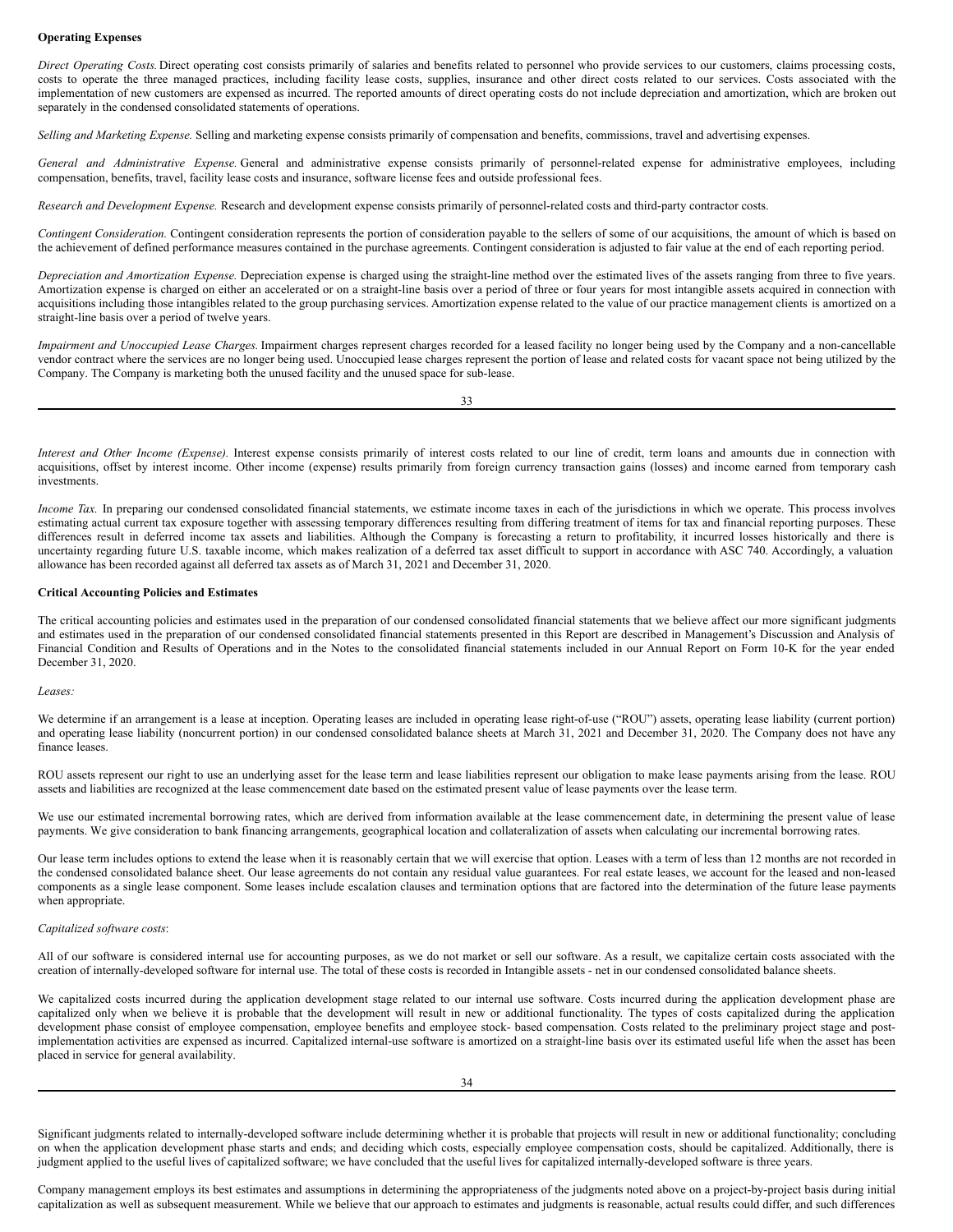could lead to an increase or decrease in expense.

As of March 31, 2021 and December 31, 2020, the carrying amounts of internally-developed capitalized software was \$6.8 million and \$5.5 million, respectively. The increase in the capitalized software costs represents the continued investment in proprietary technology.

There have been no material changes in our critical accounting policies and estimates from those described in the Management's Discussion and Analysis of Financial Condition and Results of Operations, included in our Annual Report on Form 10-K for the year ended December 31, 2020, filed with the SEC on February 25, 2021.

#### **Results of Operations**

The following table sets forth our consolidated results of operations as a percentage of total revenue for the periods shown:

|                                         |           | Three Months Ended March 31, |  |  |  |
|-----------------------------------------|-----------|------------------------------|--|--|--|
|                                         | 2021      | 2020                         |  |  |  |
| Net revenue                             | 100.0%    | 100.0%                       |  |  |  |
| Operating expenses:                     |           |                              |  |  |  |
| Direct operating costs                  | 60.7%     | 62.0%                        |  |  |  |
| Selling and marketing                   | $6.3\%$   | $7.2\%$                      |  |  |  |
| General and administrative              | 18.9%     | 25.6%                        |  |  |  |
| Research and development                | $6.8\%$   | $10.7\%$                     |  |  |  |
| Depreciation and amortization           | $9.5\%$   | 6.1%                         |  |  |  |
| Impairment and unoccupied lease charges | $3.4\%$   | $1.4\%$                      |  |  |  |
| Total operating expenses                | 105.6%    | 113.0%                       |  |  |  |
| Operating loss                          | $(5.6\%)$ | $(13.0\%)$                   |  |  |  |
| Interest expense - net                  | $0.2\%$   | $0.4\%$                      |  |  |  |
| Other (expense) income - net            | $(0.7\%)$ | $2.0\%$                      |  |  |  |
| Loss before income taxes                | $(6.5\%)$ | $(11.4\%)$                   |  |  |  |
| Income tax (benefit) provision          | $(0.0\%)$ | $0.1\%$                      |  |  |  |
| Net loss                                | $(6.5\%)$ | $(11.5\%)$                   |  |  |  |
|                                         | 35        |                              |  |  |  |

*Comparison of the three months ended March 31, 2021 and 2020*

|             |        | Three Months Ended March 31, | Change |        |       |         |     |
|-------------|--------|------------------------------|--------|--------|-------|---------|-----|
|             | 2021   | 2020                         |        | Amount |       | Percent |     |
|             |        | (\$ in thousands)            |        |        |       |         |     |
| Net revenue | 29,768 |                              | 21.867 | ъ      | 7.901 |         | 36% |
|             |        |                              |        |        |       |         |     |

*Net Revenue.* Net revenue of \$29.8 million for the three months ended March 31, 2021, increased by\$7.9 million or 36% from net revenue of \$21.9 million for the three months ended March 31, 2020. Revenue for the three months ended March 31, 2021 includes approximately \$17.2 million from customers acquired in the CCH and Meridian acquisitions. Revenue for the three months ended March 31, 2021 includes \$19.4 million relating to RCM and bundled services, \$5.3 million related to SaaS services and \$2.7 million for practice management services.

|                                         |      | <b>Three Months Ended March 31.</b> |      |                   | Change |       |         |
|-----------------------------------------|------|-------------------------------------|------|-------------------|--------|-------|---------|
|                                         | 2021 |                                     | 2020 |                   | Amount |       | Percent |
|                                         |      |                                     |      | (\$ in thousands) |        |       |         |
| Direct operating costs                  |      | 18.060                              |      | 13,567            |        | 4,493 | 33%     |
| Selling and marketing                   |      | 1,890                               |      | 1,581             |        | 309   | 20%     |
| General and administrative              |      | 5,624                               |      | 5,593             |        | 31    | $1\%$   |
| Research and development                |      | 2,026                               |      | 2,333             |        | (307) | (13%)   |
| Depreciation                            |      | 460                                 |      | 275               |        | 185   | 67%     |
| Amortization                            |      | 2,371                               |      | 1,058             |        | 1,313 | 124%    |
| Impairment and unoccupied lease charges |      | 1,018                               |      | 297               |        | 721   | 243%    |
| Total operating expenses                |      | 31.449                              |      | 24,704            |        | 6,745 | 27%     |

*Direct Operating Costs.*Direct operating costs of \$18.1 million for the three months ended March 31, 2021 increased by \$4.5 million or33% compared to direct operating costs of \$13.6 million for the three months ended March 31, 2020. During the three months ended March 31, 2021, salary costs increased by\$3.6 million, and outsourcing and processing costs increased by \$984,000. The increase in the costs for the three months ended March 31, 2021 were primarily related to the CCH and Meridian acquisitions.

*Selling and Marketing Expense.* Selling and marketing expense of \$1.9 million for the three months ended March 31, 2021 increased by\$309,000 or 20% from selling and marketing expense of \$1.6 million for the three months ended March 31, 2020. The increase was primarily related to additional emphasis on sales and marketing activities which began as a result of the CCH acquisition.

*General and Administrative Expense.* General and administrative expense of \$5.6 million for the three months ended March 31, 2021 increased by\$31,000 or 1% compared to the same period in 2020. The increase in general and administrative expense was primarily related to the CCH and Meridian acquisitions.

*Research and Development Expense.* Research and development expense of \$2.0 million for the three months ended March 31, 2021 decreased by\$307,000 from research and development expense of \$2.3 million for the three months ended March 31, 2020. The decreased primarily represented additional capitalization of software costs. During the three months ended March 31, 2021, the Company capitalized approximately \$1.5 million of development costs in connection with its internal-use software.

*Depreciation.* Depreciation of \$460,000 for the three months ended March 31, 2021 increased by\$185,000 or 67% from the depreciation of \$275,000 for the three months ended March 31, 2020, primarily due to the property and equipment acquired as part of the CCH and Meridian acquisitions.

36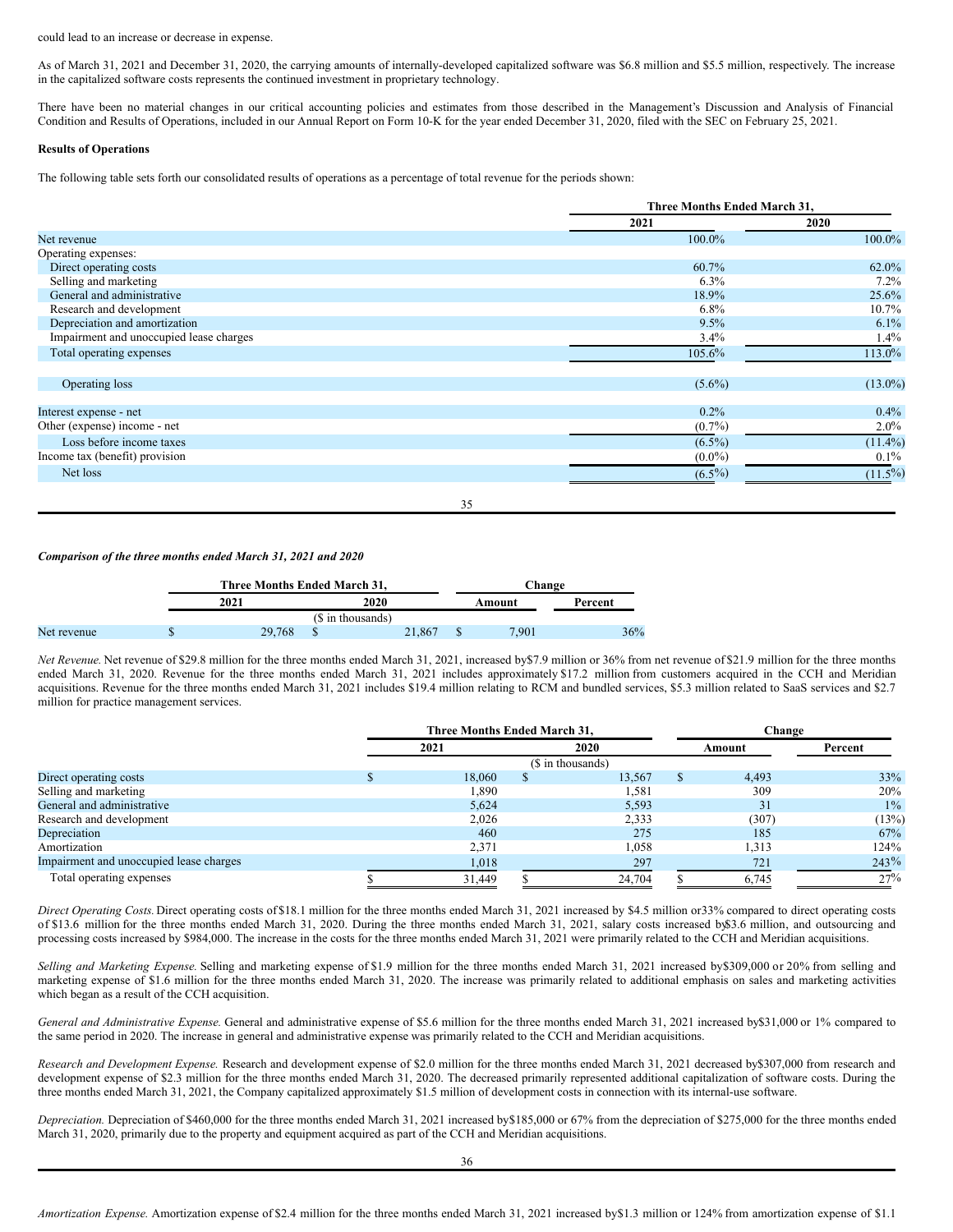#### million for the three months ended March 31, 2020. The increase was primarily related to the intangible assets acquired from the CCH and Meridian acquisitions.

*Impairment and Unoccupied Lease Charges.* Impairment charges represent charges recorded for a leased facility no longer being used by the Company and the impairment of a vendor contract assumed in the CCH acquisition where the provided services are no longer being used by the Company. Unoccupied lease charges represent the portion of lease and related costs for space not being utilized by the Company. The Company is marketing both the unused facility and the unused space for sub-lease.

|                                | Three Months Ended March 31. |  |                   | Change |         |  |
|--------------------------------|------------------------------|--|-------------------|--------|---------|--|
|                                | 2021                         |  | 2020              | Amount | Percent |  |
|                                |                              |  | (\$ in thousands) |        |         |  |
| Interest income                |                              |  | 38                | (23)   | (61%)   |  |
| Interest expense               | (79)                         |  | (118)             | 39     | (33%)   |  |
| Other (expense) income - net   | (220)                        |  | 445               | (665)  | (149%)  |  |
| Income tax (benefit) provision |                              |  | 30                | (31)   | (103%)  |  |

*Interest Income.* Interest income of \$15,000 for the three months ended March 31, 2021 decreased by\$23,000 or 61% from interest income of \$38,000 for the three months ended March 31, 2020. The interest income represents interest earned on temporary cash investments.

*Interest Expense.* Interest expense of \$79,000 for the three months ended March 31, 2021 decreased by\$39,000 or 33% from interest expense of \$118,000 for the three months ended March 31, 2020. Interest expense includes the amortization of deferred financing costs, which was \$36,000 and \$48,000 during the three months ended March 31, 2021 and 2020, respectively.

*Other (Expense) Income - net.* Other (expense) income - net was (\$220,000) for the three months ended March 31, 2021 compared to other income - net of \$445,000 for the three months ended March 31, 2020. Other (expense) income primarily represents foreign currency transaction gains and other expense primarily represents foreign currency transaction losses. These transaction gains and losses result from revaluing intercompany accounts whenever the exchange rate varies and are recorded in the condensed consolidated statements of operations.

*Income Tax Provision*. The benefit for income taxes was \$1,000 for the three months ended March 31, 2021, compared to an income tax provision of \$30,000 for the three months ended March 31, 2020. As a result of the Company incurring a tax loss for 2021 and 2020, which has an indefinite life under the current tax rules, the federal deferred tax liability was offset against the federal net operating loss to the extent allowable in 2021 and 2020. The current income tax provision for the three months ended March 31, 2021 was approximately \$35,000 and primarily relates to state minimum taxes and foreign income taxes. The Company has incurred cumulative losses historically and there is uncertainty regarding future U.S. taxable income, which makes realization of a deferred tax losses difficult to support in accordance with ASC 740. Accordingly, a valuation allowance was recorded against all deferred tax assets at March 31, 2021 and December 31, 2020.

# **Liquidity and Capital Resources**

Borrowings under the SVB facility are based on 200% of repeatable revenue, reduced by an annualized attrition rate as defined in the agreement.

During the three months ended March 31, 2021, there was positive cash flow from operations of approximately\$958,000. As of March 31, 2021, the Company had approximately \$21.0 million in cash with nothing drawn on its line of credit, and positive working capital of\$17.9 million.

During April 2020, the Company sold 828,000 shares of its Series A Preferred Stock and received net proceeds of approximately \$19.0 million, after issuance expenses. A portion of these proceeds was used to fully repay the line of credit outstanding at March 31, 2020.

37

During July 2020, the Company sold 1,104,000 shares of its series A Preferred Stock and received net proceeds of approximately \$25.6 million, after issuance expenses. A portion of these proceeds was used to repay the line of credit outstanding at June 30, 2020.

During the current quarter, 858,000 warrants for common stock issued to Midcap Funding as part of the consideration for the Meridian acquisition were exercised at an exercise price of \$7.50 per warrant.

The following table summarizes our cash flows for the periods presented:

|                                                     | Three Months Ended March 31. |         |  | Change            |         |           |
|-----------------------------------------------------|------------------------------|---------|--|-------------------|---------|-----------|
|                                                     |                              | 2021    |  | 2020              | Amount  | Percent   |
|                                                     |                              |         |  | (\$ in thousands) |         |           |
| Net cash provided by (used in) operating activities |                              | 958     |  | (3,884)           | 4,842   | (125%)    |
| Net cash used in investing activities               |                              | (2,219) |  | (14, 033)         | 11,814  | (84%)     |
| Net cash provided by financing activities           |                              | 1,157   |  | 6,810             | (5,653) | (83%)     |
| Effect of exchange rate changes on cash             |                              | 174     |  | (492)             | 666     | (135%)    |
| Net increase (decrease) in cash                     |                              | 70      |  | (11, 599)         | 11,669  | $(101\%)$ |

The loss before income taxes was\$2.0 million for the three months ended March 31, 2021, which included\$2.8 million of non-cash depreciation and amortization. The loss before taxes for the three and ended March 31, 2020 was \$2.5 million, which included \$1.3 million of non-cash depreciation and amortization.

During 2021, the Company currently estimates that it will need to pay approximately \$4.2 million to resolve a civil investigation which one of the subsidiaries it acquired in 2020 has been subject to since July 2018. Of this amount, \$4.0 million will come from escrowed shares of preferred stock that the Company holds.

#### *Operating Activities*

Cash provided by operating activities was \$958,000 for the three months ended March 31, 2021 and cash used by operating activities was \$3.9 million during the three months ended March 31, 2020. The decrease in the net loss of \$538,000 for the three months ended March 31, 2021 as compared to the same period in 2020 was accompanied by the following changes in non-cash items: an increase in depreciation and amortization expense of \$1.4 million, a decrease in stock-based compensation expense of \$40,000, a change in the benefit for deferred income taxes of \$51,000 and a decrease in interest accretion of \$28,000.

The net change in operating assets and liabilities was\$2.5 million. Accounts payable, accrued compensation and accrued expenses decreased by\$1.7 million for the three months ended March 31, 2021 compared to a decrease of \$4.5 million for the three months ended March 31, 2020 as the Company paid past due amounts from the CCH and Meridian acquisitions. Accounts receivable increased by \$522,000 for the three months ended March 31, 2021 compared with an increase of\$302,000 for the three months ended March 31, 2020. For the three months ended March 31, 2021 and 2020, the change in the lease liabilities is included in this amount.

#### *Investing Activities*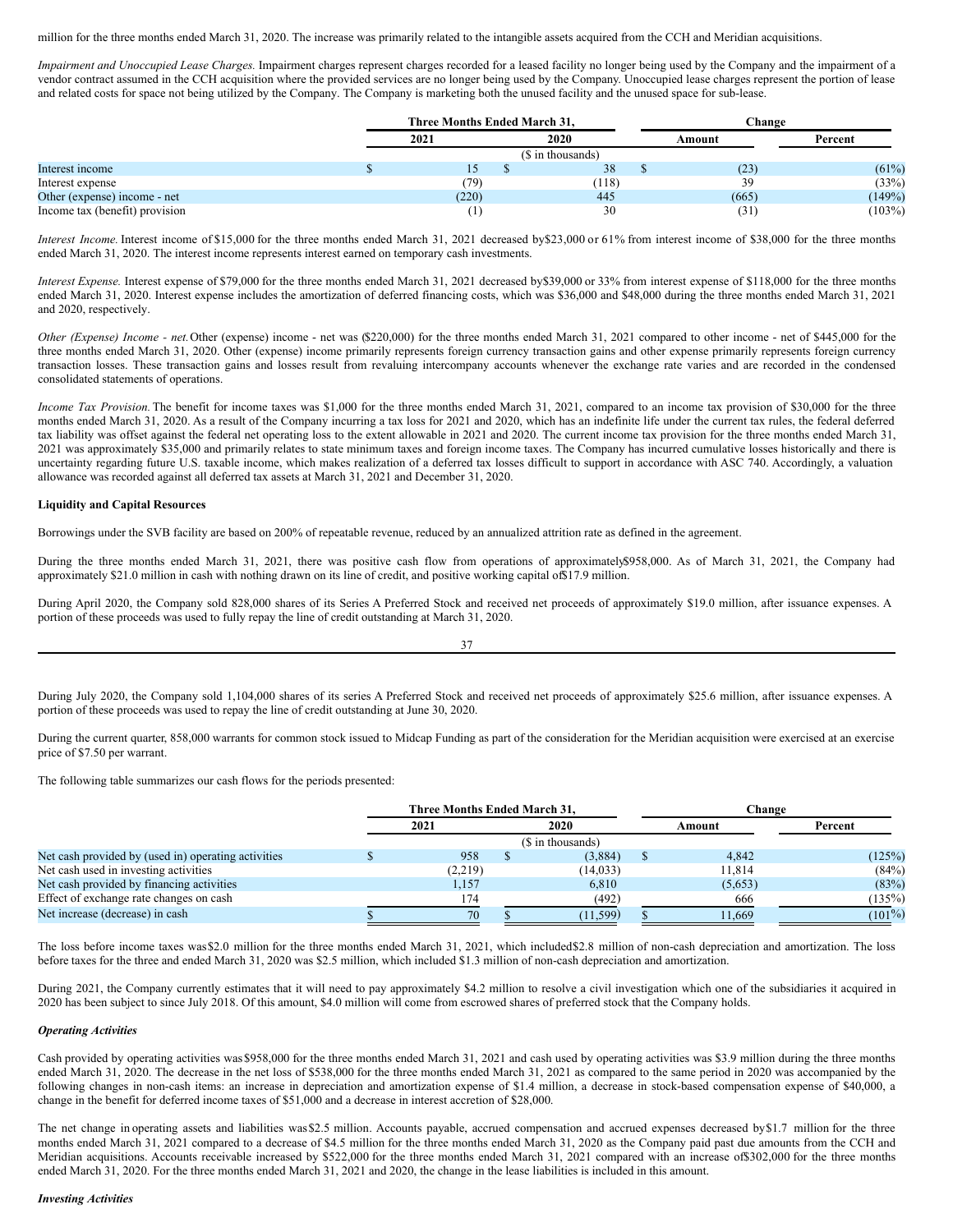Capital expenditures were \$695,000 and \$539,000 for the three months ended March 31, 2021 and 2020, respectively. The capital expenditures for the three months ended March 31, 2021 and 2020 primarily represented computer equipment purchased and lease hold improvements for the Pakistan offices. Software development costs of \$1.5 million and \$1.6 million for the three months ended March 31, 2021 and 2020, respectively, were capitalized in connection with the development of software for providing revenue cycle management services and software-as-a-service offerings.

## *Financing Activities*

Cash provided by financing activities during the three months ended March 31, 2021 and 2020 was\$1.2 million and \$6.8 million, respectively. The Company received \$6.4 million from the exercise of common stock warrants during the three months ended March 31, 2021. Cash used in financing activities during the three months ended March 31, 2021 included \$3.6 million of preferred stock dividends, \$241,000 of repayments for debt obligations and \$1.4 million of tax withholding obligations paid in connection with stock awards issued to employees. Cash used in financing activities for three months ended March 31, 2020 included \$2.0 million of preferred stock dividends, \$139,000 of repayment for debt obligations and \$820,000 of tax withholding obligations paid in connection with stock awards issued to employees.

## **Contractual Obligations and Commitments**

We have contractual obligations under our line of credit. We also maintain operating leases for property and certain office equipment. We were in compliance with all SVB covenants as of March 31, 2021. For additional information, see Contractual Obligations and Commitments under Item 7, "Management's Discussion and Analysis of Financial Condition and Results of Operations," in the Company's Annual Report on Form 10-K for the year ended December 31, 2020, filed with the SEC on February 25, 2021.

# **Off-Balance Sheet Arrangements**

As of March 31, 2021, and 2020, we did not have any relationships with unconsolidated entities or financial partnerships, such as entities often referred to as structured finance or special-purpose entities, which would have been established for the purpose of facilitating off-balance sheet arrangements or other contractually narrow or limited purposes. During the first quarter of 2020, a New Jersey corporation, talkMD Clinicians, PA ("talkMD"), was formed by the wife of the Executive Chairman, who is a licensed physician, to provide telehealth services. talkMD was determined to be a variable interest entity ("VIE") for financial reporting purposes because the entity will be controlled by the Company. As of March 31, 2021, talkMD had not yet commenced operations or had any transactions or agreements with the Company or otherwise. We do not engage in offbalance sheet financing arrangements.

#### <span id="page-21-0"></span>*Item 3. Quantitative and Qualitative Disclosures about Market Risk*

We are a smaller reporting company as defined by 17 C.F.R. 229.10(f)(1) and are not required to provide information under this item, pursuant to Item 305(e) of Regulation S-K.

#### <span id="page-21-1"></span>*Item 4. Controls and Procedures*

#### *Evaluation of Disclosure Controls and Procedures*

Our management, with the participation of our Chief Executive Officer and Chief Financial Officer, based on the 2013 framework and criteria established by the Committee of Sponsoring Organizations of the Treadway Commission ("COSO"), evaluated the effectiveness of our disclosure controls and procedures as of March 31, 2021 as required by Rules 13a-15(b) and 15d-15(b) of the Exchange Act. The term "disclosure controls and procedures," as defined in Rules 13a-15(e) and 15d-15(e) under the Exchange Act, means controls and other procedures of a company that are designed to ensure that information required to be disclosed by a company in the reports that it files or submits under the Exchange Act is recorded, processed, summarized and reported, within the time periods specified in the SEC's rules and forms.

Disclosure controls and procedures include, without limitation, controls and procedures designed to ensure that information required to be disclosed by a company in the reports that it files or submits under the Exchange Act is accumulated and communicated to the company's management, including its principal executive and principal financial officer, to allow timely decisions regarding required disclosure. Management recognizes that any controls and procedures, no matter how well designed and operated, can provide only reasonable assurance of achieving their objectives and management necessarily applies its judgment in evaluating the cost-benefit relationship of possible controls and procedures.

Based on the evaluation of our disclosure controls and procedures, as of March 31, 2021, our Chief Executive Officer and Chief Financial Officer concluded that, as of such date, our disclosure controls and procedures were effective at the reasonable assurance level.

#### *Changes in Internal Control Over Financial Reporting*

There were no changes in our internal control over financial reporting (as defined in Rules 13a-15(f) and 15d-15(f) of the Exchange Act) that occurred during our most recent fiscal quarter that have materially affected, or are reasonably likely to materially affect, our internal control over financial reporting.

39

#### <span id="page-21-2"></span>**Part II. Other Information**

#### <span id="page-21-3"></span>*Item 1. Legal Proceedings*

See discussion of legal proceedings in "Note 8, Commitments And Contingencies" of the Notes to Condensed Consolidated Financial Statements in this Quarterly Report, which is incorporated by reference herein.

#### <span id="page-21-4"></span>*Item 1A. Risk Factors*

In addition to the other information set forth in this Quarterly Report on Form 10-Q and the risk factor noted below, you should carefully consider the factors discussed in Part I —Item 1A. "Risk Factors" in our Annual Report on Form 10-K, filed with the SEC on February 25, 2021, which could materially affect our business, financial condition and/or future results and may be further impacted by the coronavirus pandemic. The risks described in our Annual Report on Form 10-K and herein are not the only risks facing us. Additional risks and uncertainties not currently known to us or that we currently deem to be immaterial may also materially adversely affect our business, financial condition, cash flows and/or future results.

#### Our business, financial condition, results of operations and growth could be harmed by the effects of the COVID-19 pandemic.

We are subject to risks related to the public health crises such as the global pandemic associated with the coronavirus ("COVID-19"). In December 2019, a novel strain of coronavirus, SARS-CoV-2, was reported to have surfaced in Wuhan, China. Since then, SARS-CoV-2, and the resulting disease COVID-19, has spread to most countries, and all 50 states within the United States. In March 2020, the World Health Organization declared the COVID-19 outbreak a pandemic. Further, the President of the United States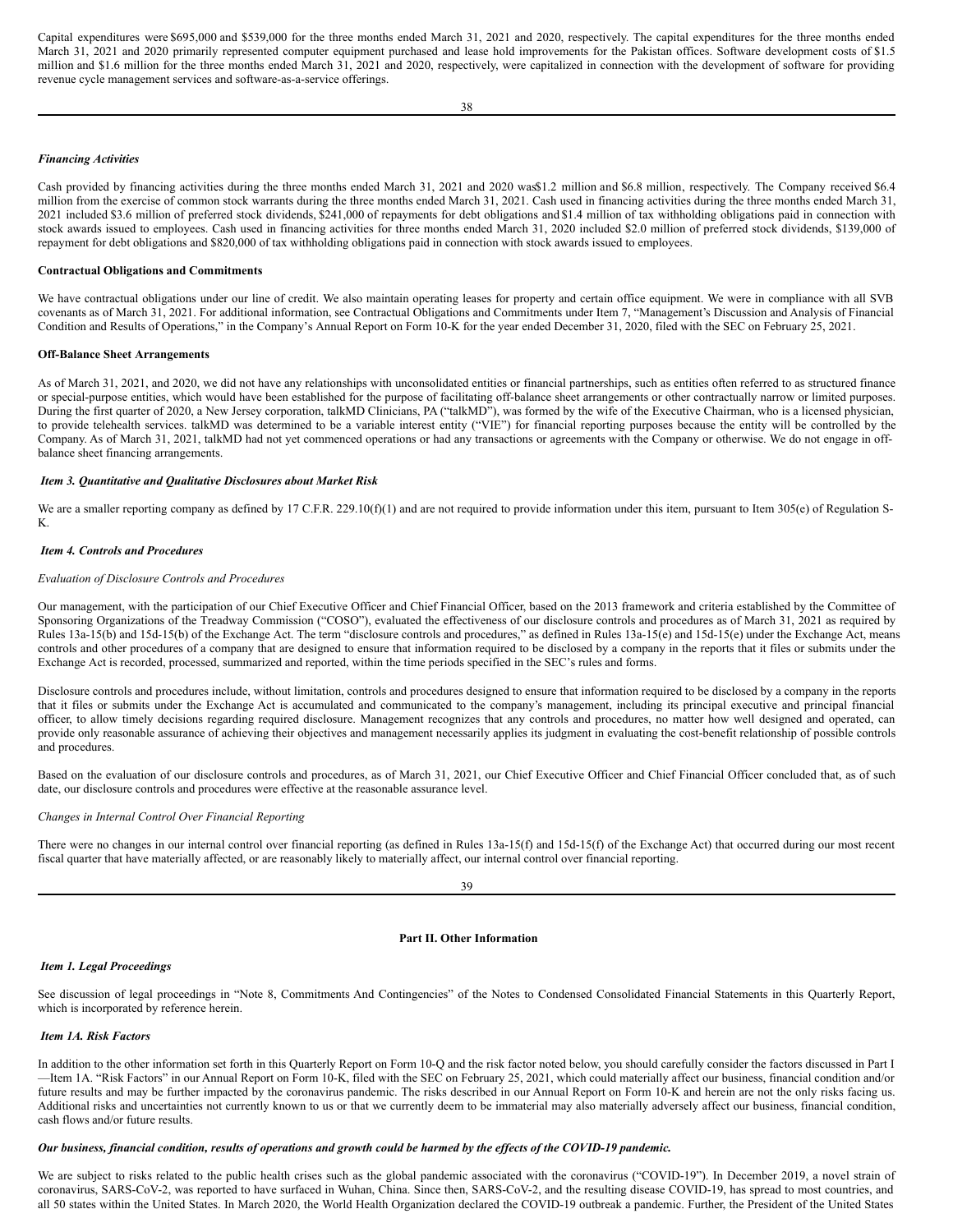declared the COVID-19 pandemic a national emergency, invoking powers under the Stafford Act, the legislation that directs federal emergency disaster response, and under the Defense Production Act, the legislation that facilitates the production of goods and services necessary for national security and for other purposes. Numerous governmental jurisdictions, including the State of New Jersey where we maintain our principal executive offices, and those in which many of our U.S. and international offices are based, have imposed, and others in the future may impose, "shelter-in-place" orders, quarantines, executive orders and similar government orders and restrictions for their residents to control the spread of COVID-19. Most states and the federal government, including the State of New Jersey, together with foreign jurisdictions in which we have operations centers, have declared a state of emergency related to the spread of COVID-19. Such orders or restrictions, and the perception that such orders or restrictions could occur, have resulted in business closures, work stoppages, slowdowns and delays, work-from-home policies, travel restrictions and cancellation of events, among other effects, thereby negatively impacting our customers, employees, and offices, among others. We may experience further limitations on employee resources in the future, including because of sickness of employees or their families. These challenges have been, and are anticipated to continue being, particularly difficult to manage in foreign jurisdictions in which we have offices due to, among other things, a reduced ability to enable efficient and secure work-from-home.

Health care organizations around the world, including our health care provider customers, have faced and will continue to face, substantial challenges in treating patients with COVID-19, such as the diversion of staff and resources from ordinary functions to the treatment of COVID-19, supply, resource and capital shortages and overburdening of staff and resource capacity. In the United States, governmental authorities have also recommended, and in certain cases required, that elective, specialty and other procedures and appointments, including certain primary care services, be suspended or canceled to avoid non-essential patient exposure to medical environments and potential infection with COVID-19 and to focus limited resources and personnel capacity toward the treatment of COVID-19. These measures and challenges will likely continue for the duration of the pandemic, which is uncertain, and will disproportionately harm the results of operations, liquidity and financial condition of these health care organizations and our health care provider customers. As a result, our health care provider customers may seek contractual accommodations from us in the future. To the extent such health care provider customers experience challenges and difficulties, it will adversely affect our business operation and results of operations. We note, for example, that approximately 65% of our revenue is directly tied to the cash collected by our health care provider customers, which means that our short-term revenue has and is expected to decline as less patients visit their doctors during periods of social distancing. Further, a recession or prolonged economic contraction as a result of COVID-19 pandemic could also harm the business and results of operations of our enterprise customers, resulting in potential business closures, layoffs of employees and a significant increase in unemployment in the United States and elsewhere which may continue even after the pandemic. The occurrence of any such events may lead to reduced income for customers and reduced size of workforces, which could reduce our revenue and harm our business, financial condition and results of operations.

40

The widespread COVID-19 pandemic has resulted in, and may continue to result in, significant volatility and uncertainty in U.S and international financial markets, reducing our ability to access capital, which could in the future negatively affect our liquidity. In addition, a recession or market correction resulting from the spread of COVID-19 could materially affect our business and the value of our common stock and Preferred Stock.

Further, given the dislocation and government-imposed travel related limitations as a consequence of the COVID-19 pandemic, our ability to complete acquisitions in the nearterm may be delayed. Future acquisitions may be subject to difficulties in evaluating potential acquisition targets as a result of the inability to accurately predict the duration or long-term economic and business consequences resulting from the COVID-19 pandemic.

In addition, any difficulties we may experience in connection with the integration of CCH or Meridian could delay or prevent us from realizing such expected benefits and enhancing our business, and our business, financial condition and results of operation could be materially and adversely impacted. While we are working diligently to accelerate integration activities, the employee disruptions and communication challenges created by the COVID-19 pandemic present particular challenges to our integration of CCH and Meridian and could make it difficult to effectively and timely complete our integration goals.

The global outbreak of COVID-19 continues to rapidly evolve. We have taken steps intended to mitigate the effects of the pandemic and to protect our global workforce including, but not limited to: moving a significant portion of our workforce to remote operations, enacting social distancing and hygiene guidelines set forth by the Centers for Disease Control and Prevention and World Health Organization at our offices, and discontinuing company travel and events, among others. Although we believe we have taken the appropriate actions, we cannot guarantee that these measures will mitigate all or any negative effects of the pandemic. The ultimate impact of the COVID-19 pandemic or a similar health epidemic is highly uncertain and subject to change. We cannot at this time precisely predict what effects the COVID-19 outbreak will have on our business, results of operations and financial condition, including due to uncertainties relating to the ultimate geographic spread of the virus, the severity of the disease, the duration of the pandemic and the governmental responses to the pandemic. However, we will continue to monitor the COVID-19 situation closely.

In addition, given the inherent uncertainty surrounding COVID-19 due to rapidly changing governmental directives, public health challenges and economic disruption and the duration of the foregoing, the potential impact that COVID-19 could have on the Risk Factors described in Part I—Item 1A. "Risk Factors" in our Annual Report on Form 10-K, filed with the SEC on February 25, 2021, remain unclear.

<span id="page-22-0"></span>*Item 2. Unregistered Sales of Equity Securities and Use of Proceeds*

Not applicable.

<span id="page-22-1"></span>*Item 3. Defaults upon Senior Securities*

Not applicable.

<span id="page-22-2"></span>*Item 4. Mine Safety Disclosures*

Not applicable.

<span id="page-22-3"></span>*Item 5. Other Information*

Not applicable.

41

# <span id="page-22-4"></span>*Item 6. Exhibits*

| <b>Exhibit Number</b> | <b>Exhibit Description</b>                                                                                                                                                      |
|-----------------------|---------------------------------------------------------------------------------------------------------------------------------------------------------------------------------|
| 31.1                  | Certification of the Company's Principal Executive Officer pursuant to Exchange Act Rules 13a-14(a)/15d-14(a), of the Securities Exchange Act of 1934, as                       |
| 31.2                  | amended.<br>Certification of the Company's Principal Financial Officer pursuant to Exchange Act Rules 13a-14(a)/15d-14(a), of the Securities Exchange Act of 1934, as           |
| $32.1*$               | amended.<br>Certification of the Company's Chief Executive Officer pursuant to 18 U.S.C. Section 1350, as adopted pursuant to Section 906 of the Sarbanes-Oxley Act of<br>2002. |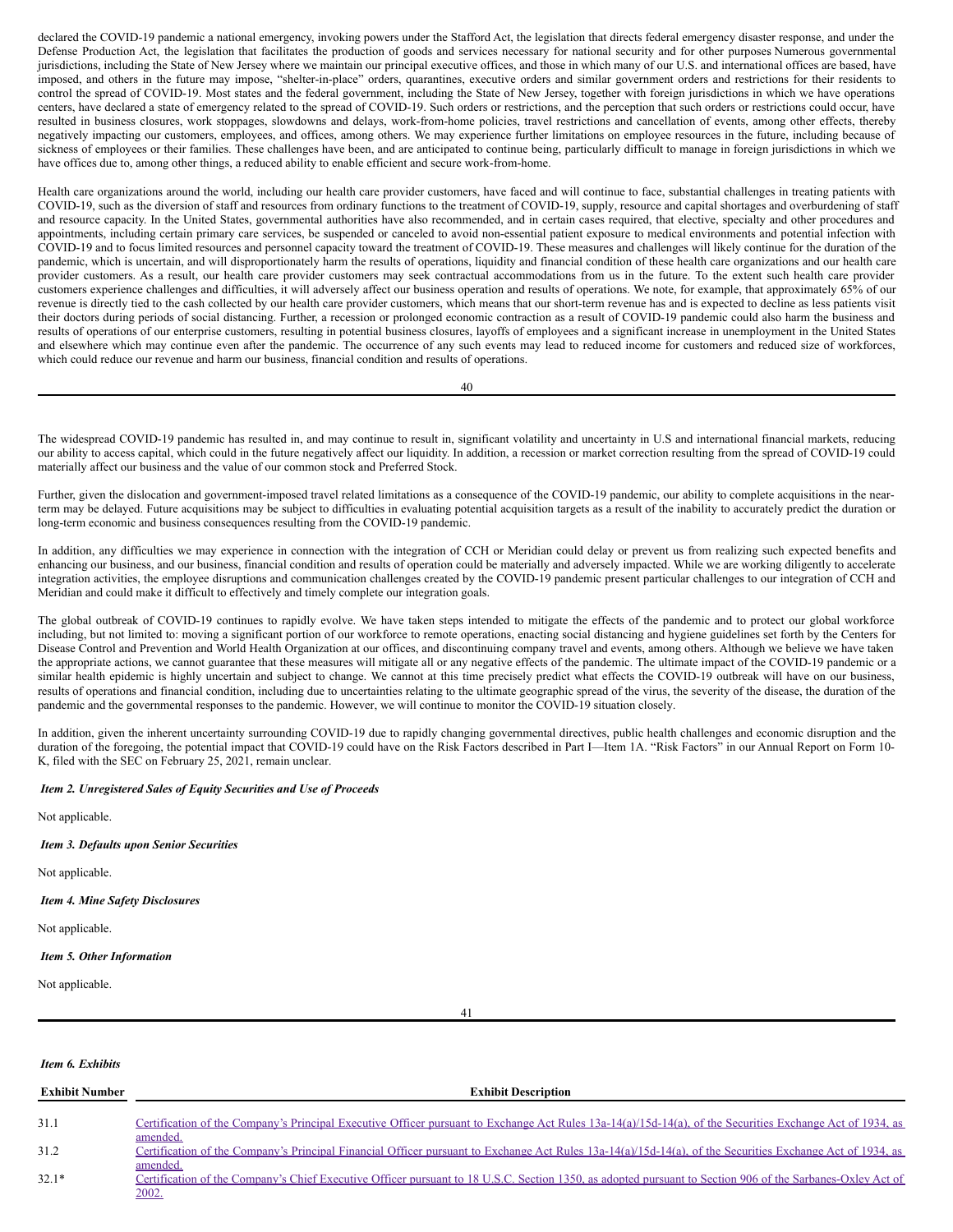| Certification of the Company's Chief Financial Officer pursuant to 18 U.S.C. Section 1350, as adopted pursuant to Section 906 of the Sarbanes-Oxley Act of |
|------------------------------------------------------------------------------------------------------------------------------------------------------------|
| <u> 2002.</u>                                                                                                                                              |
| XBRL Instance                                                                                                                                              |
| <b>XBRL Taxonomy Extension Schema</b>                                                                                                                      |
| XBRL Taxonomy Extension Calculation Linkbase                                                                                                               |
| XBRL Taxonomy Extension Label Linkbase                                                                                                                     |
| XBRL Taxonomy Extension Presentation Linkbase                                                                                                              |
| XBRL Taxonomy Extension Definition Linkbase                                                                                                                |
|                                                                                                                                                            |

\*The certifications on Exhibit 32 hereto are not deemed "filed" for purposes of Section 18 of the Securities and Exchange Act of 1934, as amended, or otherwise subject to the liability of that Section. Such certifications will not be deemed incorporated by reference into any filing under the Securities Act or the Exchange Act.

42

# <span id="page-23-0"></span>**Signatures**

Pursuant to the requirements of the Securities Exchange Act of 1934, the Registrant has duly caused this report to be signed on its behalf by the undersigned thereunto duly authorized.

# **CareCloud, Inc.**

By: */s/ A. Hadi Chaudhry*

A. Hadi Chaudhry Chief Executive Officer Date: May 6, 2021

By: */s/ Bill Korn*

Bill Korn Chief Financial Officer Date: May 6, 2021

43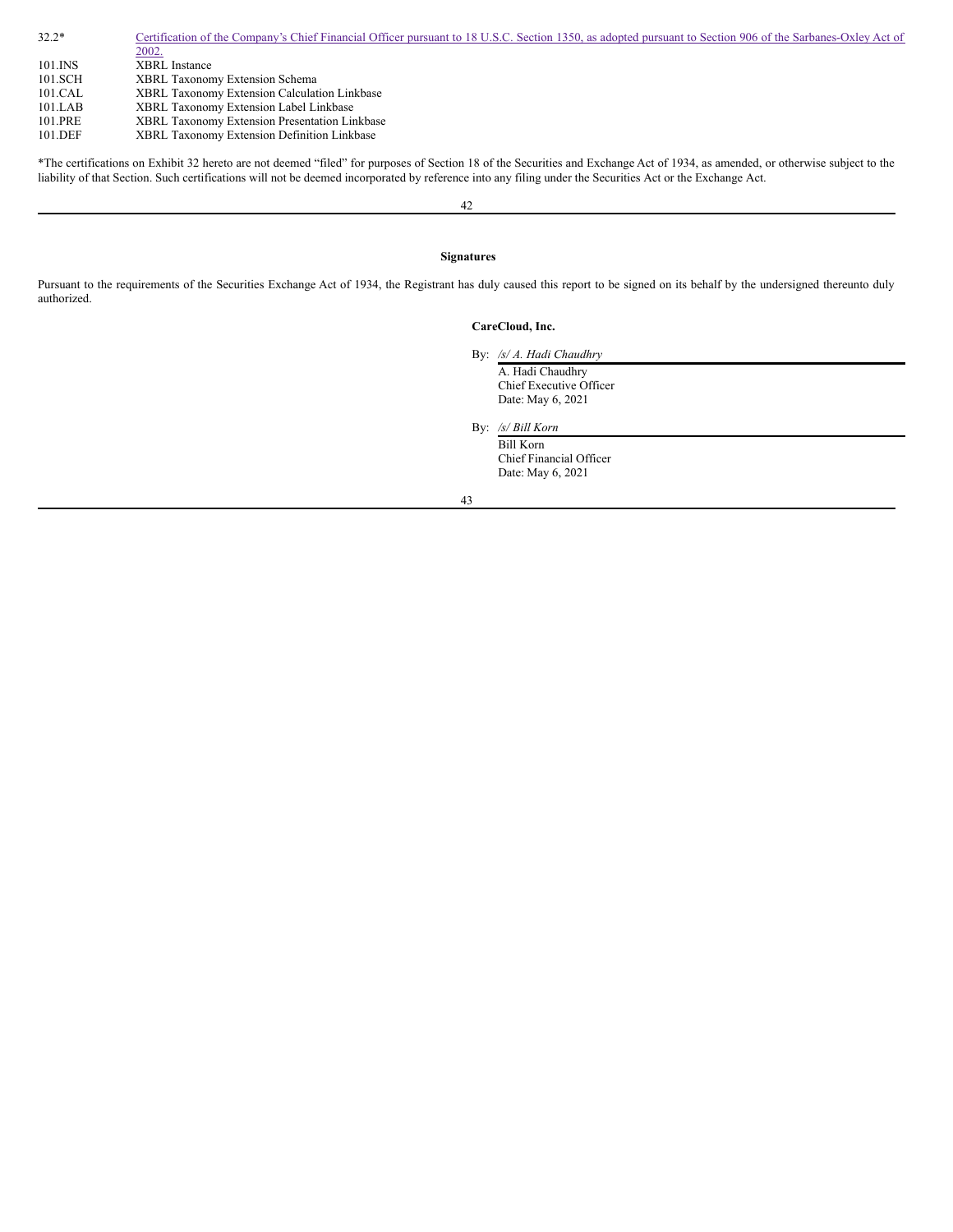# **CERTIFICATION OF PRINCIPAL EXECUTIVE OFFICER PURSUANT TO SECTION 302 OF THE SARBANES-OXLEY ACT OF 2002**

<span id="page-24-0"></span>I, A. Hadi Chaudhry, certify that:

- 1. I have reviewed this Quarterly Report on Form 10-Q of CareCloud, Inc.;
- 2. Based on my knowledge, this report does not contain any untrue statement of a material fact or omit to state a material fact necessary to make the statements made, in light of the circumstances under which such statements were made, not misleading with respect to the period covered by this report;
- 3. Based on my knowledge, the financial statements, and other financial information included in this report, fairly present in all material respects the financial condition, results of operations and cash flows of the registrant as of, and for, the periods presented in this report;
- 4. The registrant's other certifying officer(s) and I are responsible for establishing and maintaining disclosure controls and procedures (as defined in Exchange Act Rules 13a-15(e) and 15d-15(e)) and internal control over financial reporting (as defined in Exchange Act Rules 13a-15(f) and 15d-15(f)) for the registrant and have:
	- a. Designed such disclosure controls and procedures, or caused such disclosure controls and procedures to be designed under our supervision, to ensure that material information relating to the registrant, including its consolidated subsidiaries, is made known to us by others within those entities, particularly during the period in which this report is being prepared;
	- b. Designed such internal control over financial reporting, or caused such internal control over financial reporting to be designed under our supervision, to provide reasonable assurance regarding the reliability of financial reporting and the preparation of financial statements for external purposes in accordance with generally accepted accounting principles;
	- c. Evaluated the effectiveness of the registrant's disclosures controls and procedures and presented in this report our conclusions about the effectiveness of the disclosure controls and procedures, as of the end of the period covered by this report based on such evaluation; and
	- d. Disclosed in this report any change in the registrant's internal control over financial reporting that occurred during the registrant's most recent fiscal quarter (the registrant's fourth fiscal quarter in the case of an annual report) that has materially affected, or is reasonably likely to materially affect, the registrant's internal control over financial reporting; and
- 5. The registrant's other certifying officer(s) and I have disclosed, based on our most recent evaluation of internal control over financial reporting, to the registrant's auditors and the audit committee of the registrant's board of directors (or persons performing the equivalent functions):
	- a. All significant deficiencies and material weaknesses in the design or operation of internal control over financial reporting which are reasonably likely to adversely affect the registrant's ability to record, process, summarize and report financial information; and
	- b. Any fraud, whether or not material, that involves management or other employees who have a significant role in the registrant's internal control over financial reporting.

# **CareCloud, Inc.**

By: */s/ A. Hadi Chaudhry*

A. Hadi Chaudhry Chief Executive Officer *(Principal Executive Of icer)*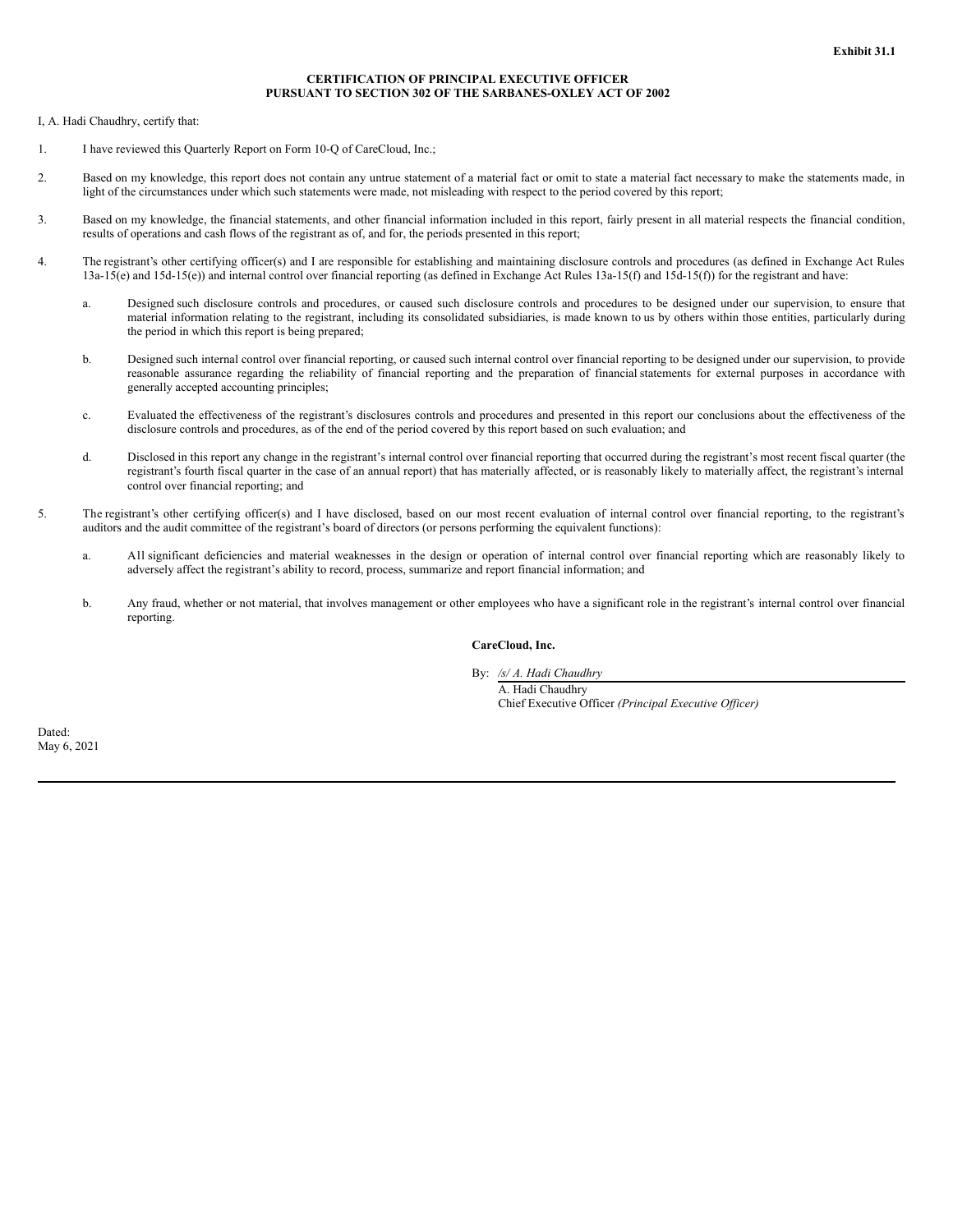# **CERTIFICATION OF PRINCIPAL FINANCIAL OFFICER PURSUANT TO SECTION 302 OF THE SARBANES-OXLEY ACT OF 2002**

<span id="page-25-0"></span>I, Bill Korn, certify that:

- 1. I have reviewed this Quarterly Report on Form 10-Q of CareCloud, Inc.;
- 2. Based on my knowledge, this report does not contain any untrue statement of a material fact or omit to state a material fact necessary to make the statements made, in light of the circumstances under which such statements were made, not misleading with respect to the period covered by this report;
- 3. Based on my knowledge, the financial statements, and other financial information included in this report, fairly present in all material respects the financial condition, results of operations and cash flows of the registrant as of, and for, the periods presented in this report;
- 4. The registrant's other certifying officer(s) and I are responsible for establishing and maintaining disclosure controls and procedures (as defined in Exchange Act Rules 13a-15(e) and 15d-15(e)) and internal control over financial reporting (as defined in Exchange Act Rules 13a-15(f) and 15d-15(f)) for the registrant and have:
	- a. Designed such disclosure controls and procedures, or caused such disclosure controls and procedures to be designed under our supervision, to ensure that material information relating to the registrant, including its consolidated subsidiaries, is made known to us by others within those entities, particularly during the period in which this report is being prepared;
	- b. Designed such internal control over financial reporting, or caused such internal control over financial reporting to be designed under our supervision, to provide reasonable assurance regarding the reliability of financial reporting and the preparation of financial statements for external purposes in accordance with generally accepted accounting principles;
	- c. Evaluated the effectiveness of the registrant's disclosures controls and procedures and presented in this report our conclusions about the effectiveness of the disclosure controls and procedures, as of the end of the period covered by this report based on such evaluation; and
	- d. Disclosed in this report any change in the registrant's internal control over financial reporting that occurred during the registrant's most recent fiscal quarter (the registrant's fourth fiscal quarter in the case of an annual report) that has materially affected, or is reasonably likely to materially affect, the registrant's internal control over financial reporting; and
- 5. The registrant's other certifying officer(s) and I have disclosed, based on our most recent evaluation of internal control over financial reporting, to the registrant's auditors and the audit committee of the registrant's board of directors (or persons performing the equivalent functions):
	- a. All significant deficiencies and material weaknesses in the design or operation of internal control over financial reporting which are reasonably likely to adversely affect the registrant's ability to record, process, summarize and report financial information; and
	- b. Any fraud, whether or not material, that involves management or other employees who have a significant role in the registrant's internal control over financial reporting.

# **CareCloud, Inc.**

By: */s/ Bill Korn*

Bill Korn Chief Financial Officer (Principal Financial Officer )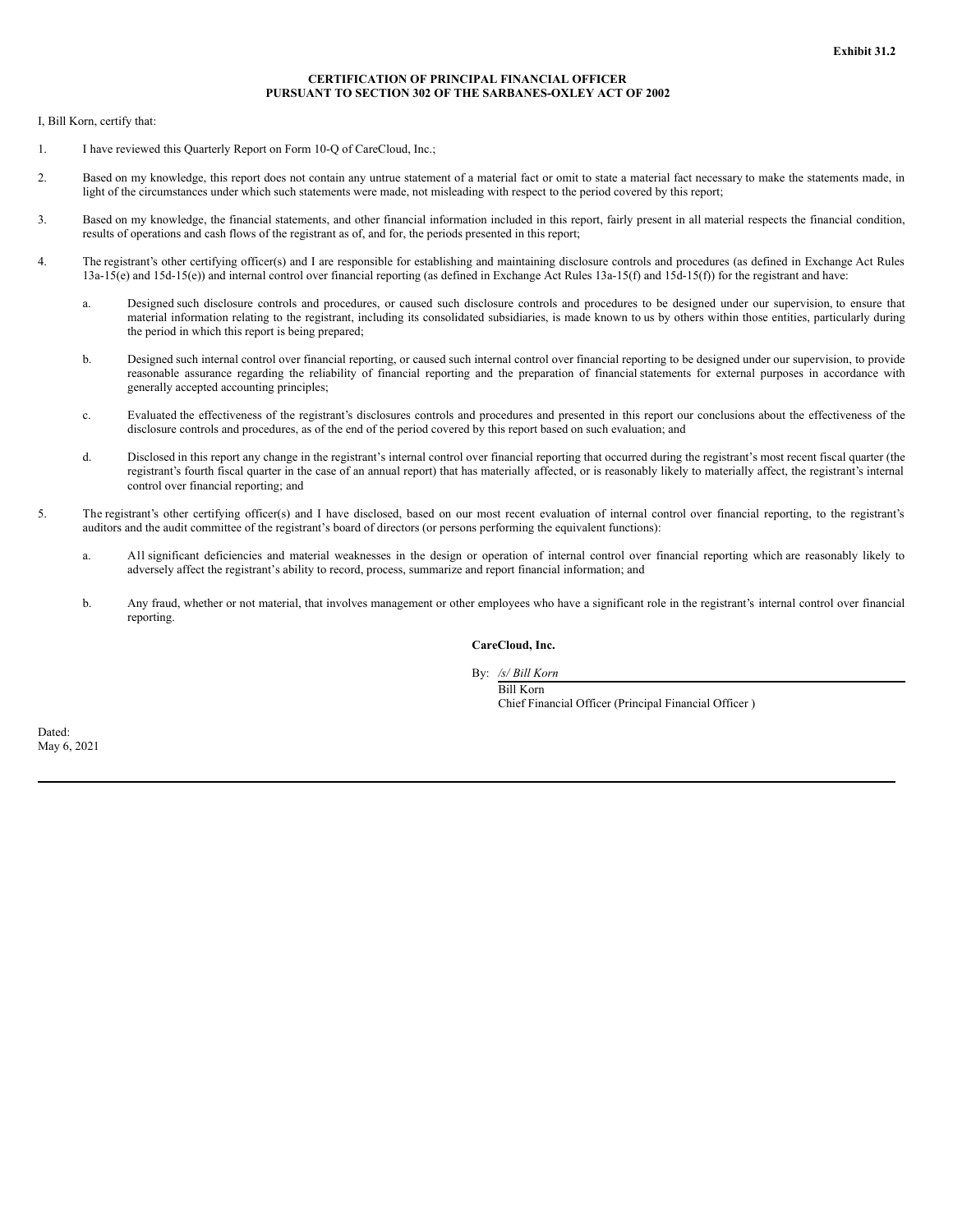## **CERTIFICATION OF CHIEF EXECUTIVE OFFICER PURSUANT TO 18 U.S.C. SECTION 1350, AS ADOPTED PURSUANT TO SECTION 906 OF THE SARBANES-OXLEY ACT OF 2002**

<span id="page-26-0"></span>Based on my knowledge, I, A. Hadi Chaudhry, certify, pursuant to 18 U.S.C. Section 1350, as adopted pursuant to Section 906 of the Sarbanes-Oxley Act of 2002, that the Quarterly Report of CareCloud, Inc. on Form 10-Q for the quarter ended March 31, 2021 fully complies with the requirements of Section 13(a) or 15(d) of the Securities Exchange Act of 1934 and that information contained in such Form 10-Q fairly presents in all material respects the financial condition and results of operations of CareCloud, Inc.

**CareCloud, Inc.**

By: */s/ A. Hadi Chaudhry*

A. Hadi Chaudhry Chief Executive Officer *(Principal Executive Of icer)*